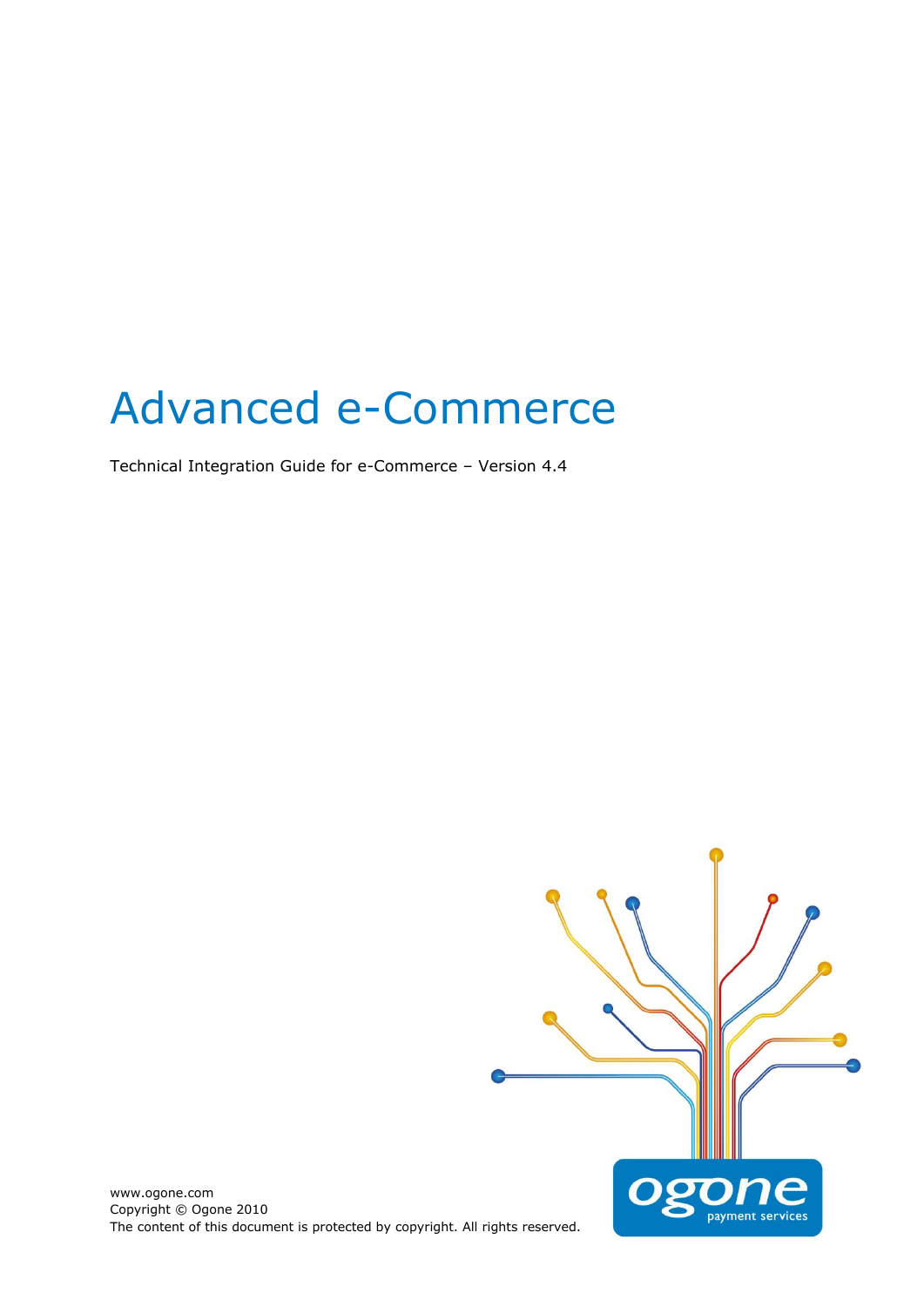## Contents

| 1              |                                                                              |  |
|----------------|------------------------------------------------------------------------------|--|
|                |                                                                              |  |
| 3              |                                                                              |  |
| 4              | 4.1<br>4.2<br>4.3                                                            |  |
| 5              | Link between the Merchant's Website and our Payment Page<br>12               |  |
|                | 5.1.1<br>5.1.2<br>5.2.1                                                      |  |
| 6              | Security: Check before the Payment 16<br>6.1<br>6.1.1<br>6.1.3<br>6.2<br>6.3 |  |
| 7 <sup>1</sup> | 7.1<br>7.1.1                                                                 |  |

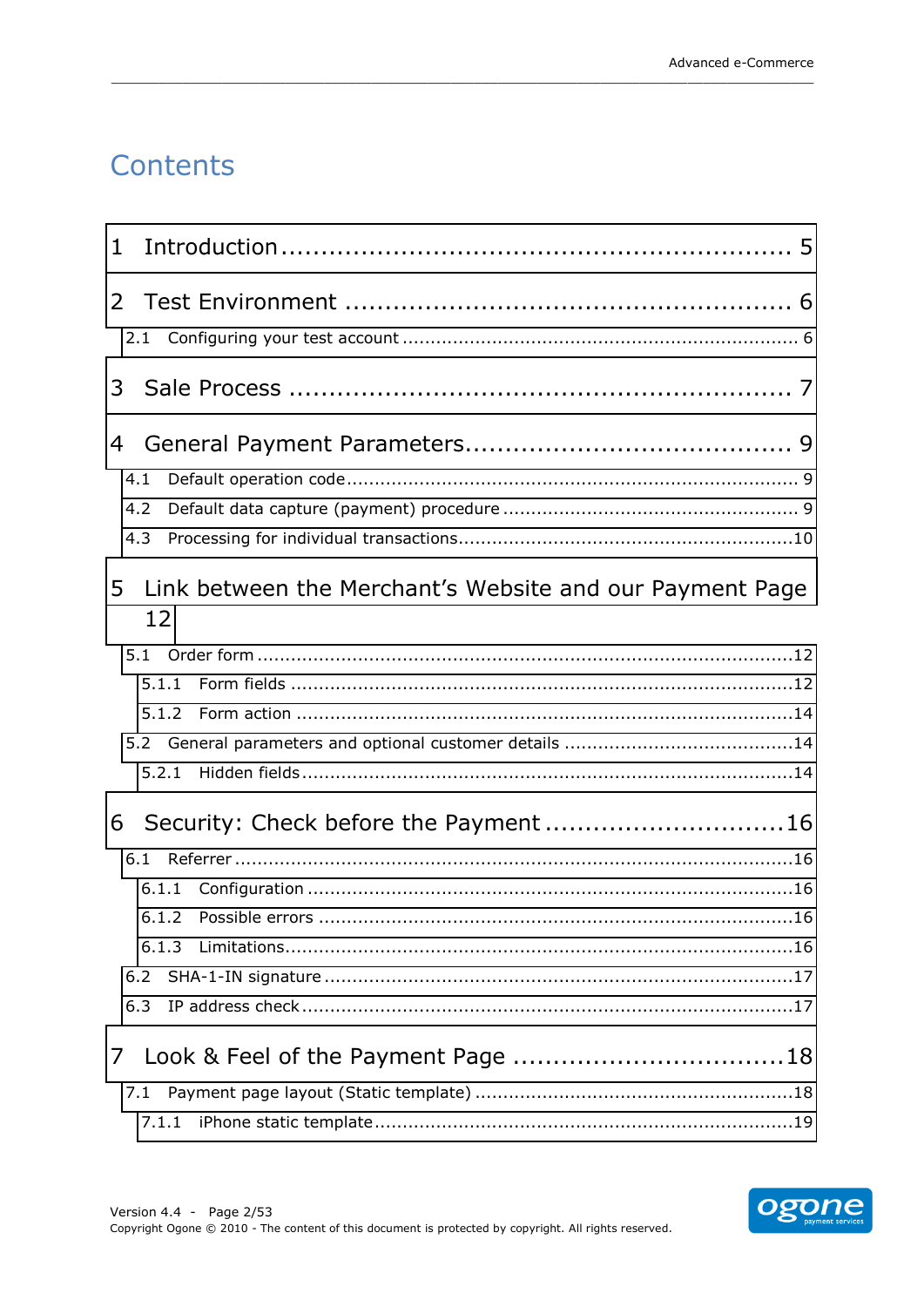| 7.2.1   |                                                                     |
|---------|---------------------------------------------------------------------|
| 7.2.2   |                                                                     |
| 7.2.3   |                                                                     |
| 7.2.4   |                                                                     |
| 7.2.5   |                                                                     |
| 7.3     |                                                                     |
| 7.4     |                                                                     |
|         |                                                                     |
| 8       | Transaction Feedback to the Customer and the Merchant26             |
| 8.1     |                                                                     |
| 8.1.1   |                                                                     |
| 8.2     |                                                                     |
| 8.2.1   |                                                                     |
| 8.2.2   |                                                                     |
| 8.2.3   |                                                                     |
| 8.2.3.1 |                                                                     |
| 8.2.3.2 |                                                                     |
|         |                                                                     |
| 8.3     |                                                                     |
| 8.3.1   |                                                                     |
| 8.3.1.1 |                                                                     |
| 8.3.1.2 |                                                                     |
|         | .32                                                                 |
| 8.3.2   |                                                                     |
| 8.3.3   | Example of a post-payment executable page on the merchant's site 33 |
| 8.3.4   |                                                                     |
| 8.3.5   |                                                                     |
|         |                                                                     |
| 8.4.1   |                                                                     |
| 8.4.2   | SHA-1-OUT signature (for feedback requests and redirections) 36     |
| 8.5     |                                                                     |
| 8.5.1   |                                                                     |
| 8.5.2   |                                                                     |

\_\_\_\_\_\_\_\_\_\_\_\_\_\_\_\_\_\_\_\_\_\_\_\_\_\_\_\_\_\_\_\_\_\_\_\_\_\_\_\_\_\_\_\_\_\_\_\_\_\_\_\_\_\_\_\_\_\_\_\_\_\_\_\_\_\_\_\_\_\_\_\_\_\_\_\_\_\_\_\_\_\_\_\_\_\_\_\_\_

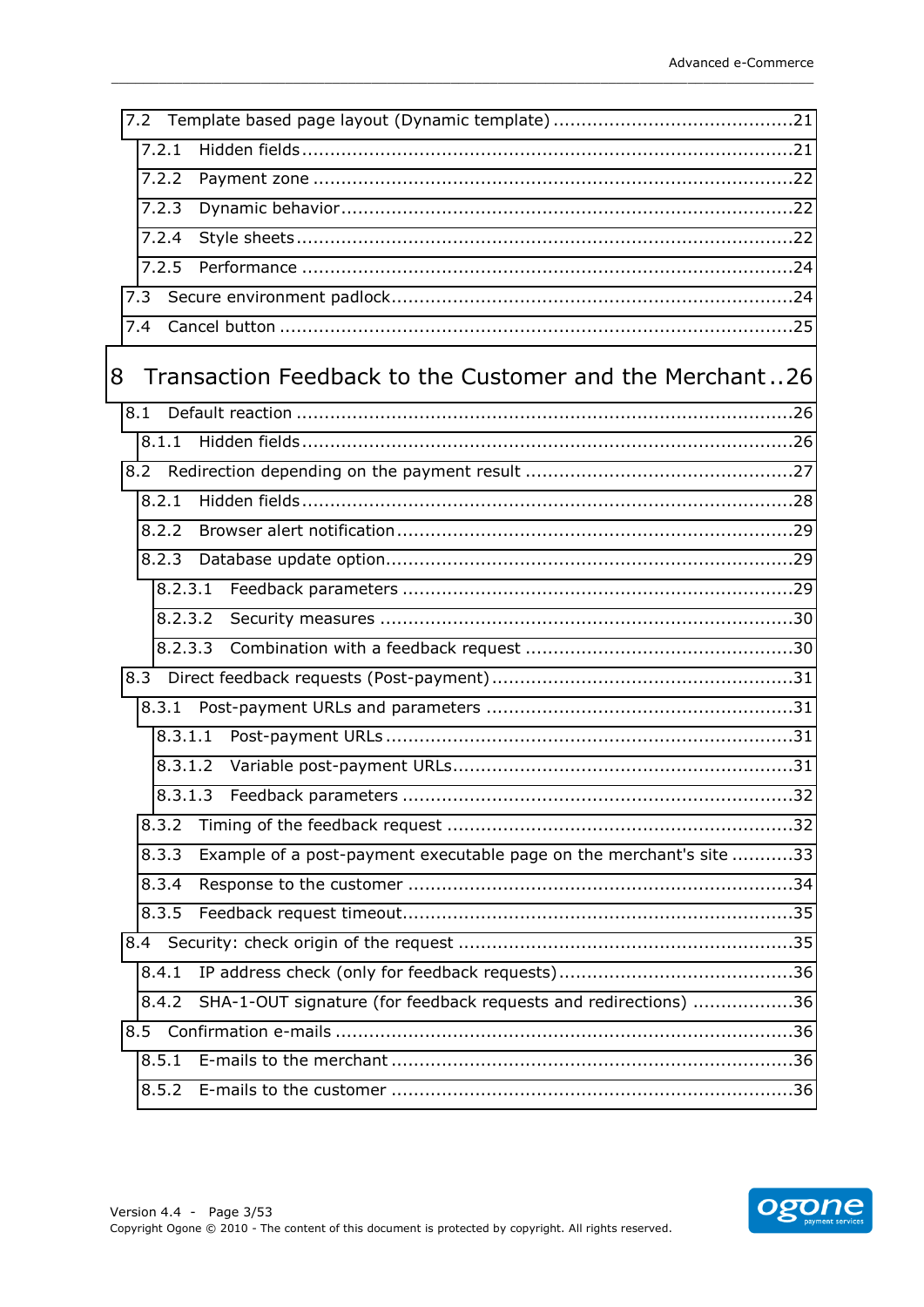| 9 |                                                                              |  |
|---|------------------------------------------------------------------------------|--|
|   |                                                                              |  |
|   |                                                                              |  |
|   | 9.1.1.1                                                                      |  |
|   | Allowing the customer to choose another payment method: backurl38<br>9.1.1.2 |  |
|   |                                                                              |  |
|   | 9.1.3                                                                        |  |
|   |                                                                              |  |
|   | 9.2                                                                          |  |
|   | 9.3                                                                          |  |
|   |                                                                              |  |
|   | 10.1                                                                         |  |
|   | 10.2                                                                         |  |
|   | 10.3                                                                         |  |
|   |                                                                              |  |
|   | 12 Appendix 3: Short Status Overview 46                                      |  |
|   | 13 Appendix 4: Special format Travel 48                                      |  |
|   | 14 Appendix 5: e-Commerce via e-mail 51                                      |  |
|   | 15 Appendix 6: List of Parameters to be included in SHA IN                   |  |
|   |                                                                              |  |
|   | 15.1                                                                         |  |
|   |                                                                              |  |
|   |                                                                              |  |

\_\_\_\_\_\_\_\_\_\_\_\_\_\_\_\_\_\_\_\_\_\_\_\_\_\_\_\_\_\_\_\_\_\_\_\_\_\_\_\_\_\_\_\_\_\_\_\_\_\_\_\_\_\_\_\_\_\_\_\_\_\_\_\_\_\_\_\_\_\_\_\_\_\_\_\_\_\_\_\_\_\_\_\_\_\_\_\_\_

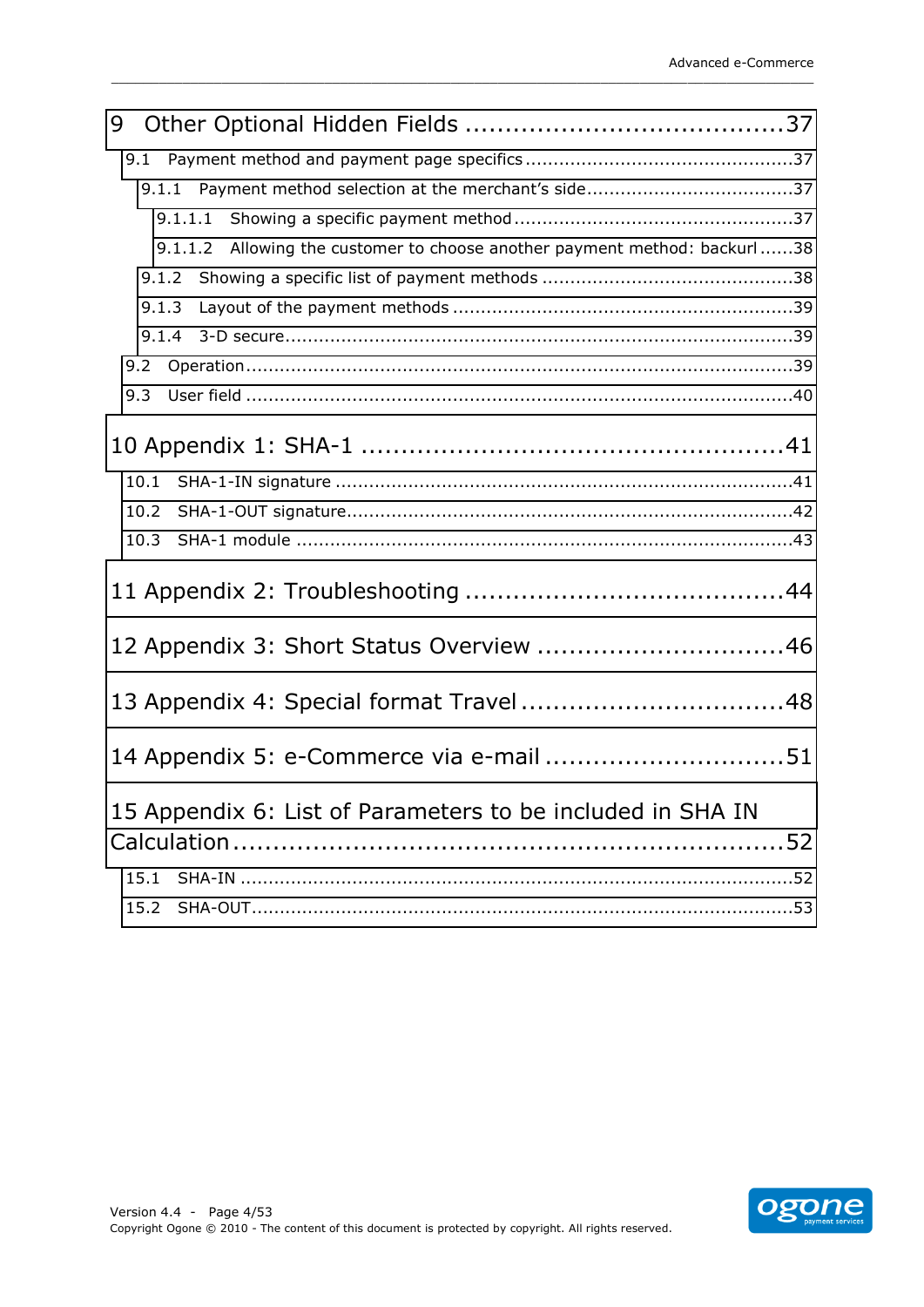## <span id="page-4-0"></span>1 Introduction

Advanced e-Commerce explains the advanced integration of Ogone e-Commerce into your website. This document complements the **Basic e-Commerce** document.

\_\_\_\_\_\_\_\_\_\_\_\_\_\_\_\_\_\_\_\_\_\_\_\_\_\_\_\_\_\_\_\_\_\_\_\_\_\_\_\_\_\_\_\_\_\_\_\_\_\_\_\_\_\_\_\_\_\_\_\_\_\_\_\_\_\_\_\_\_\_\_\_\_\_\_\_\_\_\_\_\_\_\_\_\_\_\_\_\_

For the configuration and functionality of the administration site, please refer to the Back-Office User Guide.

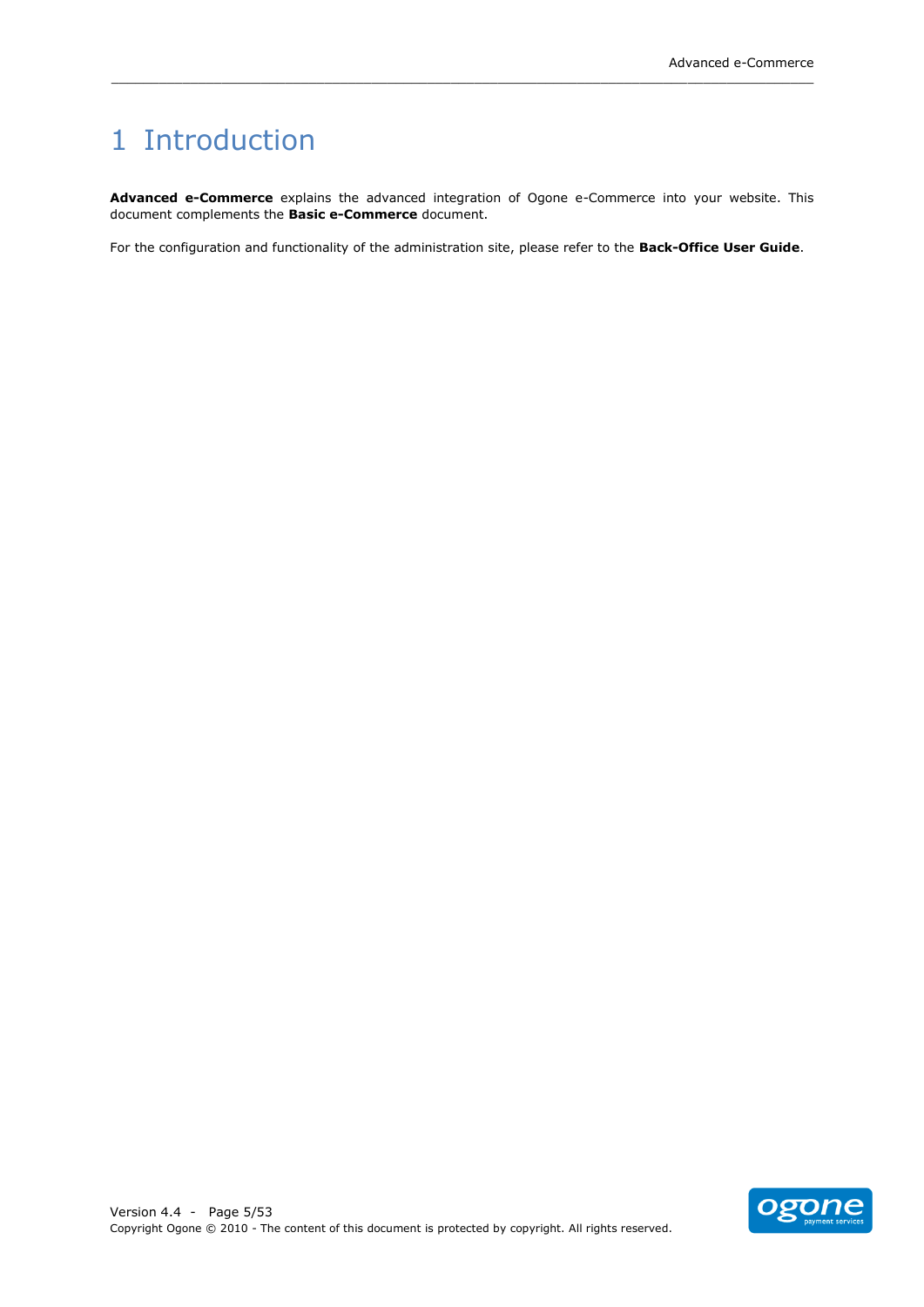## <span id="page-5-0"></span>2 Test Environment

We recommend you to develop your integration in our test environment before going live in the production environment. Our test environment works almost identically to our production environment, except we do not send the transactions to the card acquirer and the usage is free of charge.

\_\_\_\_\_\_\_\_\_\_\_\_\_\_\_\_\_\_\_\_\_\_\_\_\_\_\_\_\_\_\_\_\_\_\_\_\_\_\_\_\_\_\_\_\_\_\_\_\_\_\_\_\_\_\_\_\_\_\_\_\_\_\_\_\_\_\_\_\_\_\_\_\_\_\_\_\_\_\_\_\_\_\_\_\_\_\_\_\_

Our test environment allows you to simulate payments, change your account configuration and fine-tune the integration of our payment system into your website.

## <span id="page-5-1"></span>2.1 Configuring your test account

When you first log into your account, you will see a list of steps to complete on the homepage. These steps concern the administrative, payment method and technical details of your test account. For details on how to create, access and configure your test account, please refer to the **Basic e-Commerce** documentation. The configuration of the technical details will be explained in the following chapters.

The technical details are to be configured in the Technical Information page in your account. You can access the technical parameters via the link "Technical Information" in your account menu.

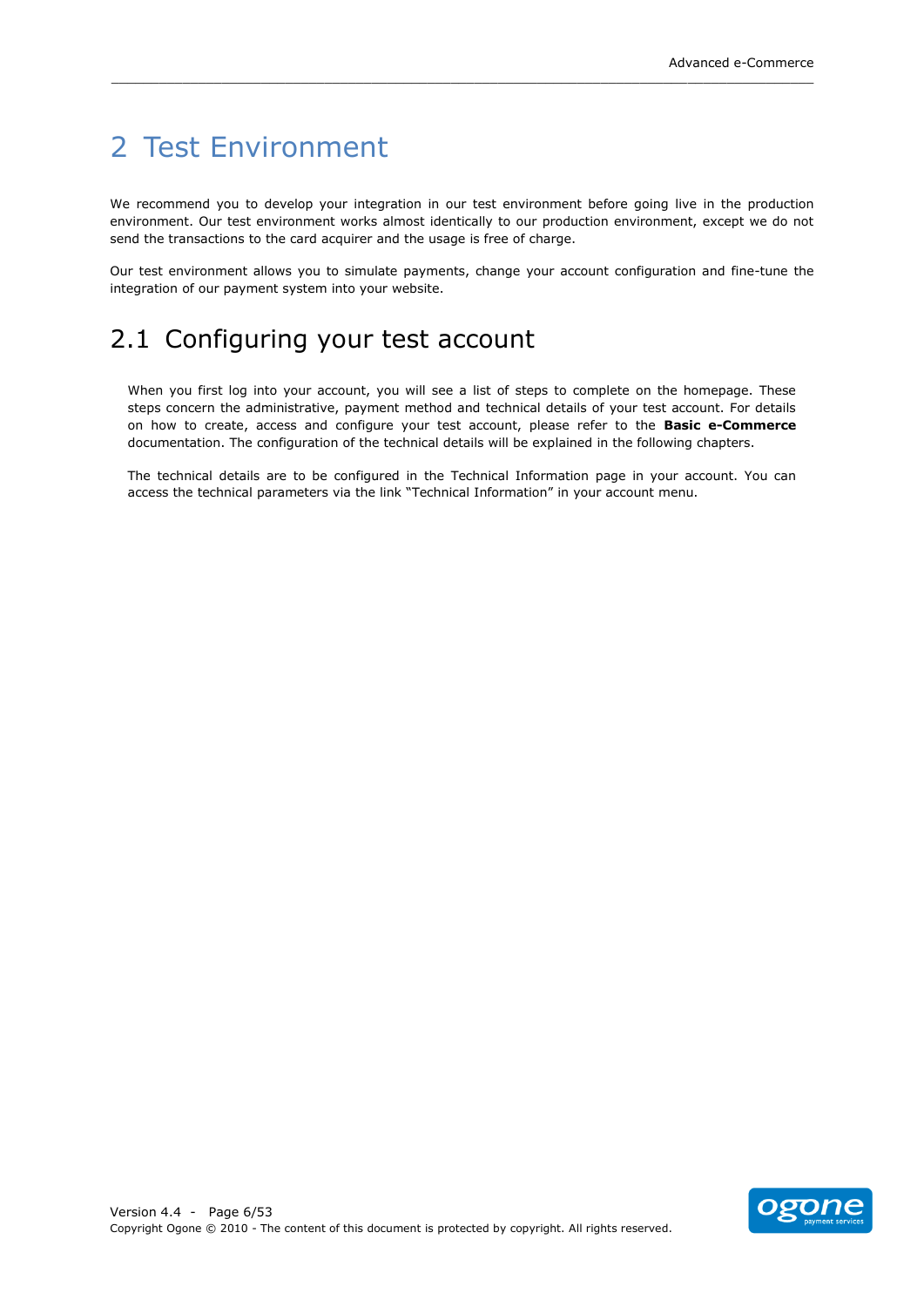## <span id="page-6-0"></span>3 Sale Process

The following workflow represents a transaction with basic steps (in bold) and optional steps:

\_\_\_\_\_\_\_\_\_\_\_\_\_\_\_\_\_\_\_\_\_\_\_\_\_\_\_\_\_\_\_\_\_\_\_\_\_\_\_\_\_\_\_\_\_\_\_\_\_\_\_\_\_\_\_\_\_\_\_\_\_\_\_\_\_\_\_\_\_\_\_\_\_\_\_\_\_\_\_\_\_\_\_\_\_\_\_\_\_

| merchant's website                                                                                                                                                                                                                                                                                                                                       |  |
|----------------------------------------------------------------------------------------------------------------------------------------------------------------------------------------------------------------------------------------------------------------------------------------------------------------------------------------------------------|--|
| our system                                                                                                                                                                                                                                                                                                                                               |  |
| merchant's website or our system                                                                                                                                                                                                                                                                                                                         |  |
|                                                                                                                                                                                                                                                                                                                                                          |  |
|                                                                                                                                                                                                                                                                                                                                                          |  |
| Order summary on the merchant's website containing<br>an HTML form with hidden fields                                                                                                                                                                                                                                                                    |  |
| Optional: checking the order data (see Chapter 6)                                                                                                                                                                                                                                                                                                        |  |
| Optional: our system retrieves a template page on the<br>merchant's site which is used for the page layout shown to<br>the customer (see Chapter 7)                                                                                                                                                                                                      |  |
| We show the customer a payment page where he<br>chooses his payment method and enters his details                                                                                                                                                                                                                                                        |  |
| Payment request to the acquirer                                                                                                                                                                                                                                                                                                                          |  |
| Optional: if the payment is accepted, declined or cancelled<br>by the customer, an http request containing the payment<br>parameters is sent to a page on the merchant's site<br>(allowing the merchant to execute automatic processes).<br>The request is submitted either before the customer<br>receives the payment result or later (see Chapter 8). |  |
| Optional: redirection to a specific URL at the merchant's side<br>OR.                                                                                                                                                                                                                                                                                    |  |
| Standard response to the customer                                                                                                                                                                                                                                                                                                                        |  |
|                                                                                                                                                                                                                                                                                                                                                          |  |

The merchant has the possibility to extend his integration, securing the order data, personalizing the payment pages, picking up feedback after a transaction and personalizing the response to his customer.

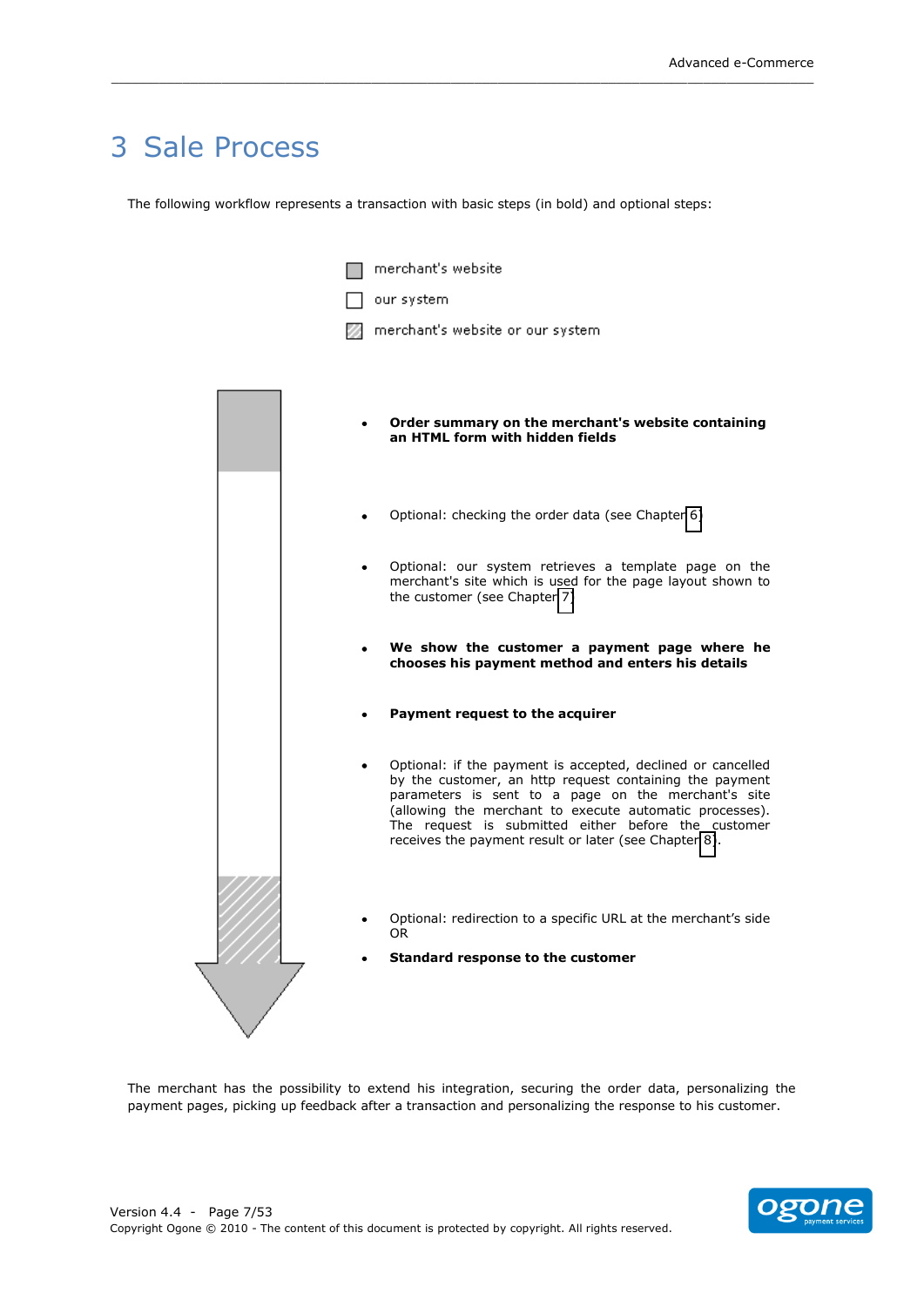This manual explains the advanced e-commerce integration with the optional steps to personalize the transaction flow and fine-tune the integration.

\_\_\_\_\_\_\_\_\_\_\_\_\_\_\_\_\_\_\_\_\_\_\_\_\_\_\_\_\_\_\_\_\_\_\_\_\_\_\_\_\_\_\_\_\_\_\_\_\_\_\_\_\_\_\_\_\_\_\_\_\_\_\_\_\_\_\_\_\_\_\_\_\_\_\_\_\_\_\_\_\_\_\_\_\_\_\_\_\_

For a screenshot representation of a sale process following a basic e-commerce integration please refer to the **Basic e-Commerce** documentation.

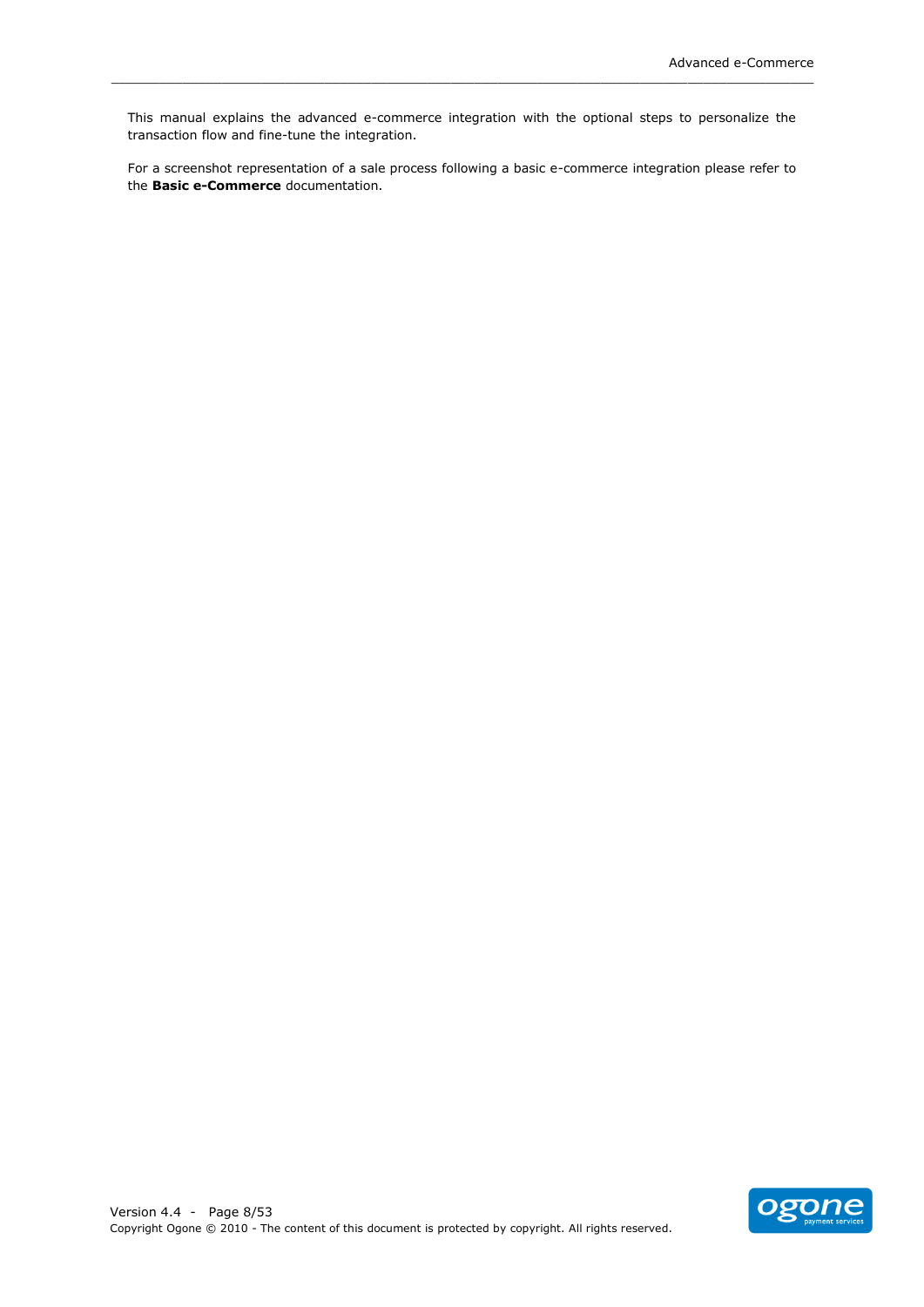## <span id="page-8-0"></span>4 General Payment Parameters

For some payment methods (mainly credit cards), transactions are performed in two steps: the authorization and the data capture (payment request). (See Chapter 4.1 and 4.2)

\_\_\_\_\_\_\_\_\_\_\_\_\_\_\_\_\_\_\_\_\_\_\_\_\_\_\_\_\_\_\_\_\_\_\_\_\_\_\_\_\_\_\_\_\_\_\_\_\_\_\_\_\_\_\_\_\_\_\_\_\_\_\_\_\_\_\_\_\_\_\_\_\_\_\_\_\_\_\_\_\_\_\_\_\_\_\_\_\_

During the authorization step, the transaction amount is either reserved on the customer's card or the account, or the request is matched against a blacklist (AUT operation).

In the data capture (payment request) step, the merchant's acquirer is requested to take the reserved or blacklist matched amount on the customer's card or account and transfer it to the merchant's bank account (DCP operation).

Additional payment methods (mainly credit cards) allow either online or offline transaction processing. (See Chapter 4.3)

The merchant can instruct our system to request the payment or authorization immediately from the acquirer (online processing), or simply confirm the receipt of the transaction and save it for capture by the acquirer at a later time (offline processing).

The payment behavior depends on general parameters the merchant defines in the "Global transaction parameters" tab of the Technical Information page of his administration module: the default operation code, the default data capture (payment) procedure and the processing for individual transactions. These parameters are set for each account, meaning they apply to all transactions within the merchant's account.

## <span id="page-8-1"></span>4.1 Default operation code

**IMPORTANT**: The ability to work in two steps (authorization + data capture) depends on the payment methods you wish to use. (See the online Payment Methods Processing/Procedure overview).

Based on the two steps "authorization" and "data capture" the merchant can choose between two default operation codes in the "Global transaction parameters" tab, "Default operation code" section of the Technical Information page:

#### **Authorisation**:!

Our system will only ask for an authorisation, in order to have the authorisation and data capture (payment request) steps performed separately at different times (the money remains on the customer's account until a data capture (payment request) has been performed).

**Sale**:!

<span id="page-8-2"></span>Our system automatically requests the payment (transfer of the amount) immediately after a successful authorisation. This procedure is often used for goods/services delivered online.

## 4.2 Default data capture (payment) procedure

**IMPORTANT**: The ability to work in two steps (authorization + data capture) depends on the payment methods you wish to use. (See the online **Payment Methods Processing/Procedure** overview).

If the merchant has "Authorisation" as the default operation code for his account or he included the "Authorisation" operation code in the transaction details, a data capture will have to be performed on the transaction to request the payment.

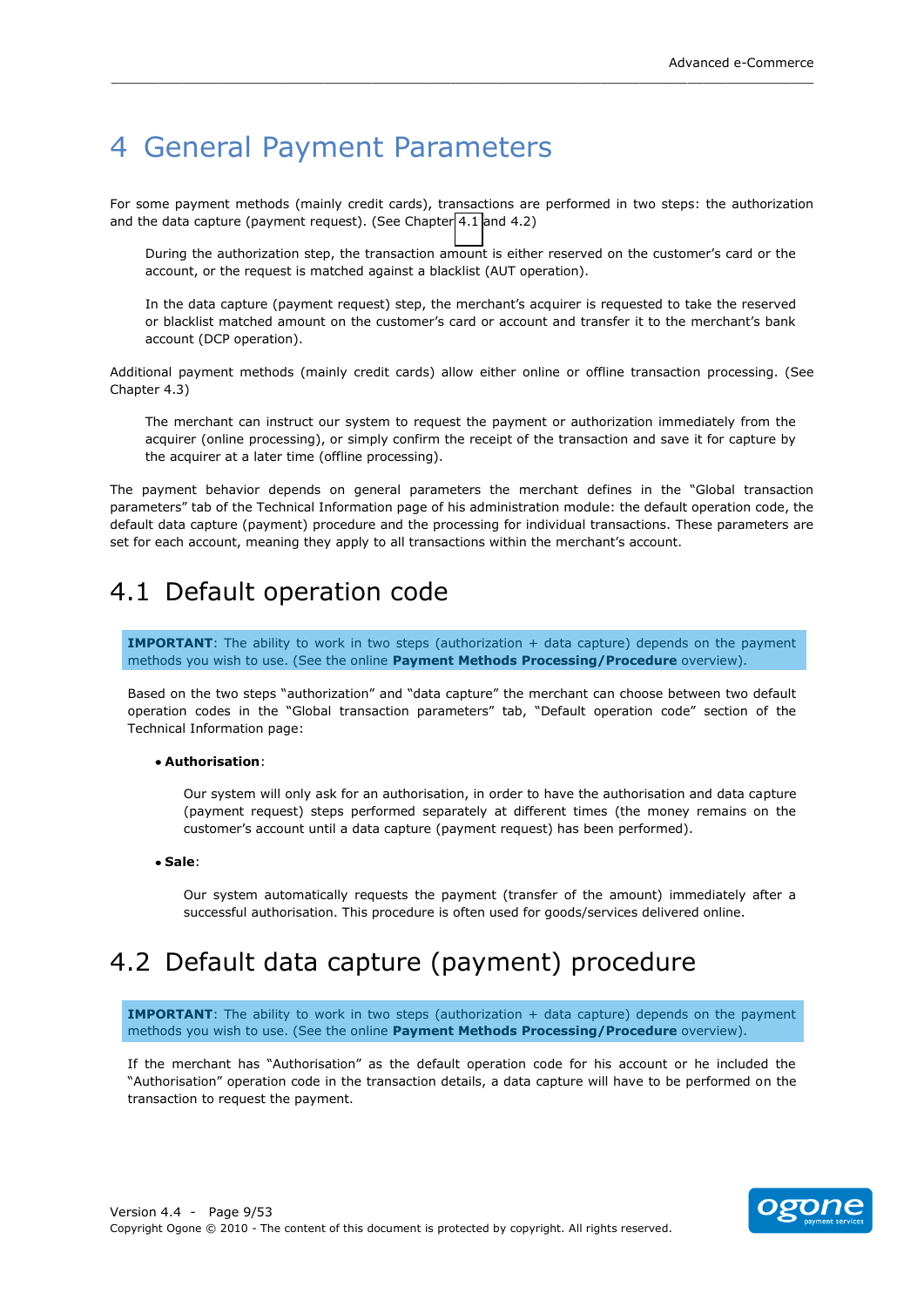Three possible data capture (payment request) procedures are available:

#### • Data capture by the merchant (manual or automatic):

To request the transfer of the reserved amount to the merchant's bank account, the merchant must call up his administration module and request the data capture (payment) for the specific transaction (please refer to the Back Office User Guide).

The merchant can also automate the data process by sending us the data captures via batch or via a server-to-server request (please refer to the Batch or DirectLink information).

The period for which an authorization is valid depends on the merchant's acquirer contract.

\_\_\_\_\_\_\_\_\_\_\_\_\_\_\_\_\_\_\_\_\_\_\_\_\_\_\_\_\_\_\_\_\_\_\_\_\_\_\_\_\_\_\_\_\_\_\_\_\_\_\_\_\_\_\_\_\_\_\_\_\_\_\_\_\_\_\_\_\_\_\_\_\_\_\_\_\_\_\_\_\_\_\_\_\_\_\_\_\_

This procedure is often used if the merchant has to check his stocks before dispatching the ordered goods.

#### $\bullet$  Automatic data capture by our system at the end of the day:

Our system requests the payment (data capture) automatically as from midnight, GMT+1 time.

#### • Automatic data capture by our system after x days:

Our system requests the payment (data capture) automatically after x days (if the merchant hasn't cancelled the authorisation).

The minimum number of days you can enter is "2" since "1" would lead the payment to be requested automatically as from midnight, i.e. an "Automatic data capture by our system at the end of the day".

<span id="page-9-0"></span>This procedure is often used for goods/services delivered within a specific time (24 hours, 48 hours,  $\dots$ ).

### 4.3 Processing for individual transactions

**IMPORTANT**: the ability to work online or offline depends on the payment methods you wish to use. (See the online **Payment Methods Processing/Procedure** overview).

There are three ways of processing for individual transactions:

#### **Always(online((Immediate)**:!

The transaction request is sent to the acquirer immediately while the customer is connected (appropriate for goods/services delivered online).

When the online acquirer clearing system is unavailable all online transactions will be declined.

#### **• Online but switch to offline in intervals when the online acquiring system is unavailable:**

If the merchant wants online processing but does not want to miss out on transactions if the online acquirer clearing system is temporarily unavailable, he can authorize offline processing in those specific circumstances.

We will store the transactions arriving from the merchant's website during the unavailability of his acquirer and will process them offline as soon as the acquirer clearing system is back up again. (Not suitable for services that are triggered online immediately after the transaction!)

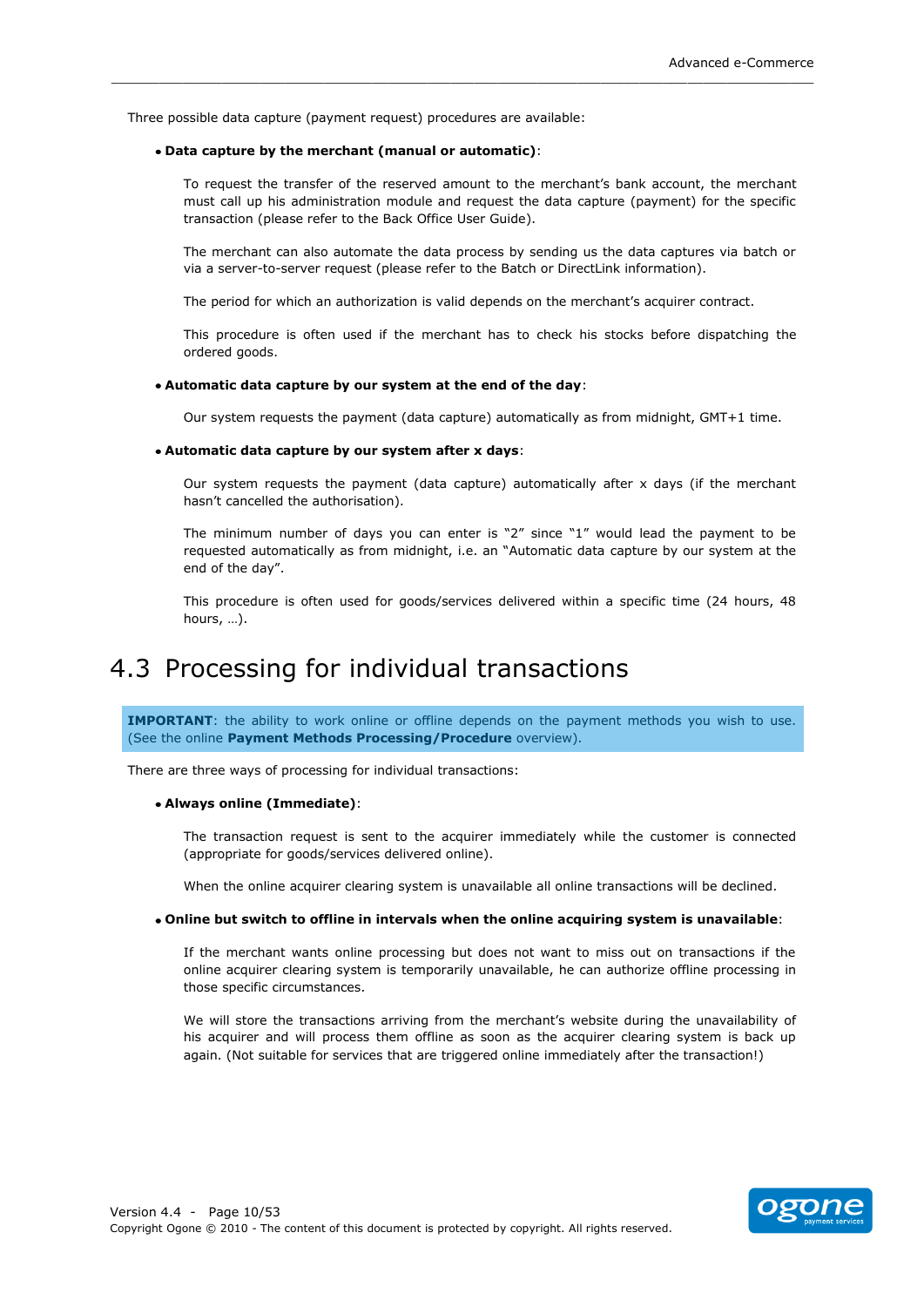#### • Always offline (Scheduled):

We register the transaction and process it afterwards (max. 4 hours). This method is slightly faster for the customer since we do not send the request to the acquirer immediately (can be used for goods/services that do not need to be delivered online). However, the customer will not immediately see the transaction/order result.

You can configure an offline status change notification in the "Transaction feedback" tab, "HTTP request for status changes" section of the Technical Information page of your account (for HTTP requests) or in the "Transaction e-mails" tab, "E-mails to the merchant" section of the Technical Information page (for emails). That way, you can be notified by e-mail and/or http request when the status of a transaction changes offline in our system.

\_\_\_\_\_\_\_\_\_\_\_\_\_\_\_\_\_\_\_\_\_\_\_\_\_\_\_\_\_\_\_\_\_\_\_\_\_\_\_\_\_\_\_\_\_\_\_\_\_\_\_\_\_\_\_\_\_\_\_\_\_\_\_\_\_\_\_\_\_\_\_\_\_\_\_\_\_\_\_\_\_\_\_\_\_\_\_\_\_

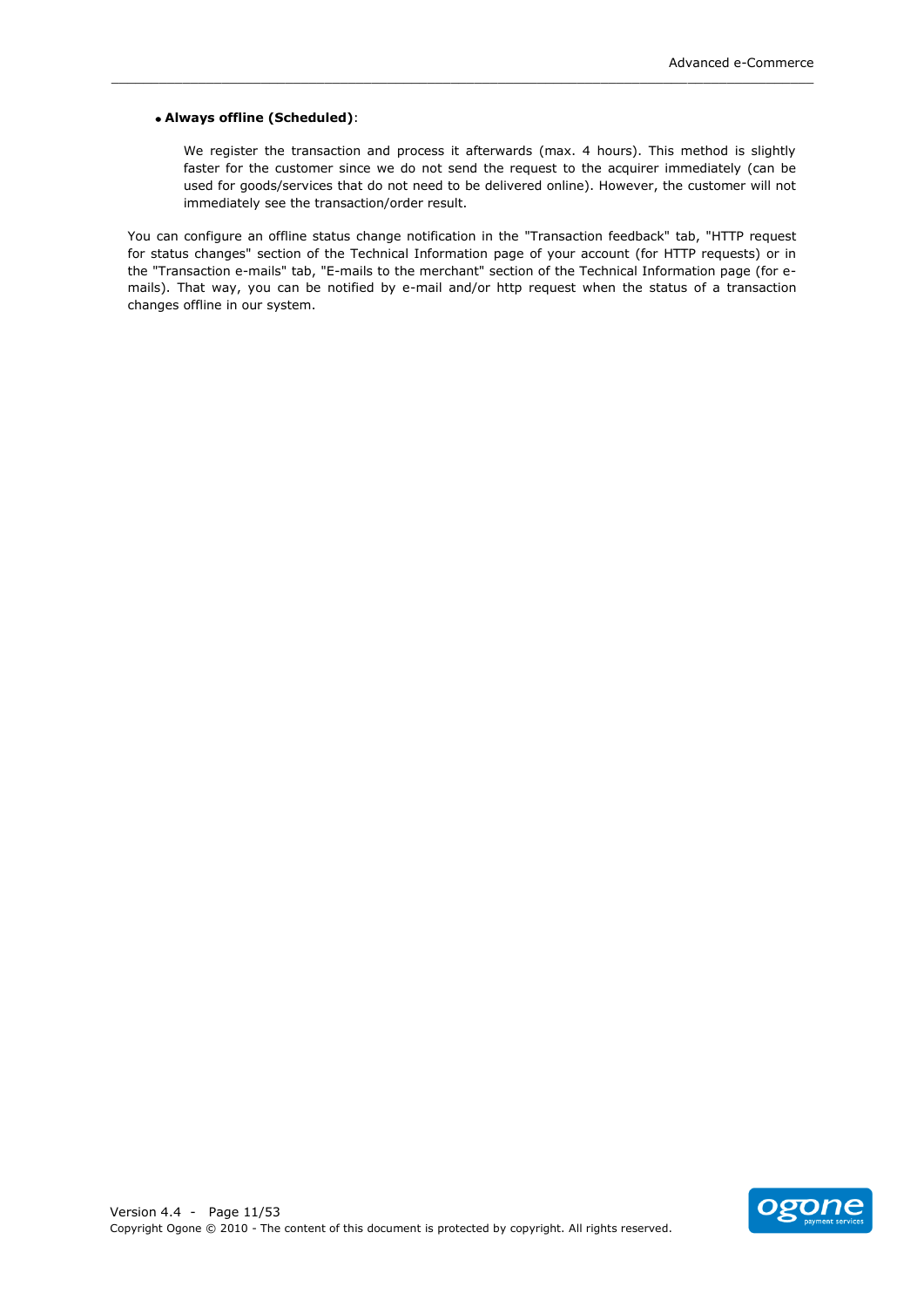## <span id="page-11-0"></span>5 Link between the Merchant's Website and our Payment Page

\_\_\_\_\_\_\_\_\_\_\_\_\_\_\_\_\_\_\_\_\_\_\_\_\_\_\_\_\_\_\_\_\_\_\_\_\_\_\_\_\_\_\_\_\_\_\_\_\_\_\_\_\_\_\_\_\_\_\_\_\_\_\_\_\_\_\_\_\_\_\_\_\_\_\_\_\_\_\_\_\_\_\_\_\_\_\_\_\_

## <span id="page-11-1"></span>5.1 Order form

The link between the merchant's website and our e-commerce payment page has to be established on the last page of the shopping basket on the merchant's website, in other words: the last page of the merchant's site presented to the customer.

A form with hidden html fields containing the order data must be integrated into that last page. The action URL of the form will be our (e-commerce system's) payment processing page.

### <span id="page-11-2"></span>5.1.1 Form fields

The following section contains the block of code the merchant needs to paste in the last page of his shopping basket:

```
<form method="post" action="https://secure.ogone.com/ncol/XXXX/orderstandard.asp" id=form1
name=form1>
<!-- general parameters: see chapter 5.2 -->
<input type="hidden" name="PSPID" value="">
<input type="hidden" name="orderID" value="">
<input type="hidden" name="amount" value="">
<input type="hidden" name="currency" value="">
<input type="hidden" name="language" value="">
<!-- optional customer details, highly recommended for fraud prevention: see chapter 5.2 --
>
<input type="hidden" name="CN" value="">
<input type="hidden" name="EMAIL" value="">
<input type="hidden" name="ownerZIP" value="">
<input type="hidden" name="owneraddress" value="">
<input type="hidden" name="ownercty" value="">
<input type="hidden" name="ownertown" value="">
<input type="hidden" name="ownertelno" value="">
<input type="hidden" name="COM" value="">
<!-- check before the payment: see chapter 6.2 -->
<input type="hidden" name="SHASign" value="">
<!-- layout information: see chapter 7.1 -->
<input type="hidden" name="TITLE" value="">
<input type="hidden" name="BGCOLOR" value="">
<input type="hidden" name="TXTCOLOR" value="">
```
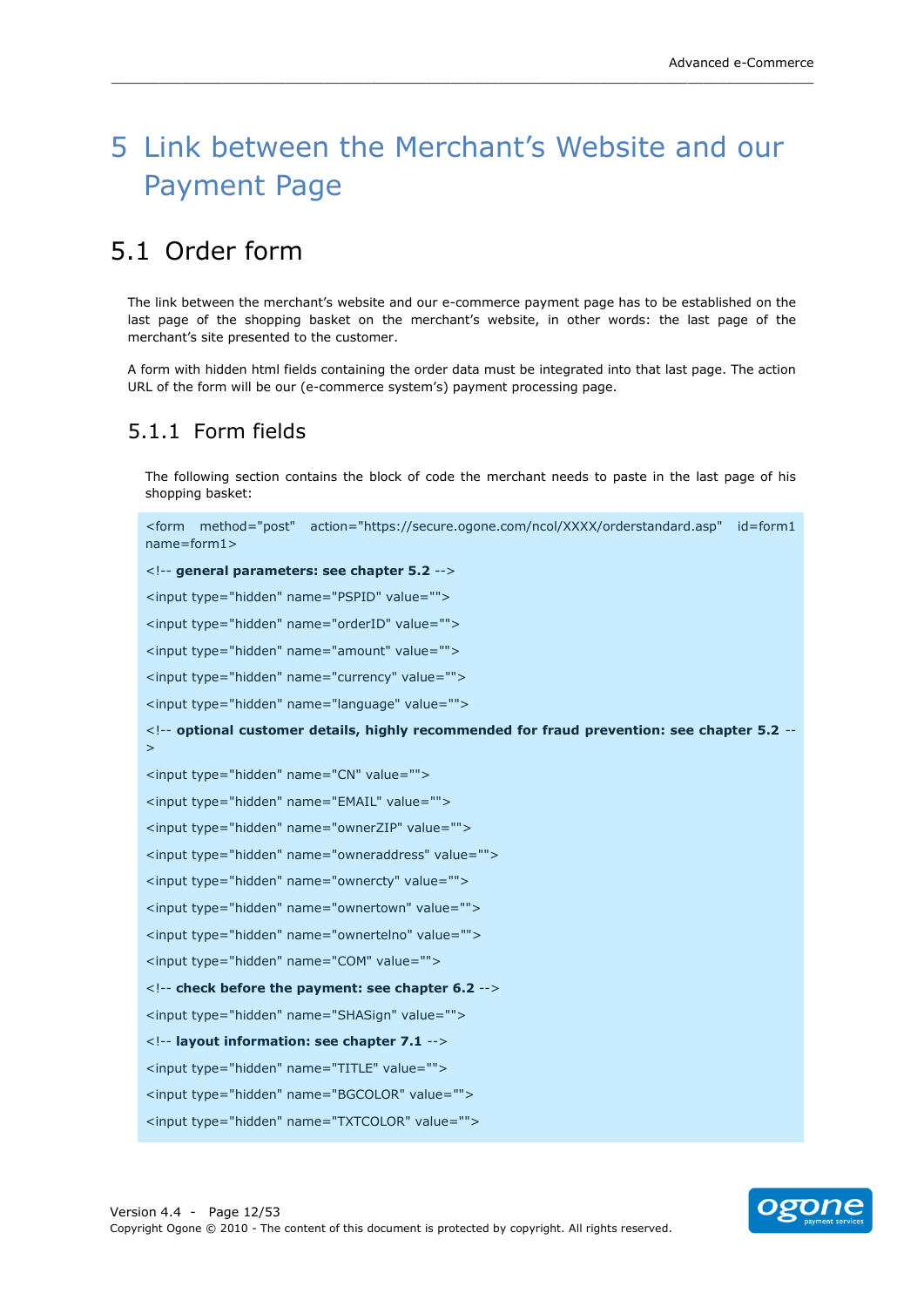<input type="hidden" name="TBLBGCOLOR" value=""> <input type="hidden" name="TBLTXTCOLOR" value=""> <input type="hidden" name="BUTTONBGCOLOR" value=""> <input type="hidden" name="BUTTONTXTCOLOR" value=""> <input type="hidden" name="LOGO" value=""> <input type="hidden" name="FONTTYPE" value=""> <!-- dynamic template page: see chapter 7.2 --> <input type="hidden" name="TP" value=""> <!-- payment methods/page specifics: see chapter 9.1 --> <input type="hidden" name="PM" value=""> <input type="hidden" name="BRAND" value=""> <input type="hidden" name="WIN3DS" value=""> <input type="hidden" name="PMLIST" value=""> <input type="hidden" name="PMListType" value=""> <!-- link to your website: see chapter 8.1 --> <input type="hidden" name="homeurl" value=""> <input type="hidden" name="catalogurl" value=""> <!-- post payment parameters: see chapter 8.2 --> <input type="hidden" name="COMPLUS" value=""> <input type="hidden" name="PARAMPLUS" value=""> <!-- post payment parameters: see chapter 8.3 --> <input type="hidden" name="PARAMVAR" value=""> <!-- post payment redirection: see chapter 8.2 --> <input type="hidden" name="accepturl" value=""> <input type="hidden" name="declineurl" value=""> <input type="hidden" name="exceptionurl" value=""> <input type="hidden" name="cancelurl" value=""> <!-- optional operation field: see chapter 9.2 --> <input type="hidden" name="operation" value=""> <!-- optional extra login detail field: see chapter 9.3 --> <input type="hidden" name="USERID" value=""> <!-- Alias details: see Alias Management documentation --> <input type="hidden" name="Alias" value=""> <input type="hidden" name="AliasUsage" value=""> <input type="hidden" name="AliasOperation" value=""> <input type="submit" value="" id=submit2 name=submit2> </form>

\_\_\_\_\_\_\_\_\_\_\_\_\_\_\_\_\_\_\_\_\_\_\_\_\_\_\_\_\_\_\_\_\_\_\_\_\_\_\_\_\_\_\_\_\_\_\_\_\_\_\_\_\_\_\_\_\_\_\_\_\_\_\_\_\_\_\_\_\_\_\_\_\_\_\_\_\_\_\_\_\_\_\_\_\_\_\_\_\_

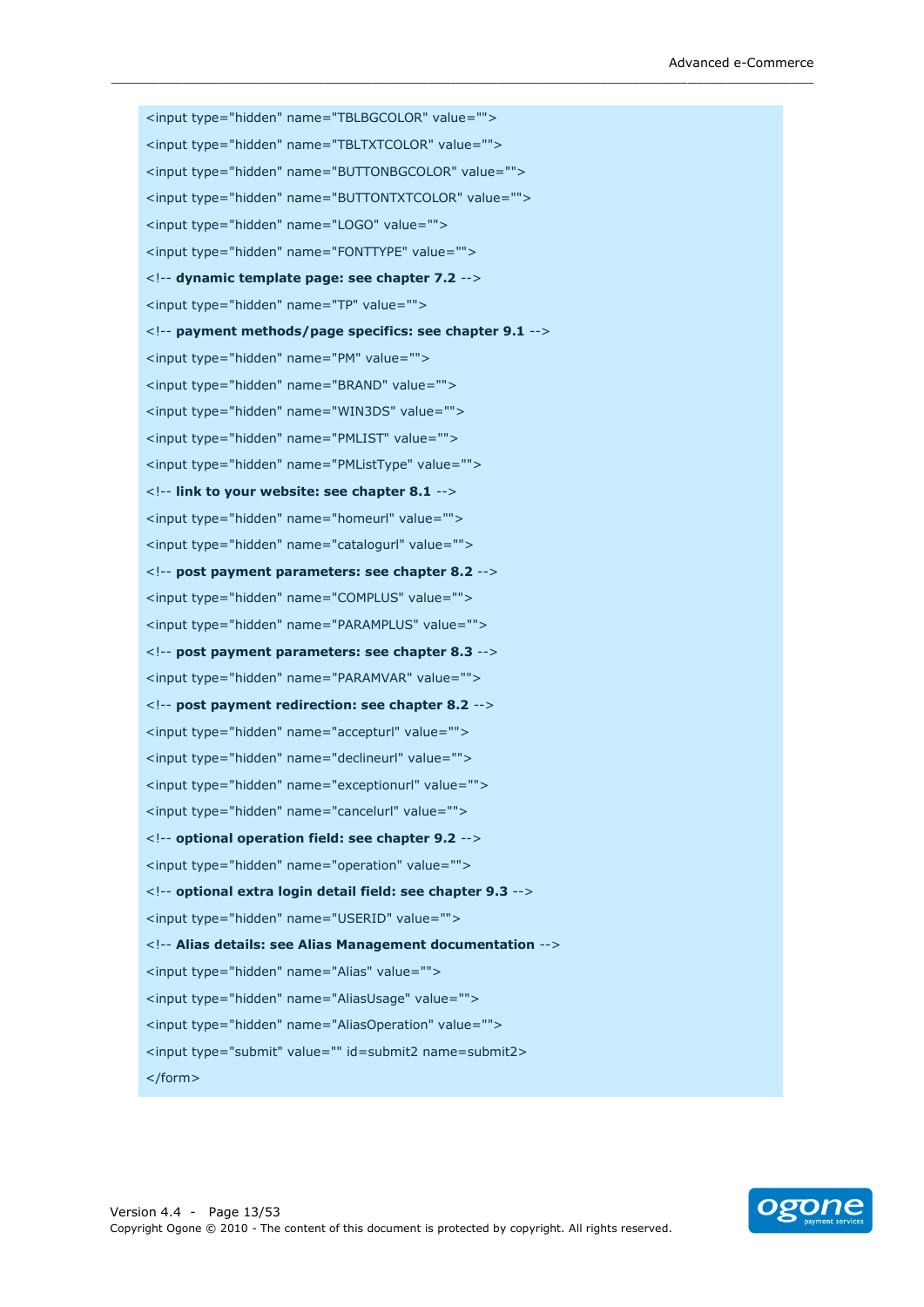An example (test page) representing the last page of a merchant's shopping basket, can be found at: https://secure.ogone.com/ncol/test/teststd.asp.

The merchant can copy and paste the html code of the form at the bottom of this test page into his shopping basket page. The values in the fields need to be replaced by the merchant's account values.

Some fields, such as the orderID and amount, must be assigned dynamically.

### <span id="page-13-0"></span>5.1.2 Form action

<form method="post" action="https://secure.ogone.com/ncol/XXXX/orderstandard.asp" id=form1 name=form1>

In the TEST environment the URL for the action will be https://secure.ogone.com/ncol/test/orderstandard.asp.

IMPORTANT: When you switch to your PRODUCTION account you must replace "test" with "prod" so the action of the form will be https://secure.ogone.com/ncol/prod/orderstandard.asp. If you forget to change the action of your form, once you start in production with real orders, your transactions will be sent to the test environment and will not be sent to the acquirers/banks.

## <span id="page-13-1"></span>5.2 General parameters and optional customer details

The general parameters are the parameters that have to be sent with each transaction in order for us to be able to process it.

Although the mandatory parameters are the PSPID, orderID, amount, currency and language value, we nevertheless strongly recommend you also send us some optional customer details such as the customer name, customer's e-mail, address, town, zip, country and telephone number since they can be useful tools for combating fraud.

These optional customer details will also be stored with the transaction at our end and can be analyzed in your administration module when you look up the transaction details.

### <span id="page-13-2"></span>5.2.1 Hidden fields

The following hidden fields used to transmit the general parameters to our system:

<input type="hidden" name="PSPID" value=""> <input type="hidden" name="orderID" value=""> <input type="hidden" name="amount" value=""> <input type="hidden" name="currency" value=""> <input type="hidden" name="language" value=""> <input type="hidden" name="CN" value=""> <input type="hidden" name="EMAIL" value=""> <input type="hidden" name="ownerZIP" value=""> <input type="hidden" name="owneraddress" value=""> <input type="hidden" name="ownercty" value=""> <input type="hidden" name="ownertown" value="">

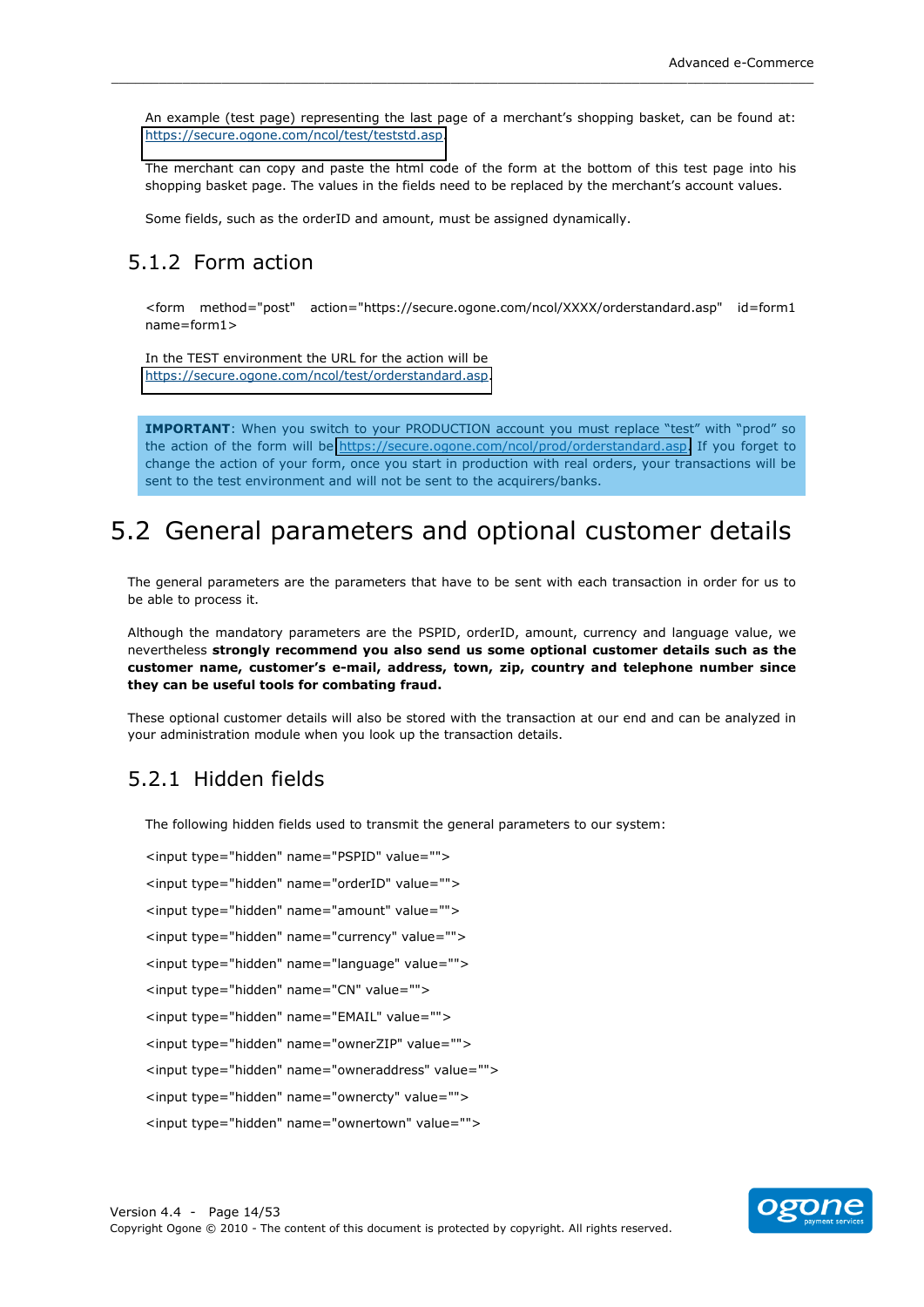<input type="hidden" name="ownertelno" value="">

<input type="hidden" name="COM" value="">

| <b>Field</b> | <b>Usage</b>                                                                                                                                                                       |
|--------------|------------------------------------------------------------------------------------------------------------------------------------------------------------------------------------|
| <b>PSPID</b> | Your affiliation name in our system                                                                                                                                                |
| orderID      | Your unique order number (merchant reference). The system checks that a payment<br>has not been requested twice for the same order. The orderID has to be assigned<br>dynamically. |
| amount       | Amount to be paid MULTIPLIED BY 100 since the format of the amount must not<br>contain any decimals or other separators. The amount must be assigned dynamically.                  |
| currency     | ISO alpha order currency code, for example: EUR, USD, GBP, CHF,                                                                                                                    |
| language     | Language of the customer, for example: en US, nl NL, fr FR,                                                                                                                        |
| <b>CN</b>    | Customer name. Will be pre-initialized (but still editable) in the cardholder name field<br>of the credit card details.                                                            |
| EMAIL        | Customer's e-mail address                                                                                                                                                          |
| owneraddress | Customer's street name and number                                                                                                                                                  |
| ownerZIP     | Customer's ZIP code                                                                                                                                                                |
| ownertown    | Customer's town/city name                                                                                                                                                          |
| ownercty     | Customer's country                                                                                                                                                                 |
| ownertelno   | Customer's telephone number                                                                                                                                                        |
| <b>COM</b>   | Order description                                                                                                                                                                  |

For further technical details about these fields, please refer to the online Parameter Cookbook.

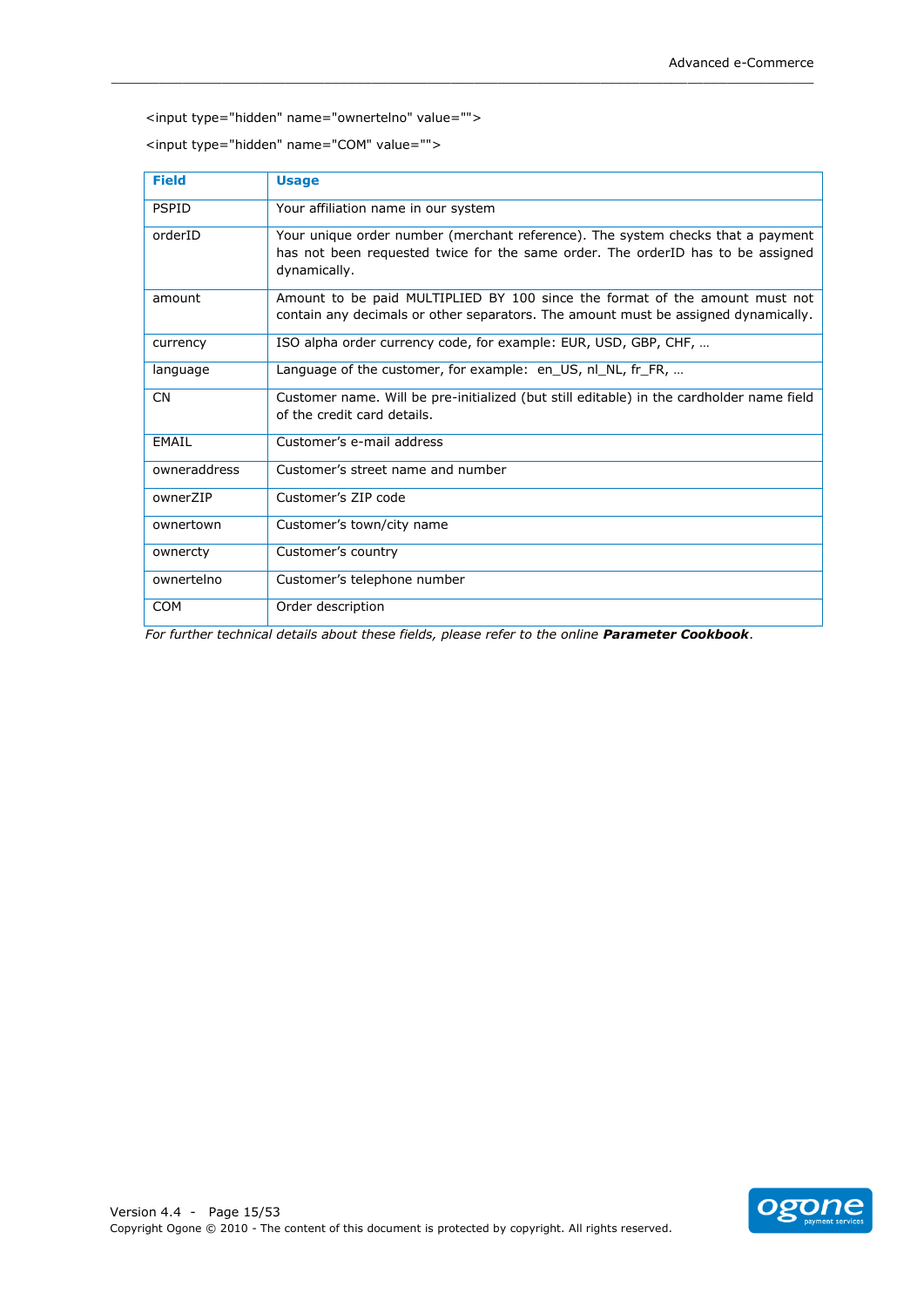## <span id="page-15-0"></span>6 Security: Check before the Payment

#### Best practice: SHA signature, chapter 6.2

The "Best Practice" section at the top of a chapter indicates the most effective method for delivering the aspired outcome. This will help you optimize your e-Commerce integration.

## <span id="page-15-1"></span>6.1 Referrer

Our system checks the origin of the payment reguest, i.e. which URL the order comes from. This URL is called the referrer.

### <span id="page-15-2"></span>6.1.1 Configuration

The merchant must fill out the referrer/URL of the page containing the order form with the hidden fields in the URL field in the "Data and origin verification" tab, "Checks for e-Commerce" section of the Technical Information page in his account.

The URL(s) must always start with http:// or https://. You can enter the full URL or simply the domain name; the latter will result in all subdirectories and pages of that domain being accepted.

Several URLs can be entered, should the merchant have different domains, e.g. http://www.mysite.com;http://www.mysite.net;http://www.secure.mysite.com. The URLs must be semi-colon separated with no whitespaces before or after the semi-colon.

If you perform a test transaction from our test page, please remember to enter our site's URL as referrer, otherwise you will receive an error.

### <span id="page-15-3"></span>6.1.2 Possible errors

Some possible errors related to the referrer are "unknown order/1/r" and "unknown order/0/r". Please refer to Appendix 2 for more information about these errors.

### <span id="page-15-4"></span>6.1.3 Limitations

We use the referrer to identify the origin of an order, but some browsers do not forward the referrer info which will result in an error.

However, the referrer check alone is not fool proof: although it checks the origin of an order, to ensure the integrity of the order data, the merchant needs to have our system perform a data check before processing the payment.

This data check is mandatory for configuring "Sale" as default operation code or an automatic data capture by our system as default data capture (payment) procedure (see Chapter 4). The data check is not mandatory if the merchant uses a 2-phase - reservation/manual payment request - payment procedure (since he can check the order data before sending the payment request); in the latter case, too, however, we strongly advise the merchant to perform a data check before payment.

We propose SHA-1 as data check method.

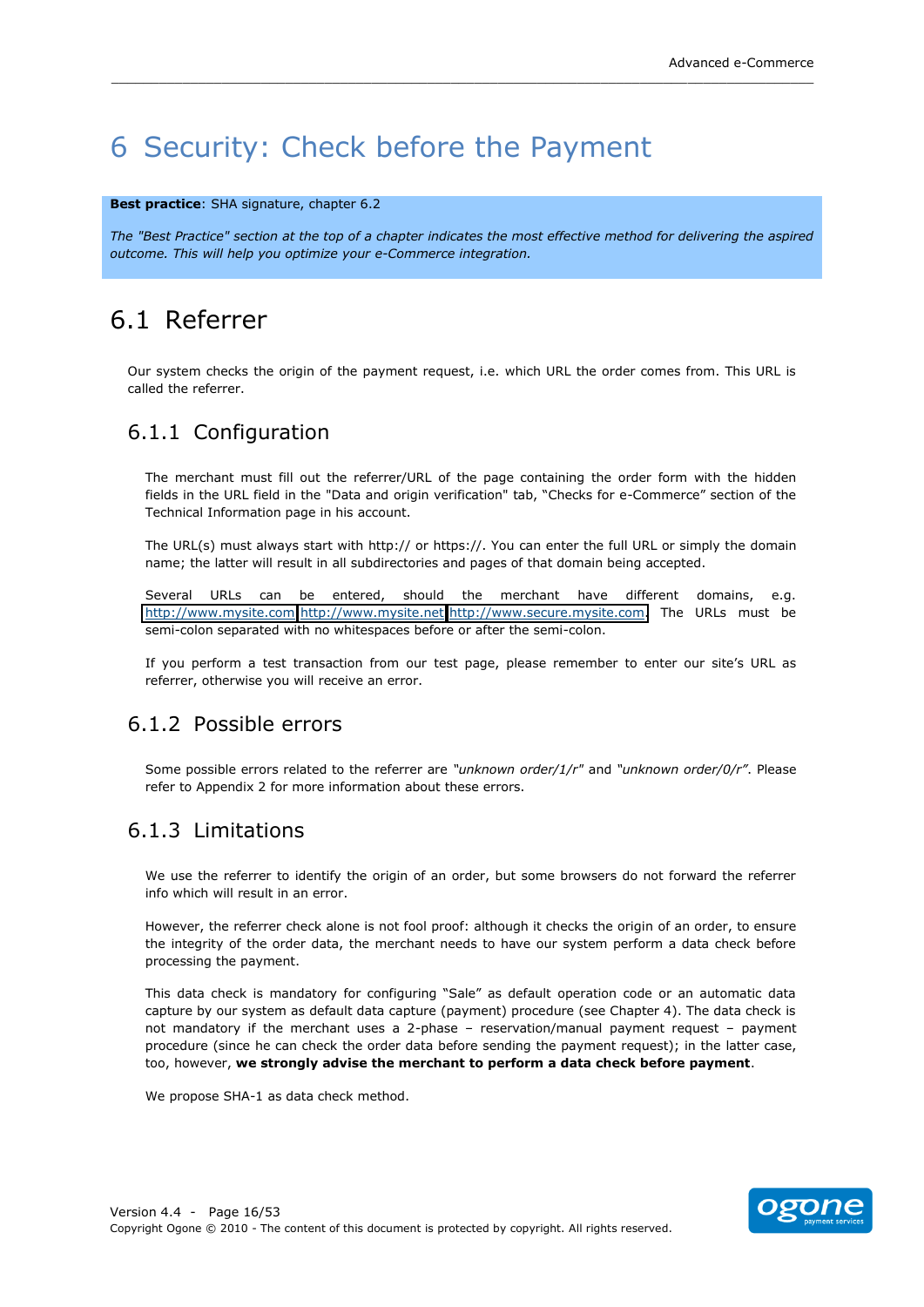## <span id="page-16-0"></span>6.2 SHA-1-IN signature

We recommend using the SHA signature as the data check method. This technique is based on the principle of the merchant's server generating a unique character string, hashed with the SHA-1 algorithm, for each order. The result of this hash is then sent to us in the hidden fields of the merchant's order page. Our system reconstructs this signature to check the data integrity of the order information sent to us in the hidden fields. For further details about the SHA signature, please refer to Appendix 1.

\_\_\_\_\_\_\_\_\_\_\_\_\_\_\_\_\_\_\_\_\_\_\_\_\_\_\_\_\_\_\_\_\_\_\_\_\_\_\_\_\_\_\_\_\_\_\_\_\_\_\_\_\_\_\_\_\_\_\_\_\_\_\_\_\_\_\_\_\_\_\_\_\_\_\_\_\_\_\_\_\_\_\_\_\_\_\_\_\_

## <span id="page-16-1"></span>6.3 IP!address!check!

The IP address field in the "Data and origin verification" tab, "Checks for DirectLink and automatic Batch" section of the Technical Information page only has to be completed if, in addition to his e-Commerce connection, there is a server-to-server connection with our system (i.e. requests on orderdirect.asp, maintenancedirect.asp, querydirect.asp, AFU\_agree.asp).

If not used, it can be left empty. (Please refer to the **DirectLink / Batch Advanced** documentation).

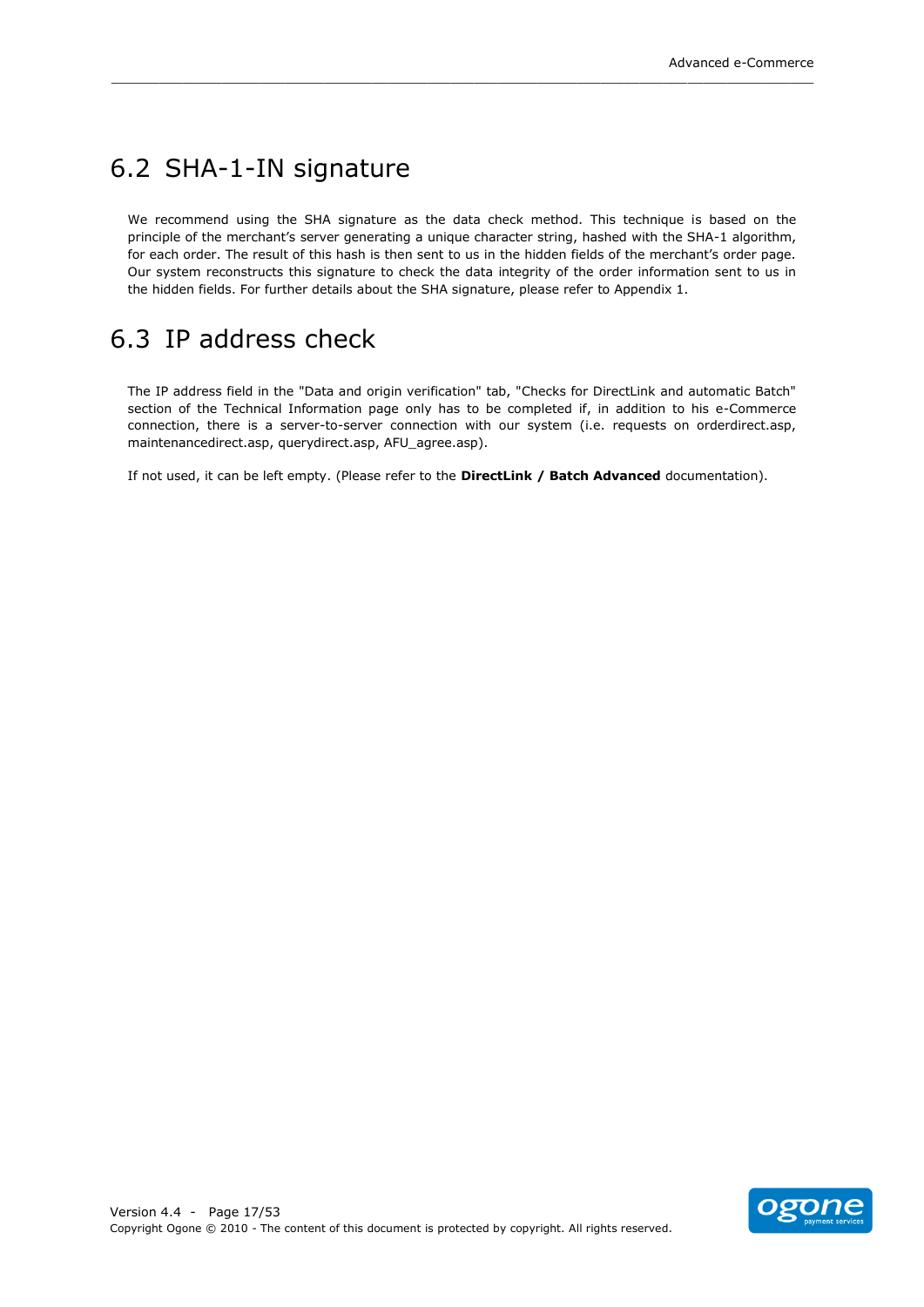## <span id="page-17-0"></span>7 Look & Feel of the Payment Page

#### **Best practice**: Static template, Chapter 7.1

When our e-Commerce system requests the customer for his credit card details, the customer is on our secure server.

\_\_\_\_\_\_\_\_\_\_\_\_\_\_\_\_\_\_\_\_\_\_\_\_\_\_\_\_\_\_\_\_\_\_\_\_\_\_\_\_\_\_\_\_\_\_\_\_\_\_\_\_\_\_\_\_\_\_\_\_\_\_\_\_\_\_\_\_\_\_\_\_\_\_\_\_\_\_\_\_\_\_\_\_\_\_\_\_\_

There are two types of information on the payment process page: static information (the merchant's logo for example) and payment details information (order reference, fields where the customer enters his card details, ... ).

The static information originates from our system's common layout or a specific merchant template page (as explained below). Our system adds the payment details dynamically for each transaction. The look & feel of these payment details may however be adapted by the merchant using html styles.

There are two ways to customize the payment process page design to maintain the look & feel of the merchant's site during the payment process: using a static or a dynamic template page.

## <span id="page-17-1"></span>7.1 Payment page layout (Static template)

The static template page is a common template on our side, but the merchant can change the look & feel of some elements on the payment page or add his logo by simply adding some hidden fields in the form he sends us (cf. Chapter 5):

The following hidden fields are used to transmit the look & feel parameters to our system:

<input type="hidden" name="TITLE" value=""> <input type="hidden" name="BGCOLOR" value=""> <input type="hidden" name="TXTCOLOR" value=""> <input type="hidden" name="TBLBGCOLOR" value=""> <input type="hidden" name="TBLTXTCOLOR" value=""> <input type="hidden" name="BUTTONBGCOLOR" value=""> <input type="hidden" name="BUTTONTXTCOLOR" value=""> <input type="hidden" name="LOGO" value=""> <input type="hidden" name="FONTTYPE" value="">

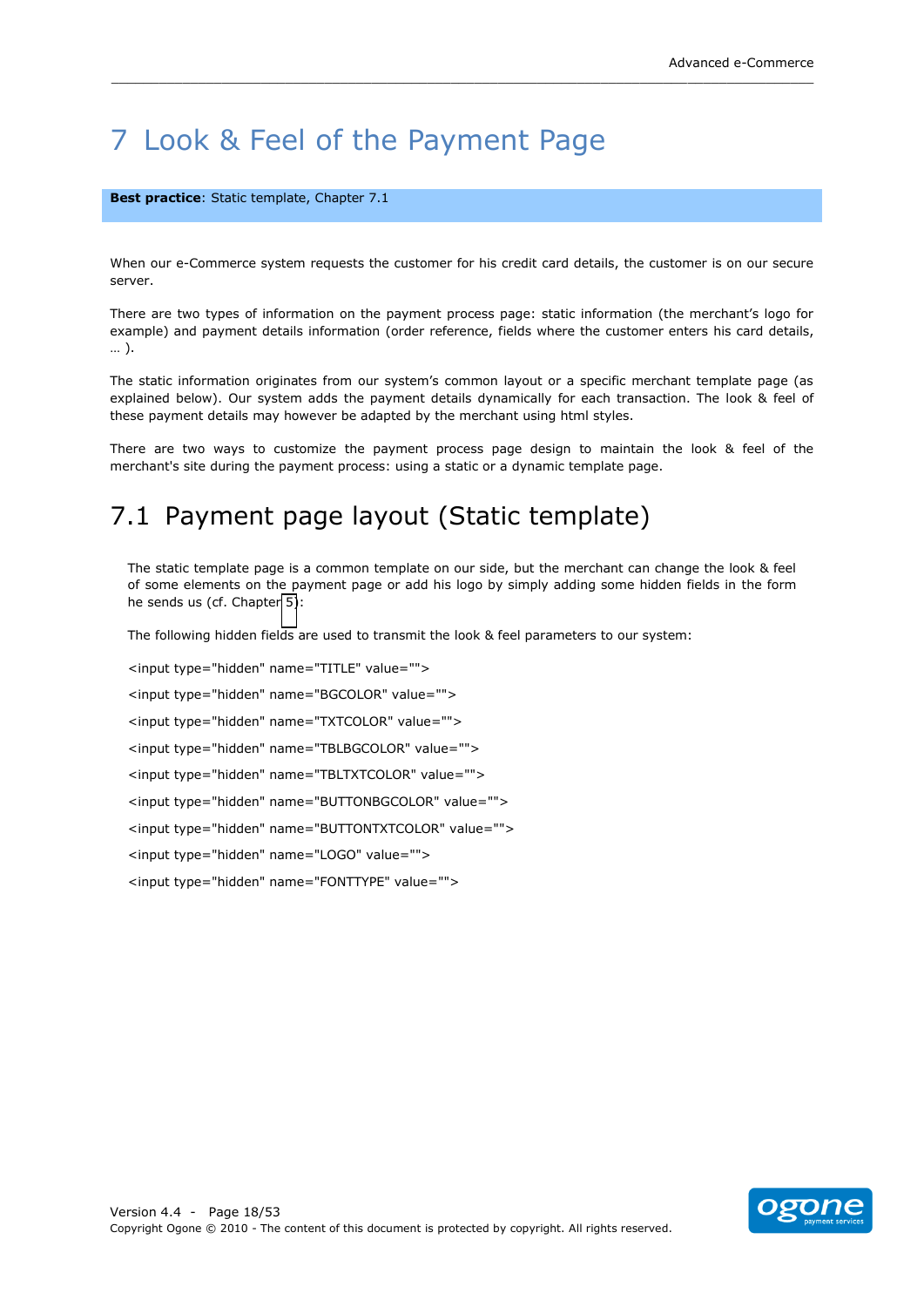| <b>Field</b>          | <b>Usage</b>                                                                                                                                                                                                                                                                                                                                                                                                                                                                                                                                                                                                                                                                                  | <b>Default value</b> |
|-----------------------|-----------------------------------------------------------------------------------------------------------------------------------------------------------------------------------------------------------------------------------------------------------------------------------------------------------------------------------------------------------------------------------------------------------------------------------------------------------------------------------------------------------------------------------------------------------------------------------------------------------------------------------------------------------------------------------------------|----------------------|
| <b>TITLE</b>          | Title and header of the page                                                                                                                                                                                                                                                                                                                                                                                                                                                                                                                                                                                                                                                                  |                      |
| <b>BGCOLOR</b>        | Background color                                                                                                                                                                                                                                                                                                                                                                                                                                                                                                                                                                                                                                                                              | white                |
| <b>TXTCOLOR</b>       | Text color                                                                                                                                                                                                                                                                                                                                                                                                                                                                                                                                                                                                                                                                                    | black                |
| <b>TBLBGCOLOR</b>     | Table background color                                                                                                                                                                                                                                                                                                                                                                                                                                                                                                                                                                                                                                                                        | white                |
| <b>TBLTXTCOLOR</b>    | Table text color                                                                                                                                                                                                                                                                                                                                                                                                                                                                                                                                                                                                                                                                              | black                |
| <b>BUTTONBGCOLOR</b>  | Button background color                                                                                                                                                                                                                                                                                                                                                                                                                                                                                                                                                                                                                                                                       |                      |
| <b>BUTTONTXTCOLOR</b> | Button text color                                                                                                                                                                                                                                                                                                                                                                                                                                                                                                                                                                                                                                                                             | black                |
| <b>FONTTYPE</b>       | Font family                                                                                                                                                                                                                                                                                                                                                                                                                                                                                                                                                                                                                                                                                   | Verdana              |
| LOGO                  | URL/filename of the logo you want to display at<br>the top of the payment page next to the title.<br>The URL must be absolute (contain the full<br>path), it cannot be relative.<br>The logo needs to be stored on a secure server<br>(see Chapter 7.3). If you do not have a secure<br>environment to store your image, you can send<br>a JPG or GIF file (and your PSPID) to<br>(only for<br>production<br>support@ogone.com<br>accounts since this is a paying option! Please<br>activate the "Logo Hosting" option in your<br>Account > Options page before sending us your<br>logo). If the logo is stored on our servers, you<br>only need to enter the filename, not the whole<br>URL. |                      |

\_\_\_\_\_\_\_\_\_\_\_\_\_\_\_\_\_\_\_\_\_\_\_\_\_\_\_\_\_\_\_\_\_\_\_\_\_\_\_\_\_\_\_\_\_\_\_\_\_\_\_\_\_\_\_\_\_\_\_\_\_\_\_\_\_\_\_\_\_\_\_\_\_\_\_\_\_\_\_\_\_\_\_\_\_\_\_\_\_

*For\$more\$technical\$details\$about\$these\$fields,\$please\$refer\$to\$the\$online\$Parameter'Cookbook*.

The colors can be specified by their hexadecimal code (#FFFFFF) or their name (white). First check how the colours you want to use appear in different browsers.

### <span id="page-18-0"></span>7.1.1 iPhone static template

We have developed a specific template for iPhones on our platform. In order to use our static iPhone template, you need to transmit the URL of the iPhone template page using the following hidden field and value:

<input type="hidden" name="TP" value="PaymentPage 1 iPhone.htm">

**IMPORTANT**: We can only guarantee that our secure payment pages are iPhone compatible. We can't guarantee that all external pages accessible via our payment pages, e.g. third party or bank websites are iPhone compatible.

The data entry interface is especially designed for the small iPhone screen. The look & feel can be customized to the merchant's needs by simply adding some hidden fields in the form he sends us. The following hidden fields are used to transmit the look & feel parameters for the iPhone template to our system:

<input type="hidden" name="TITLE" value="">

<input type="hidden" name="BGCOLOR" value="">

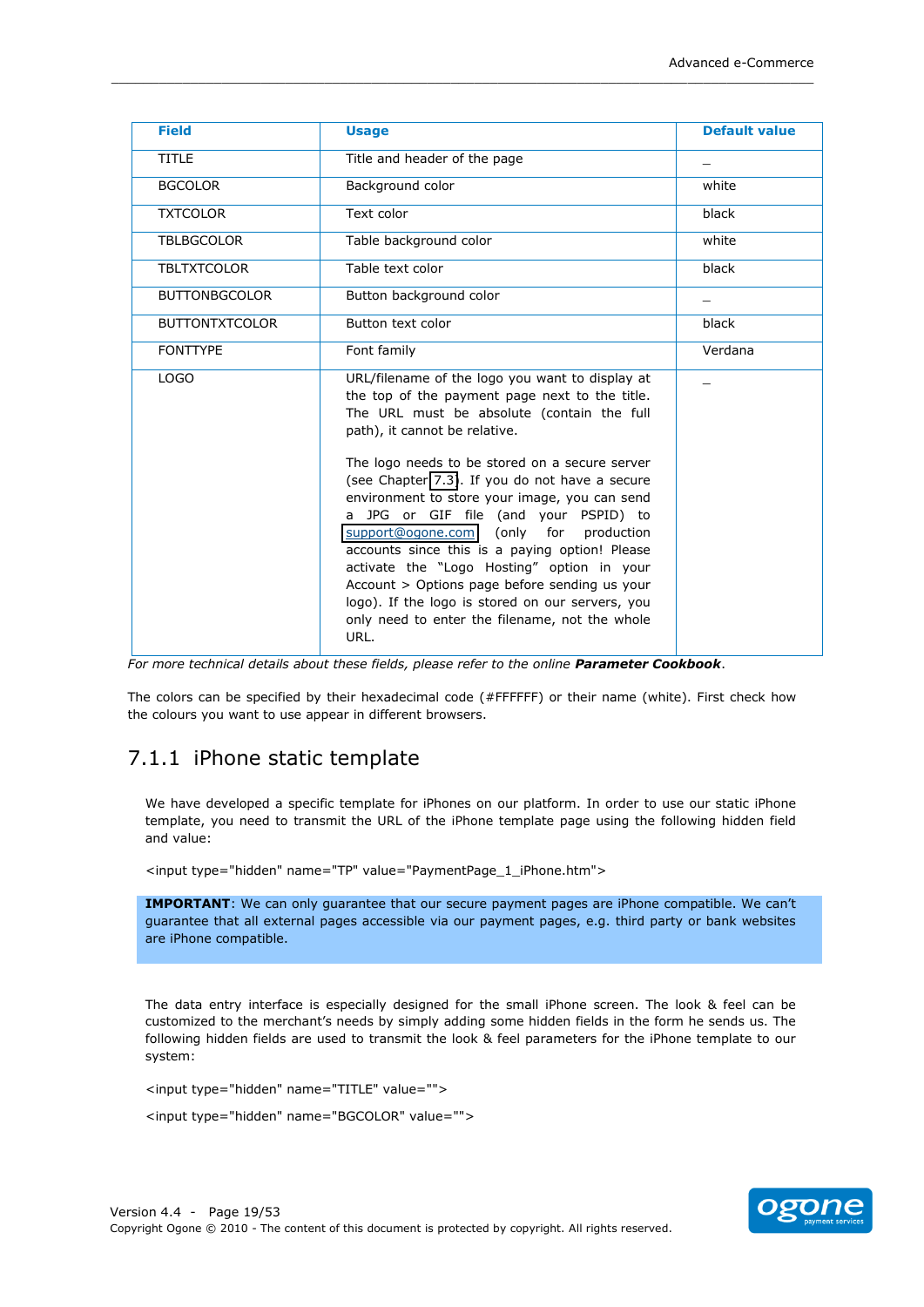<input type="hidden" name="TXTCOLOR" value=""> <input type="hidden" name="TBLBGCOLOR" value=""> <input type="hidden" name="TBLTXTCOLOR" value=""> <input type="hidden" name="HDTBLBGCOLOR" value=""> <input type="hidden" name="HDTBLTXTCOLOR" value=""> <input type="hidden" name="HDFONTTYPE" value=""> <input type="hidden" name="BUTTONBGCOLOR" value=""> <input type="hidden" name="BUTTONTXTCOLOR" value=""> <input type="hidden" name="FONTTYPE" value="">

| <b>Field</b>          | <b>Usage</b>                           | <b>Default value</b> |
|-----------------------|----------------------------------------|----------------------|
| <b>TITLE</b>          | Title of the page                      |                      |
| <b>BGCOLOR</b>        | Background color                       | $#$ FFFFFFF          |
| <b>TXTCOLOR</b>       | Text color                             | #00467F              |
| <b>TBLBGCOLOR</b>     | Background color for the right columns | #E1EDF4              |
| <b>TBLTXTCOLOR</b>    | Text color for the right columns       | #000000              |
| <b>HDTBLBGCOLOR</b>   | Background color for the left columns  | #00467F              |
| <b>HDTBLTXTCOLOR</b>  | Text color for the left columns        | $#$ FFFFFFF          |
| <b>HDFONTTYPE</b>     | Font family for the left columns       | Verdana              |
| <b>BUTTONBGCOLOR</b>  | Button background color                | $#$ FFFFFFF          |
| <b>BUTTONTXTCOLOR</b> | Button text color                      | #00467F              |
| <b>FONTTYPE</b>       | Font family                            | Verdana              |

\_\_\_\_\_\_\_\_\_\_\_\_\_\_\_\_\_\_\_\_\_\_\_\_\_\_\_\_\_\_\_\_\_\_\_\_\_\_\_\_\_\_\_\_\_\_\_\_\_\_\_\_\_\_\_\_\_\_\_\_\_\_\_\_\_\_\_\_\_\_\_\_\_\_\_\_\_\_\_\_\_\_\_\_\_\_\_\_\_

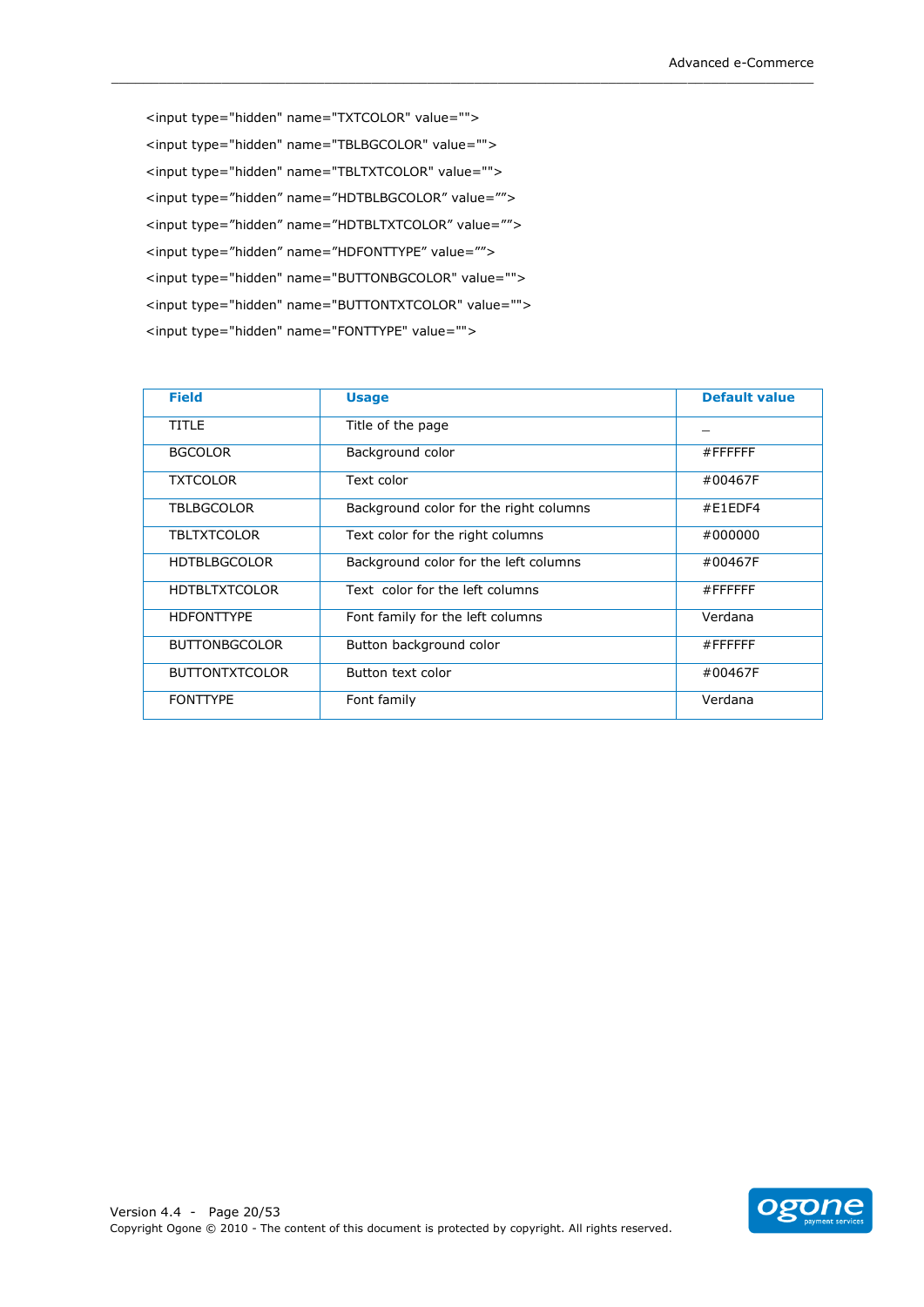|                                                  | <b>Title</b>            |
|--------------------------------------------------|-------------------------|
| Order reference :                                | OrderAB1465             |
| <b>Total charge:</b>                             | 50.00 EUR               |
| <b>Beneficiary:</b>                              | <b>TEST COMPANY</b>     |
| Pay with:<br>Card holder's name* :               | <b>VISA</b>             |
| Card number*:                                    |                         |
| <b>Expiry date</b><br>$(mm/yyyy)*$ :             | V                       |
| <b>Card verification</b><br>code*:               | What is this?           |
|                                                  | * Mandatory fields      |
|                                                  | Yes, I confirm my order |
| VERIFIED<br>by VISA<br>learn more<br><b>Back</b> | Our logo<br>Cancel      |
|                                                  |                         |

\_\_\_\_\_\_\_\_\_\_\_\_\_\_\_\_\_\_\_\_\_\_\_\_\_\_\_\_\_\_\_\_\_\_\_\_\_\_\_\_\_\_\_\_\_\_\_\_\_\_\_\_\_\_\_\_\_\_\_\_\_\_\_\_\_\_\_\_\_\_\_\_\_\_\_\_\_\_\_\_\_\_\_\_\_\_\_\_\_

## <span id="page-20-0"></span>7.2 Template based page layout (Dynamic template)

The dynamic template page is an advanced technique for customizing the design of the payment pages. Dynamic template usage is restricted to certain subscriptions. If you are interested in this option and it is not present in the options list of your subscription page in your account, please contact our sales team.

When the merchant uses a dynamic template page, he fully designs his own template page, leaving just one area in that page to be completed by our system. The URL of the merchant's template page needs to be sent to us in the hidden fields for each transaction. Please bear in mind that using a dynamic template page involves an additional request from our system to look up your template page. This increases the time needed for the payment process.

### <span id="page-20-1"></span>7.2.1 Hidden fields

The following hidden field is used to transmit the URL of your template page:

<input type="hidden" name="TP" value="">

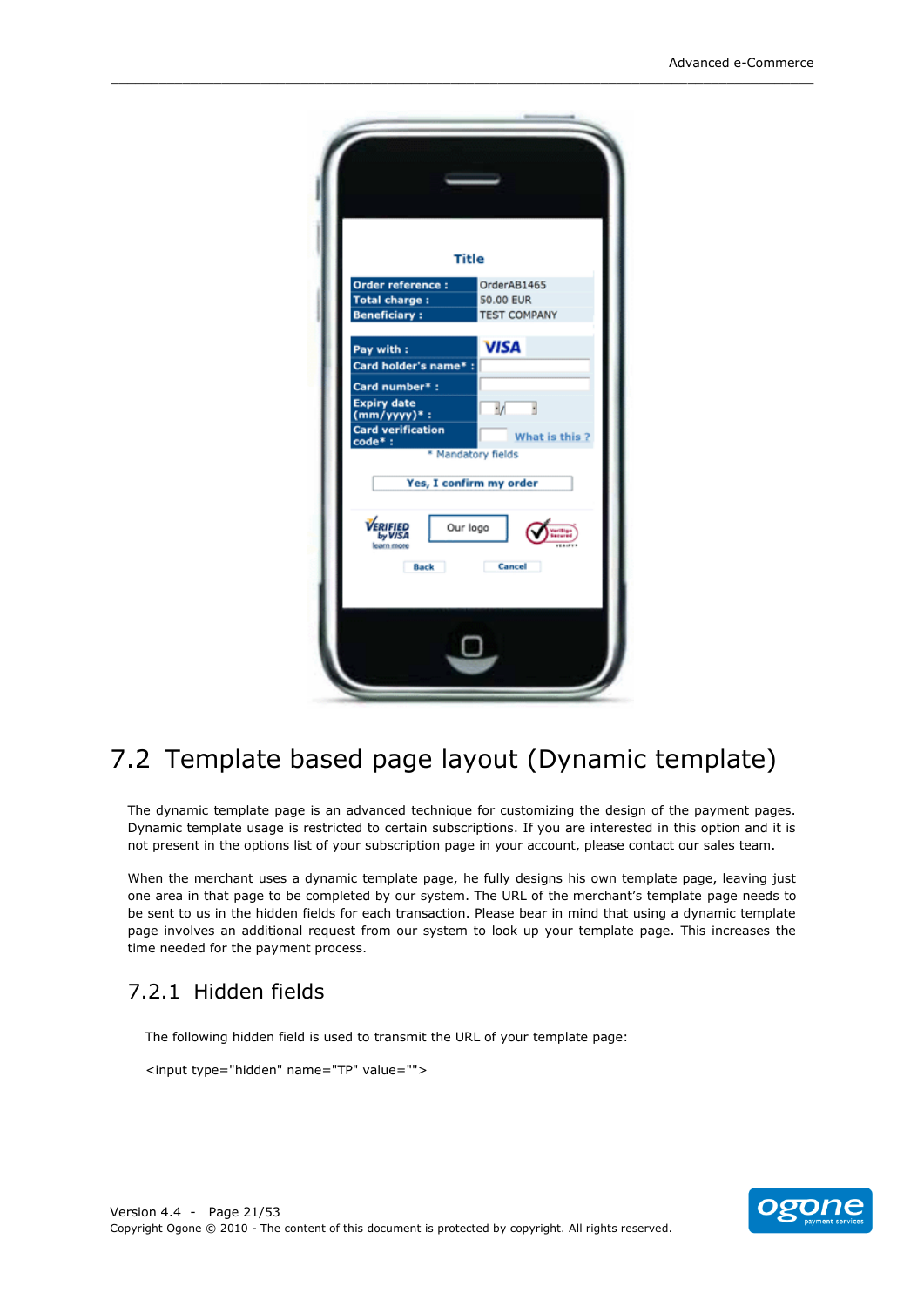| <b>Field</b> | <b>Usage</b>                                                                                                                                                                                                                                                                                                                         |
|--------------|--------------------------------------------------------------------------------------------------------------------------------------------------------------------------------------------------------------------------------------------------------------------------------------------------------------------------------------|
| <b>TP</b>    | URL of the merchant's dynamic template page (the page must be hosted at the<br>merchant's end). The URL must be absolute (contain the full path), it cannot be<br>relative. Do not specify any ports in your URL, we only accept ports 443 and<br>80. Any component included in the template page must also have an absolute<br>URL. |

For further technical details about this field, please refer to the online Parameter Cookbook.

### <span id="page-21-0"></span>7.2.2 Payment zone

The dynamic template page can be designed completely to your liking. The only requirement is that it must contain the string "\$\$\$PAYMENT ZONE\$\$\$" indicating the location where our e-Commerce module can add its fields dynamically. It must therefore contain at least the following:

<html>

\$\$\$PAYMENT ZONE\$\$\$

 $<$ /html $>$ 

IMPORTANT: do not use BASE tags, frames or FORM tags to encapsulate the \$\$\$PAYMENT ZONE\$\$\$ string.

#### **Example**

An example of a dynamic template page is available at the following address:

https://secure.ogone.com/ncol/template\_standard.htm

### <span id="page-21-1"></span>7.2.3 Dynamic behavior

The same template page can be used for all orders, or it may be generated dynamically by the merchant's application according to the order parameters.

To generate the template page dynamically, the merchant can choose between creating a page specific to the order whose URL is transmitted in the hidden fields or using a fixed URL but returning a result derived from the order number. To allow this, our system adds the main payment data - including the merchant's order reference number (cf. Processing after payment) - when it retrieves the template page:

HTTP request = url\_page\_template ?orderID=...&amount=...&currency=...

### <span id="page-21-2"></span>7.2.4 Style sheets

You can personalize the look & feel of your payment pages by adding style sheets to your template page.

We have defined a class for the various types of tables and cells within our tables as well as a class for the submit buttons. Add the following block of code between the tags <head></head> and change the

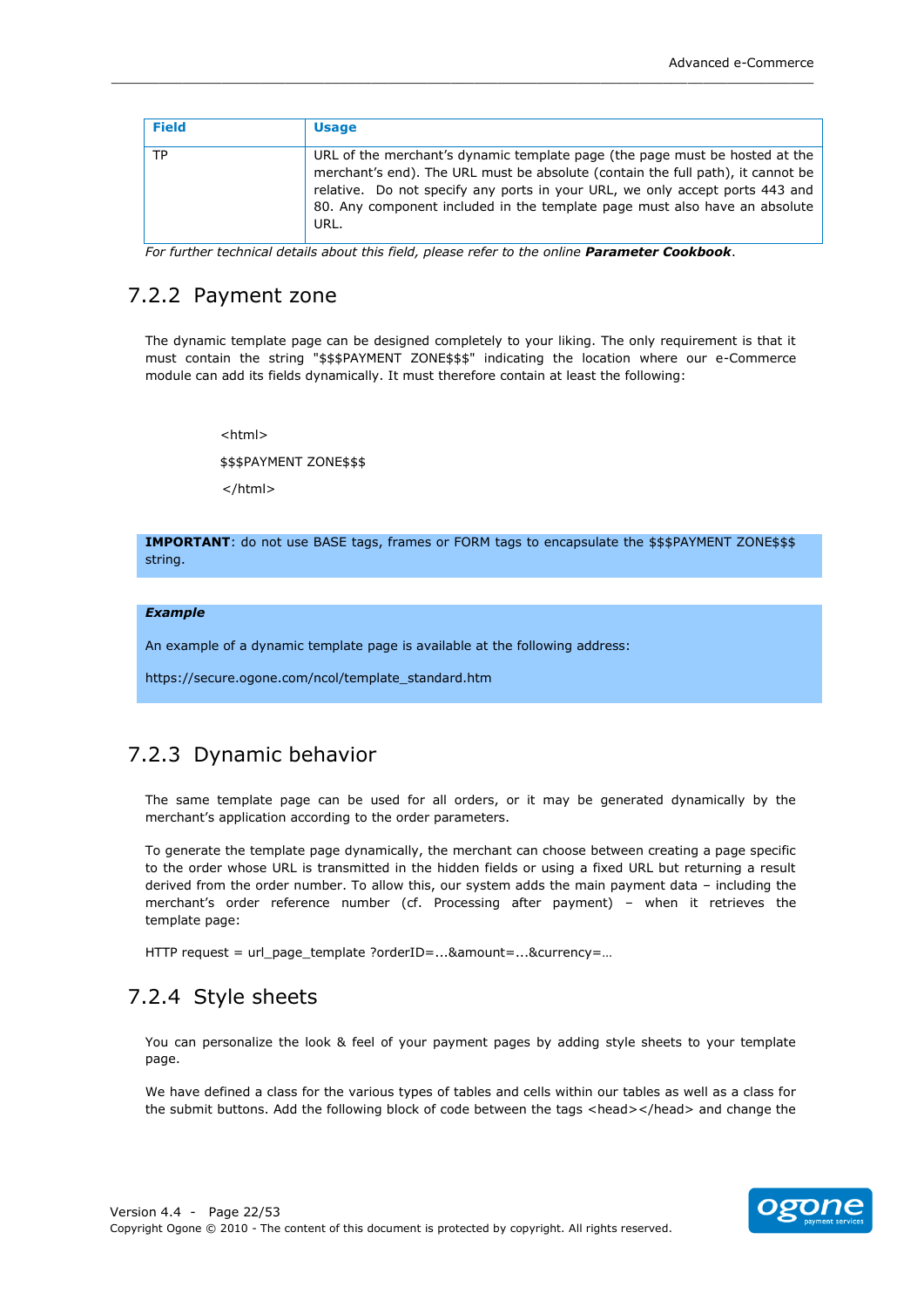properties of those classes to fit to the look & feel of your site (see the example of the above mentioned template page):

```
<style type="text/css">
<! \leftarrowtd.ncolh1 {background-color : #006600; color : yellow; font-family : verdana}
td.ncoltxtl {background-color : #ffffcc; color : black; text-align : right; font-weight : bold}
td.ncoltxtl2 {background-color : #ffffcc; color : black; text-align : right; font-weight : bold}
td.ncoltxtr {background-color : #ffffcc; color : black; text-align : left; font-weight : bold}
td.ncoltxtc {background-color : #ffffcc; color : black; text-align : center; font-weight : bold}
td.ncolinput {background-color : #ffffcc; color : black}
td.ncolline1 {background-color : #ffffff; color : black}
td.ncolline2 {background-color : #ffffcc; color : black}
input.ncol {background-color: #006600; color: white}
td.ncollogoc {background-color : #ffffcc; color : black; text-align : center; font-weight : bold}
table.ncoltable1 { background-color: #ffffcc; }
table.ncoltable2 { background-color: #ffffcc; border-width : medium; border-color : green; }
table.ncoltable3 { background-color: #ffffcc; }
\rightarrow</style>
```
When you enter your own layout instructions, you must adhere to the cascading style sheet syntax. We strongly advise you to test it in various browsers as the way they handle style may differ enormously.

| My webshop                                                                                                                                              |  |  |
|---------------------------------------------------------------------------------------------------------------------------------------------------------|--|--|
| <sub>r</sub> ¦table.ncoltable1<br>td.ncoltxtr<br>Order reference: STDREF123<br>td.ncoltxtl<br>Total charge: 1.00 EUR<br>Beneficiary : Consulting SA     |  |  |
| <sub>r</sub> itable.ncoltable2<br>td.ncolh1<br>Please select a payment method by clicking on the logo.                                                  |  |  |
| Card: SSL securised transaction - td.ncolline 1<br><b>VISA</b>                                                                                          |  |  |
| dtable.ncoltable3<br>td.ncollogoc<br>td.ncollogoc                                                                                                       |  |  |
| Our Logo<br>MasterCard.<br><b>Verified by</b><br>eriSian<br><b>VISA</b><br>SecureCode.<br>About   Privacy policy   Security<br>learn more<br>Laaks ooki |  |  |
| VERIFYN<br>Cancel<br>$\lnot$ input.ncol                                                                                                                 |  |  |

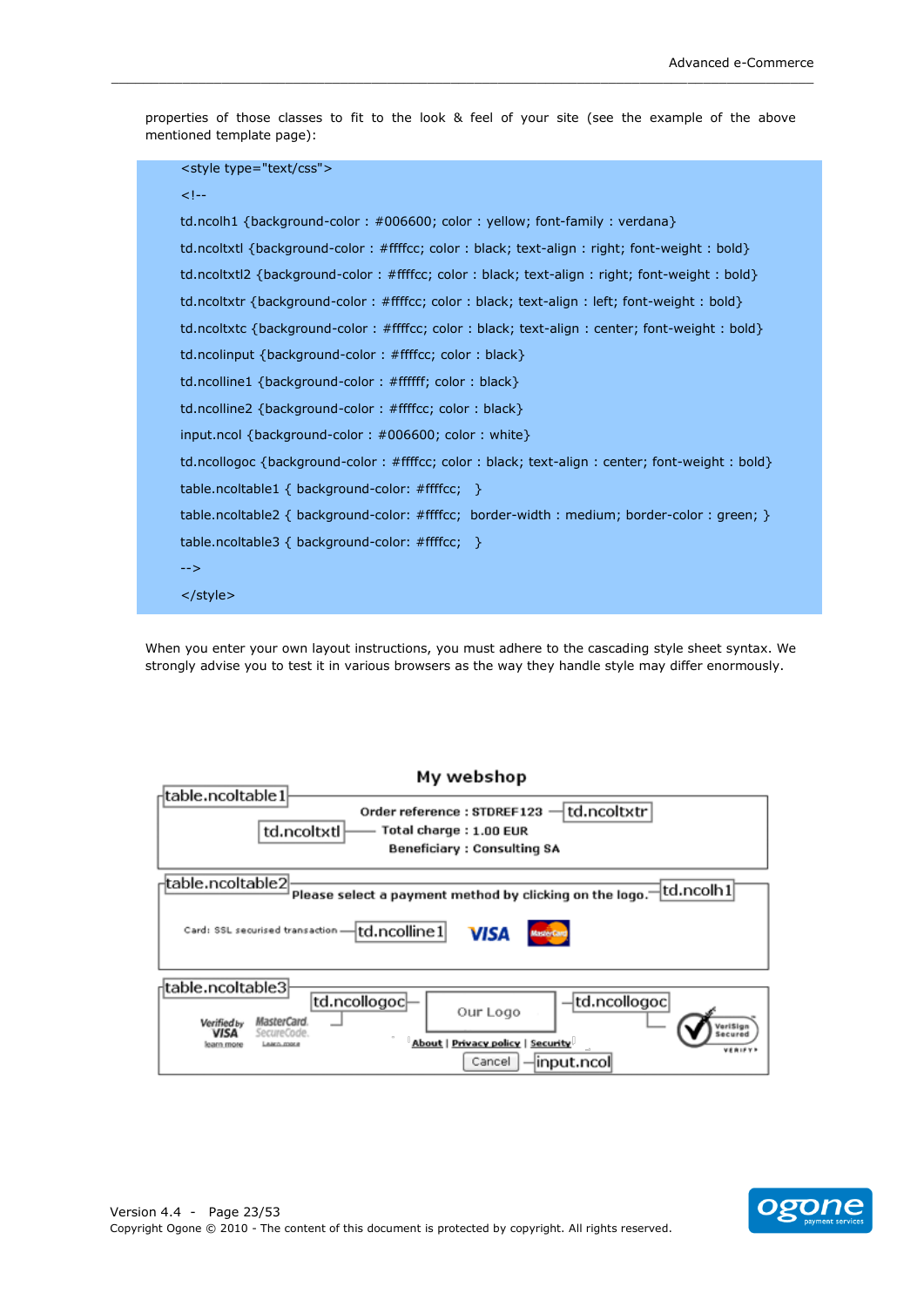

\_\_\_\_\_\_\_\_\_\_\_\_\_\_\_\_\_\_\_\_\_\_\_\_\_\_\_\_\_\_\_\_\_\_\_\_\_\_\_\_\_\_\_\_\_\_\_\_\_\_\_\_\_\_\_\_\_\_\_\_\_\_\_\_\_\_\_\_\_\_\_\_\_\_\_\_\_\_\_\_\_\_\_\_\_\_\_\_\_



### <span id="page-23-0"></span>7.2.5 Performance

Our system is configured with a 5 second timeout for the request to retrieve the merchant's dynamic template page. If a timeout is flagged, we will use our static template instead.

We would be happy to change this timeout (HTTPTimeOut) at our end at the merchant's request (via a support ticket).

**IMPORTANT:** This HTTPTimeOut field has an impact on both dynamic template requests and postpayment feedback requests (see Chapter 8.3). Consequently, if the merchant were to decide to change it to e.g. 15 seconds, the feedback request timeout will also increase to 15 seconds.

For each order, our system performs a request to retrieve your dynamic template page. If you have high transaction volumes or you have a large template page (e.g. your dynamic template page contains a large number of images), these HTTP requests could take a long time. Please contact our sales department for a solution if you have high transaction volumes.

## <span id="page-23-1"></span>7.3 Secure environment padlock

The URL used to connect the customer to our platform uses a secure protocol (https). All the communication between our e-Commerce platform and the customer is securely encrypted.

However, the small padlock on the browser - which indicates to the customer that the site is secure may not be displayed if some elements (e.g. images) in the template page are not located on a secure server or if some frames on the screen show pages that do not originate from secure sites.

Even if the payment processing communication is encrypted, most browsers will not recognize a secure connection unless **all the elements** on the screen, including images, sounds, etc. come from secure sites.

For merchants that do not have a secure site, please bear in mind the following rules:

1. Do not use frames for the payment pages: you can refresh the entire screen with a template page that looks as if you are using frames or allow the payment to be processed in a new window.

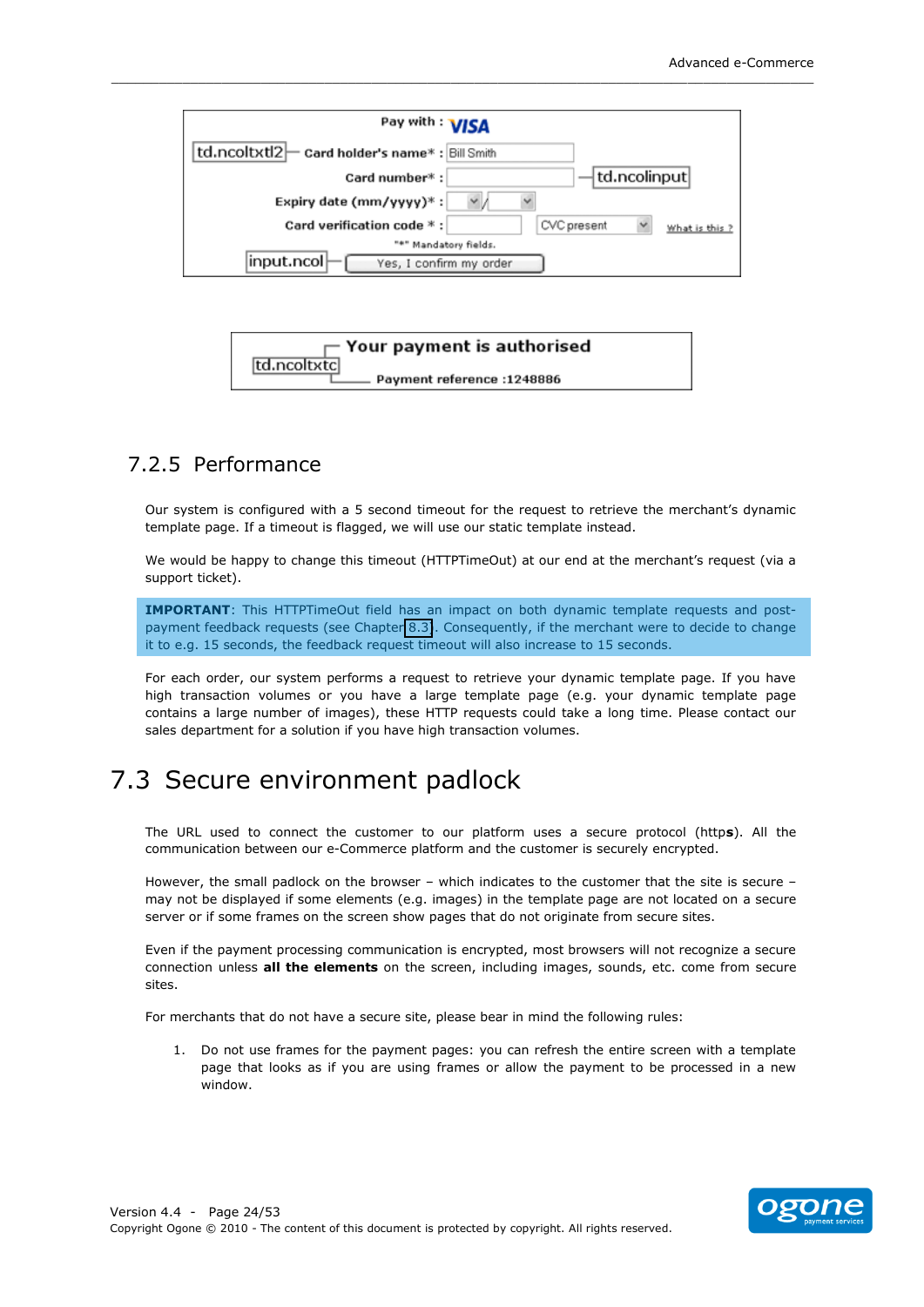2. Do not link files to the template page (<link> tag) that you use for the payment page. Instead, use the <style> and <script> tags to include styles and scripts into the template page.

\_\_\_\_\_\_\_\_\_\_\_\_\_\_\_\_\_\_\_\_\_\_\_\_\_\_\_\_\_\_\_\_\_\_\_\_\_\_\_\_\_\_\_\_\_\_\_\_\_\_\_\_\_\_\_\_\_\_\_\_\_\_\_\_\_\_\_\_\_\_\_\_\_\_\_\_\_\_\_\_\_\_\_\_\_\_\_\_\_

3. Make sure the images in your template are stored on a secure server (the template page can be on a non-secure server, however the images cannot be). We can offer hosting for those elements (see the image hosting options in your account).

## <span id="page-24-0"></span>7.4 Cancel button

By default a "Cancel" button is available on our secure payment pages to allow the customer to cancel/interrupt his transaction. If you wish to hide the "Cancel" button, you can enable the corresponding checkbox in the "Payment page layout" tab of the "Technical Information Page" in your account.

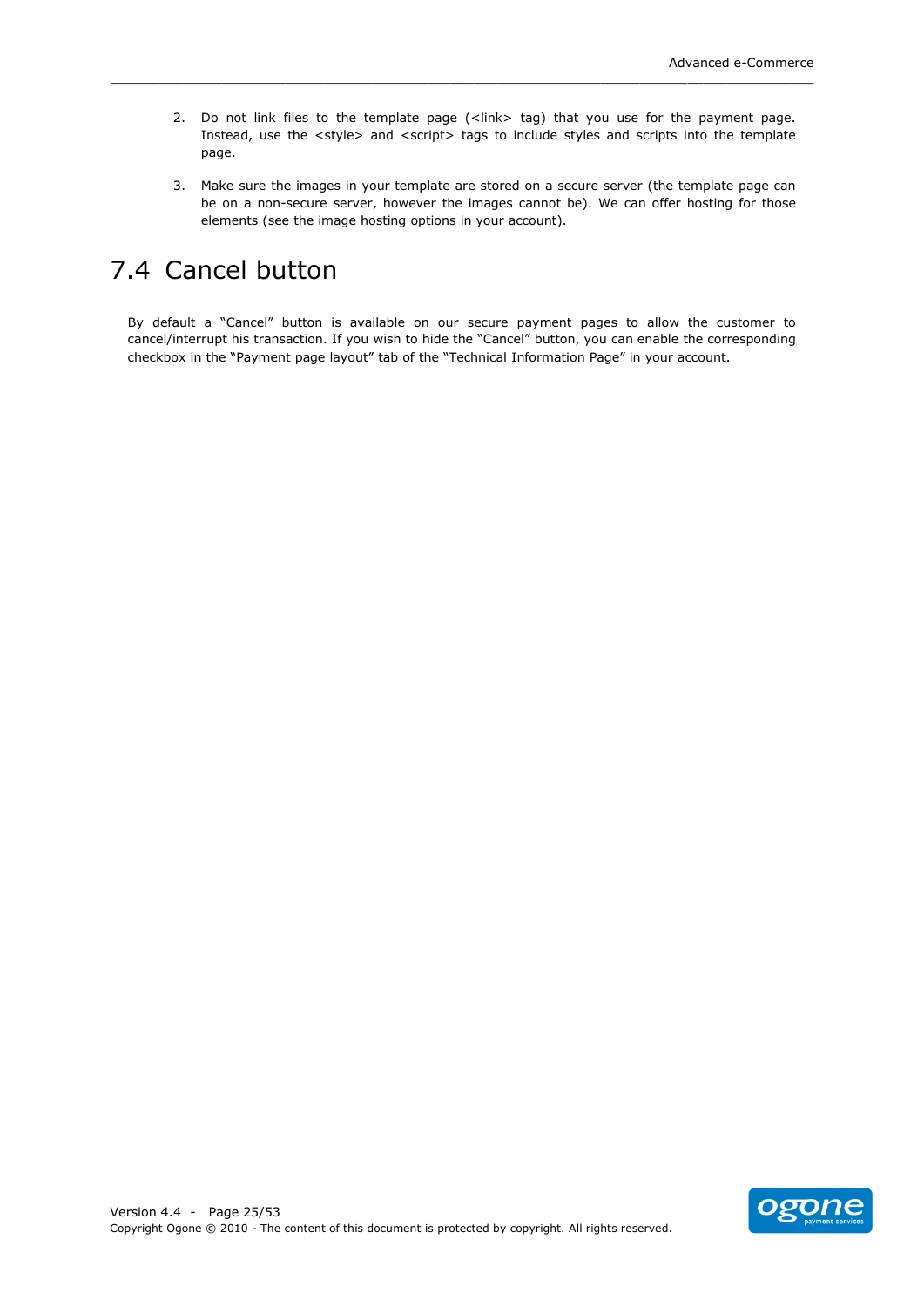## <span id="page-25-0"></span>8 Transaction Feedback to the Customer and the Merchant

\_\_\_\_\_\_\_\_\_\_\_\_\_\_\_\_\_\_\_\_\_\_\_\_\_\_\_\_\_\_\_\_\_\_\_\_\_\_\_\_\_\_\_\_\_\_\_\_\_\_\_\_\_\_\_\_\_\_\_\_\_\_\_\_\_\_\_\_\_\_\_\_\_\_\_\_\_\_\_\_\_\_\_\_\_\_\_\_\_

**Best practice**: Redirection with parameters on the accept-/exception-/cancel-/declineurl with a deferred postpayment feedback request as backup, Chapter 8.2.

The feedback to the merchant and his customer - when the payment is accepted, the customer cancelled the payment or the acquirer declined the payment more than the maximum permissible number of times - depends on parameters defined by the merchant.

## <span id="page-25-1"></span>8.1 Default reaction

If the merchant has not specified a specific reaction, our system will display the customer the standard message: "Your payment is authorized" or "The transaction has been denied". This message is inserted into the template page.



In this page, we also add a link to the merchant's website and/or the merchant's catalog, using the URLs (homeurl and catalogurl) sent in the hidden fields of the order form. If the URLs are not specified in the hidden fields, our system will use the URL stated in the management module of your account (account > step  $1$ ).

### <span id="page-25-2"></span>8.1.1 Hidden fields

Following are the hidden fields used to transmit the URLs:

<input type="hidden" name="catalogurl" value="">

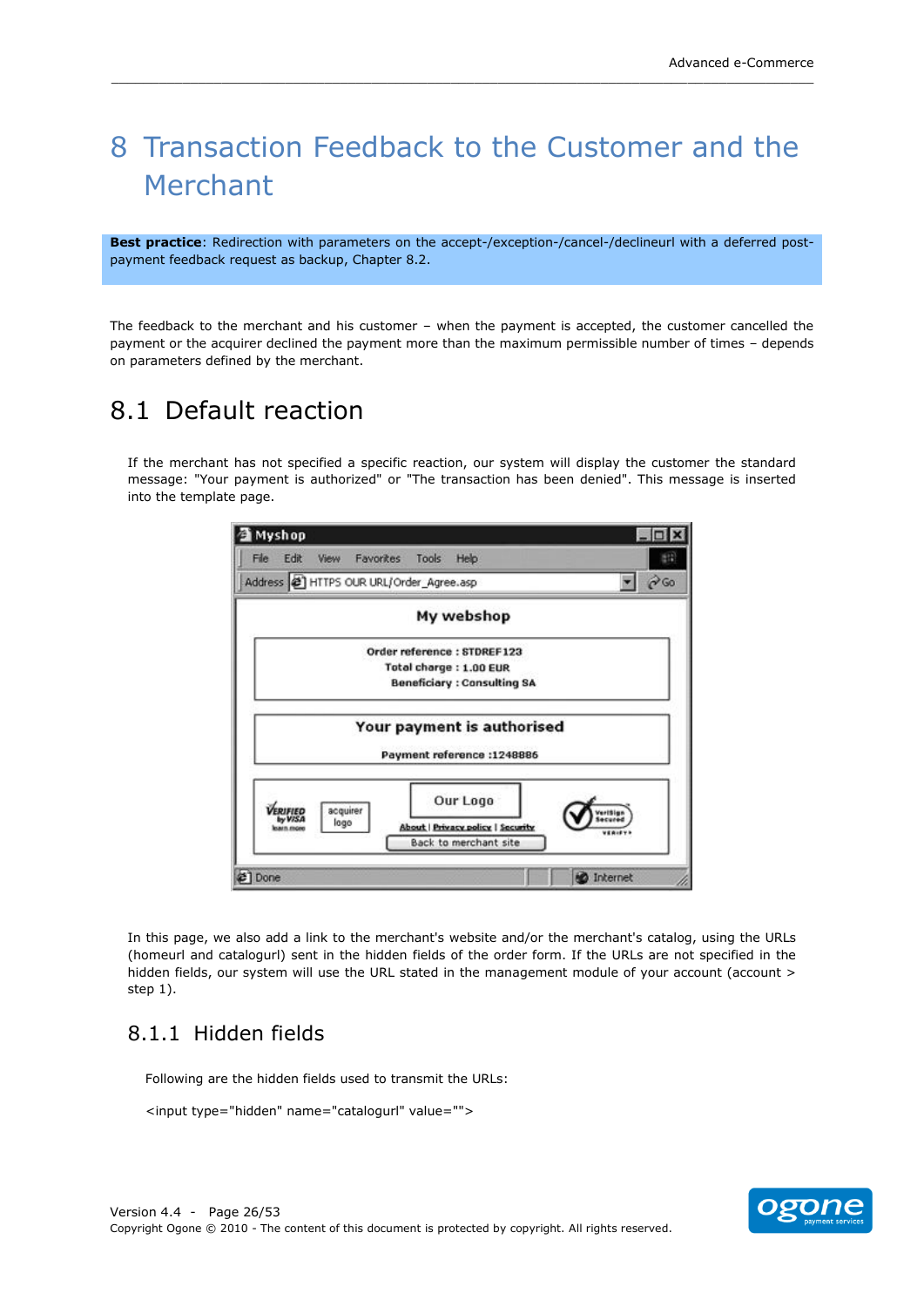|  | <input name="homeurl" type="hidden" value=""/> |  |
|--|------------------------------------------------|--|
|  |                                                |  |

| <b>Field</b> | <b>Usage</b>                                                                                                                                 |
|--------------|----------------------------------------------------------------------------------------------------------------------------------------------|
| catalogurl   | (Absolute) URL of your catalogue. When the transaction has been processed,<br>your customer is requested to return to this URL via a button. |
| homeurl      | (Absolute) URL of your home page. When the transaction has been processed,<br>your customer is requested to return to this URL via a button. |
|              | When you send the value "NONE" the button leading back to the merchant's site<br>will be hidden.                                             |

For further technical details about these fields, please refer to the online Parameter Cookbook.

## <span id="page-26-0"></span>8.2 Redirection depending on the payment result

In the hidden fields of his ordering form, the merchant can send 4 URLs (accepturl, exceptionurl, cancelurl and declineurl) where our system redirects the customer at the end of the payment process. The merchant can also configure these URLs in the "Transaction feedback" tab, "HTTP redirection in the browser" section of the "Technical Information" page.

Example of the use of an "accepturl" to personalize the customer's response:

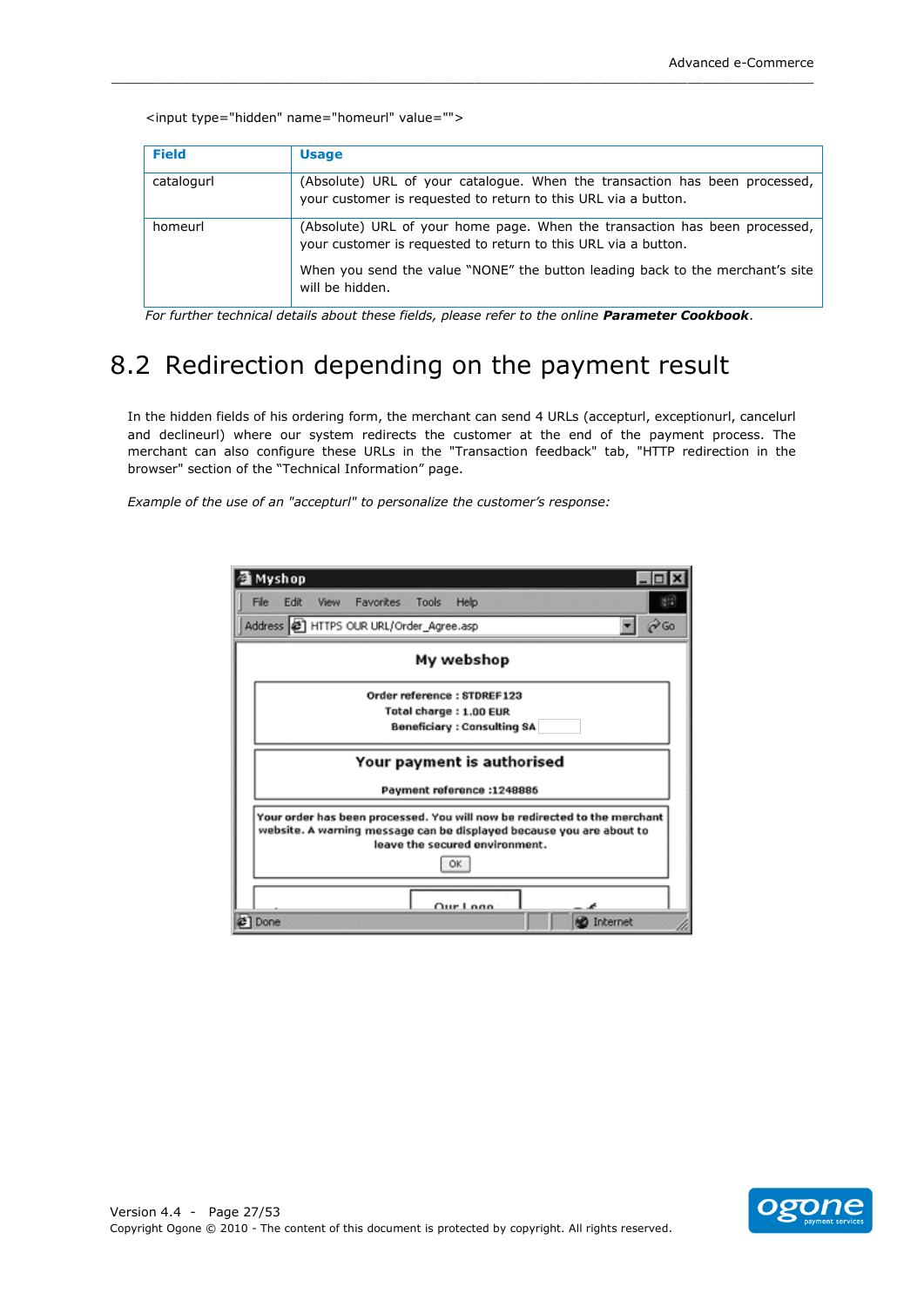

\_\_\_\_\_\_\_\_\_\_\_\_\_\_\_\_\_\_\_\_\_\_\_\_\_\_\_\_\_\_\_\_\_\_\_\_\_\_\_\_\_\_\_\_\_\_\_\_\_\_\_\_\_\_\_\_\_\_\_\_\_\_\_\_\_\_\_\_\_\_\_\_\_\_\_\_\_\_\_\_\_\_\_\_\_\_\_\_\_

### <span id="page-27-0"></span>8.2.1 Hidden fields

The following hidden fields are used to transmit the URLs:

```
<input type="hidden" name="accepturl" value="">
```
<input type="hidden" name="declineurl" value="">

<input type="hidden" name="exceptionurl" value="">

<input type="hidden" name="cancelurl" value="">

| <b>Field</b> | <b>Usage</b>                                                                                                                                                    |
|--------------|-----------------------------------------------------------------------------------------------------------------------------------------------------------------|
| accepturl    | URL of the web page to display to the customer when the payment has been<br>authorized (status 5), stored (status 4), accepted (status 9) or is waiting to be   |
|              | accepted (pending, status 41, 51 or 91).                                                                                                                        |
| declineurl   | URL of the web page to show the customer when the acquirer declines the<br>authorization (status 2 or 93) more than the maximum permissible number of<br>times. |
| exceptionurl | URL of the web page to display to the customer when the payment result is<br>uncertain (status 52 or 92).                                                       |
|              | If this field is empty the customer will be displayed the accepturl instead.                                                                                    |
| cancelurl    | URL of the web page to display to the customer when he cancels the payment<br>(status 1).                                                                       |
|              | If this field is empty the declineurl will be displayed to the customer instead.                                                                                |

For further technical details about these fields, please refer to the online **Parameter Cookbook**.

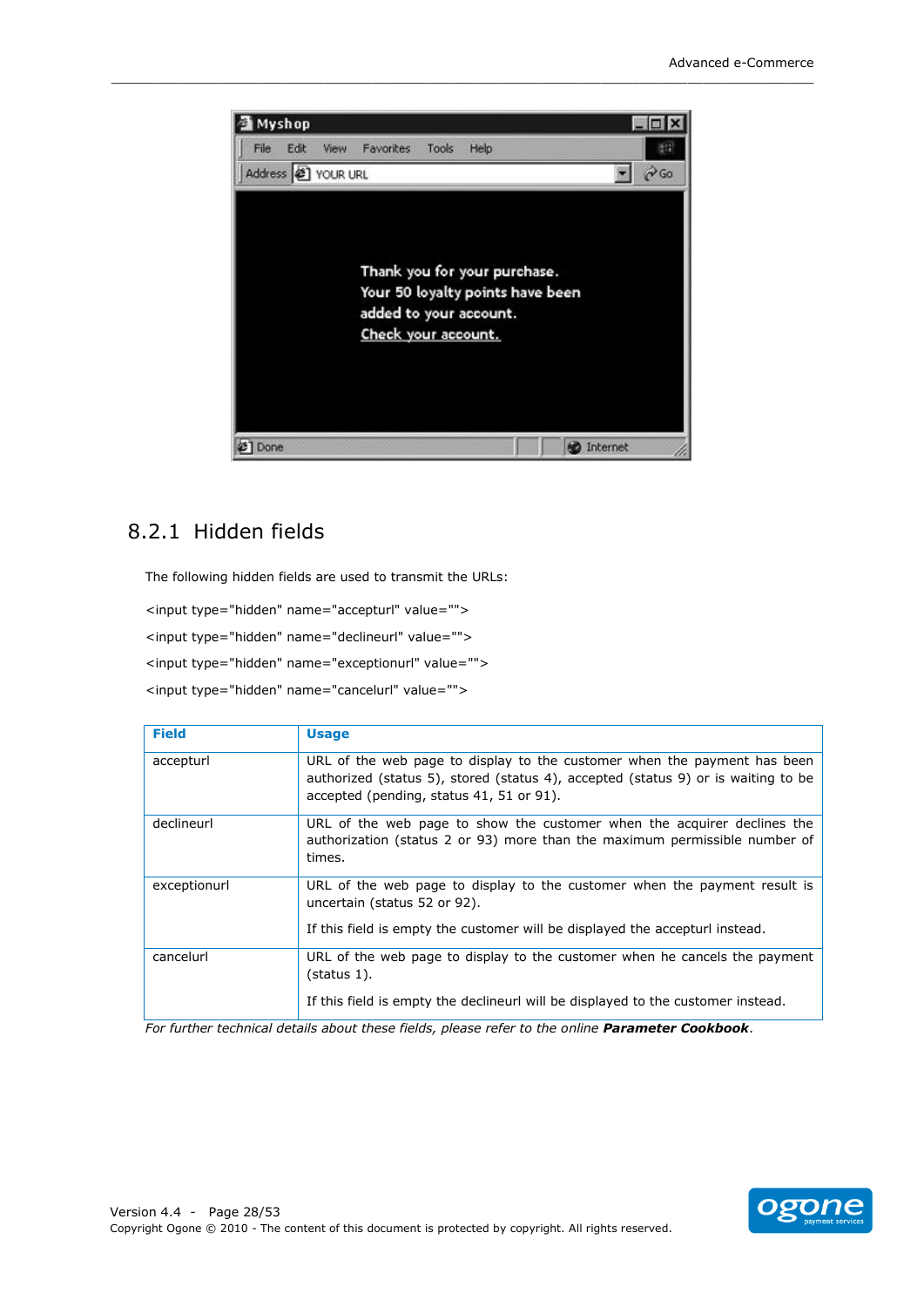### <span id="page-28-0"></span>8.2.2 Browser alert notification

When a customer returns from our secure payment pages to the merchant's website, he might get a browser alert, warning him that he is entering a non-secure environment (since he goes from an https:// environment to a http:// environment). When we detect a redirection to the merchant's website, we can display a message to the customer notifying him about the possibility of a warning (see first screenshot in Chapter 8.2), thereby avoiding undue concern about any browser alert. The merchant can activate this option in the "Transaction feedback" tab, "HTTP redirection in the browser" section of the Technical Information page ("I want \$genericname\$ to display a short text to the customer on the secure payment page if a redirection to my website is detected immediately after the payment process").

### <span id="page-28-1"></span>8.2.3 Database update option

The merchant can use this redirection on the accept-/exception-/cancel-/declineurl to trigger automatic back office tasks such as database updates. When a payment is executed, we can send the transaction parameters on the merchant's accept-, exception-, cancel- or declineurl.

The merchant can activate this option in the "Transaction feedback" tab, "HTTP redirection in the browser" section of the Technical Information page ("I would like to receive transaction feedback parameters on the redirection URLs").

#### <span id="page-28-2"></span>8.2.3.1 Feedback parameters

When a payment is executed, we can send the following parameter list on the merchant's accept-, exception-, cancel- or declineurl.

| <b>Parameter</b>  | <b>Value</b>                                                     |
|-------------------|------------------------------------------------------------------|
| orderID           | Your order reference                                             |
| amount            | Order amount (not multiplied by 100)                             |
| currency          | Order currency                                                   |
| PM                | Payment method                                                   |
| <b>ACCEPTANCE</b> | Acceptance code returned by acquirer                             |
| <b>STATUS</b>     | Transaction status (see Appendix 3 for a short status overview)  |
| CARDNO            | Masked card number                                               |
| <b>PAYID</b>      | Payment reference in our system                                  |
| <b>NC ERROR</b>   | Error code                                                       |
| <b>BRAND</b>      | Card brand (our system derives this from the card number)        |
| ED                | Expiry date                                                      |
| <b>TRXDATE</b>    | <b>Transaction date</b>                                          |
| <b>CN</b>         | Cardholder/customer name                                         |
| <b>SHASIGN</b>    | SHA signature calculated by our system (if SHA-1-OUT configured) |

For further technical details about these fields, please refer to the online Parameter Cookbook.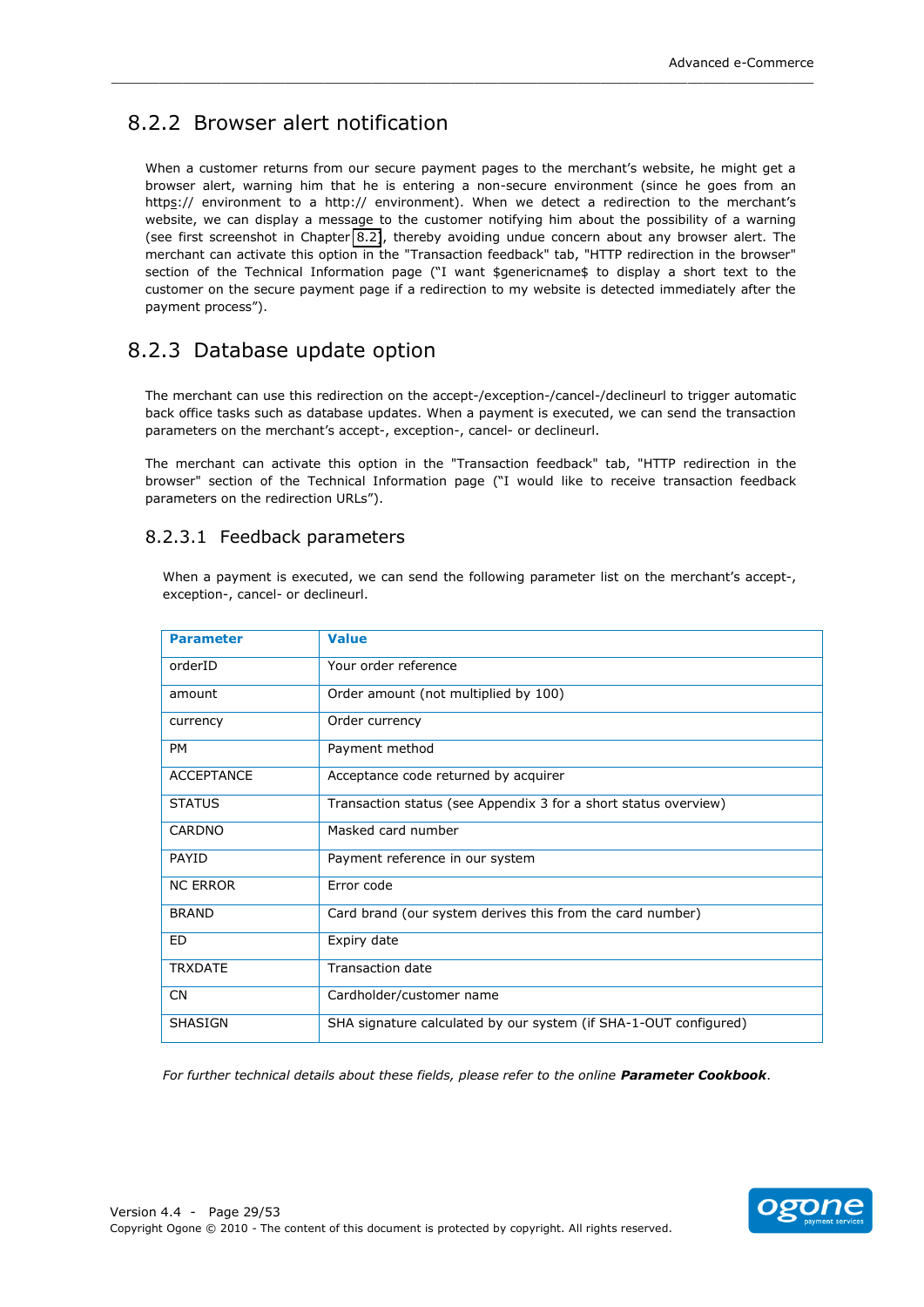The list of feedback parameters can be longer for merchants who have activated certain options in their accounts, such as the Fraud Detection Module. Please refer to the respective option documentation for more information on extra feedback parameters linked to the option.

\_\_\_\_\_\_\_\_\_\_\_\_\_\_\_\_\_\_\_\_\_\_\_\_\_\_\_\_\_\_\_\_\_\_\_\_\_\_\_\_\_\_\_\_\_\_\_\_\_\_\_\_\_\_\_\_\_\_\_\_\_\_\_\_\_\_\_\_\_\_\_\_\_\_\_\_\_\_\_\_\_\_\_\_\_\_\_\_\_

#### *Example*

```
https://www.yourwebsite.com/acceptpage.asp?orderID=ref12345&currency=EUR&amount=25
&PM=CreditCard&ACCEPTANCE=test123&STATUS=5&CARDNO=XXXXXXXXXXXX1111
&PAYID=1136745&NCERROR=0&BRAND=VISA&ED=0514&TRXDATE=12/25/08&CN=John!Doe
```
The merchant can send us two extra parameters in the hidden fields of the order form, in order to retrieve them as feedback parameter after the payment. The following hidden fields are available:

<input type="hidden" name="complus" value="">

<input type="hidden" name="paramplus" value="">

| <b>Field</b> | <b>Usage</b>                                                                                                                                                                                                 |
|--------------|--------------------------------------------------------------------------------------------------------------------------------------------------------------------------------------------------------------|
| complus      | Field for submitting a value you would like returned in the feedback request.                                                                                                                                |
| paramplus    | Field for submitting some parameters and their values you would like returned<br>in the feedback request.                                                                                                    |
|              | The field paramplus is not included in the feedback parameters as such;<br>instead, the parameters/values you submit in this field will be parsed and the<br>resulting parameters added to the http request. |

For further technical details about these fields, please refer to the online Parameter Cookbook.

#### *Example''*

Following are the extra hidden fields sent by the merchant:

<input type="hidden" name="complus" value="123456789123456789123456789"> <input type="hidden" name="paramplus" value="SessionID=126548354&ShopperID=73541312">

Resulting in redirection with feedback parameters:

```
https://www.yourwebsite.com/acceptpage.asp?[...standard.parameters...]
&COMPLUS=123456789123456789123456789&SessionID=126548354&ShopperID=73541312
```
#### <span id="page-29-0"></span>8.2.3.2 Security measures

The redirection process is visible because it goes via the customer's browser. Consequently, the merchant must use an SHA signature (see Appendix 1) to verify the contents of the request and prevent customers tampering with the data in the URL field which could result in fraudulent database updates. If the merchant does not configure a SHA-1-OUT signature we will not send any parameters on his accept-, exception-, cancel- or declineurl.

#### <span id="page-29-1"></span>8.2.3.3 Combination with a feedback request

The merchant can use a deferred/background feedback request as a fall back option for the redirection (see chapter 8.3).

If the communication with the customer is interrupted, for instance when the customer exits his browser window before reaching the accept-, exception-, cancel- or declineurl, the merchant will not

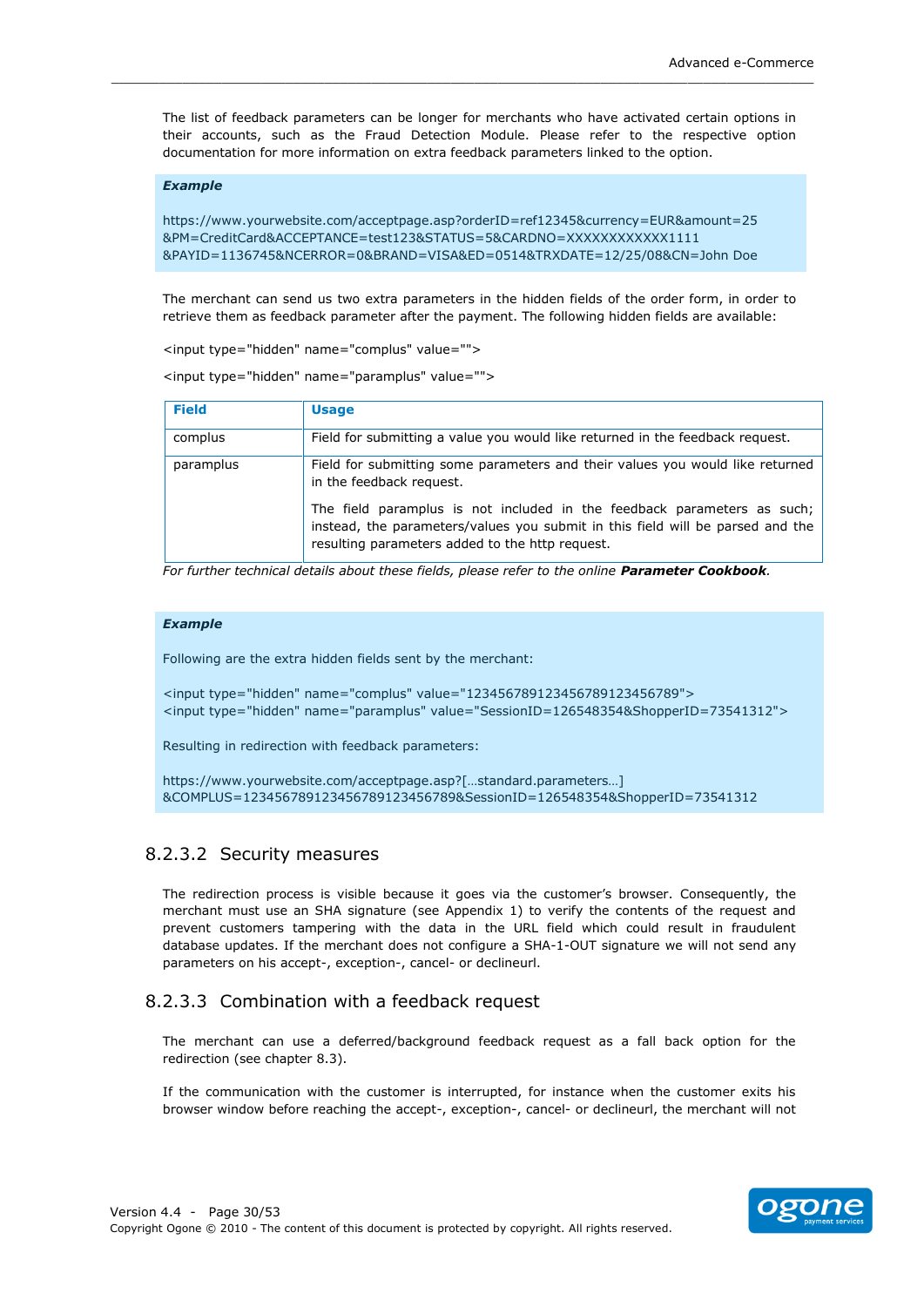receive the redirection on the accept-, exception-, cancel- or declineurl. However, if the merchant enters a post-payment URL in the "Transaction feedback" tab, "Direct HTTP server-to-server request" section (URL fields) of the Technical Information page and sets the timing of the request to "Always deferred (not immediately after the payment)" he will receive a deferred feedback request shortly after the transaction.

For this to work, the merchant's post-payment page must be capable of accepting a request for an order that has already been processed. The merchant will receive this deferred feedback request in any case, even if the redirection on the accept-, exception-, cancel- or declineurl was successful. This second request can be ignored if the order status has already been updated in the merchant's database following the redirection on the accept-, exception-, cancel- or declineurl.

## <span id="page-30-0"></span>8.3 Direct feedback requests (Post-payment)

After the payment, our system can send an http request to a URL specified by the merchant, transmitting the transaction data.

This process allows the merchant to update his database with the order status etc. and trigger an "end of order" process (if this has not already been done after a redirection). It is also an alternative way of generating a personal response for the customer in case of specific needs (if this has not already been done via a redirection).

### <span id="page-30-1"></span>8.3.1 Post-payment URLs and parameters

### <span id="page-30-2"></span>8.3.1.1 Post-payment URLs

To automate your back-office tasks, you can define the URLs of two executable pages on your site in the "Transaction feedback" tab, "Direct HTTP server-to-server request" section (URL fields) of the Technical Information page. One of these settings can be the URL where you receive the parameters in a request if the payment's status is accepted, pending or uncertain. The other can be the URL where you want to receive the parameters in a request when the transaction has been cancelled by the client or been declined too many times by the acquirer (i.e. more than the maximum permissible number of payment attempts as set in the "Global transaction parameters" tab, "Payment retry" section of the Technical Information page). These two URLs may differ, but they may also be identical. You may also enter a URL for the first case but not for the second. Do not specify any ports in your URL; we only accept port 443 and port 80.

If you would also like to receive a deferred HTTP request in the case of a transaction status change, you can set an additional URL in the field in the "Transaction feedback" tab, "HTTP request for status changes" section of the Technical Information page (and select a timing of the request). This is similar to a post-payment URL with the difference that it is relevant for potential background processes. You can use the same URL here as the one set in the "Direct HTTP server-to-server request" section, but please bear in mind that there is no point in using it to generate a personal response for the customer in this (background) case.

#### <span id="page-30-3"></span>8.3.1.2 Variable post-payment URLs

If you have a post-payment page configured in the Technical Information page in your account, but have several shops each connected to a specific directory for receiving the post-payment feedback, you can make a part of your post-payment URL variable.

This variable part can also be used to e.g. "adapt" the feedback request to include session information, passing it as a part of the URL rather than as an additional parameter. This is the case for Intershop platforms or Servlets systems.

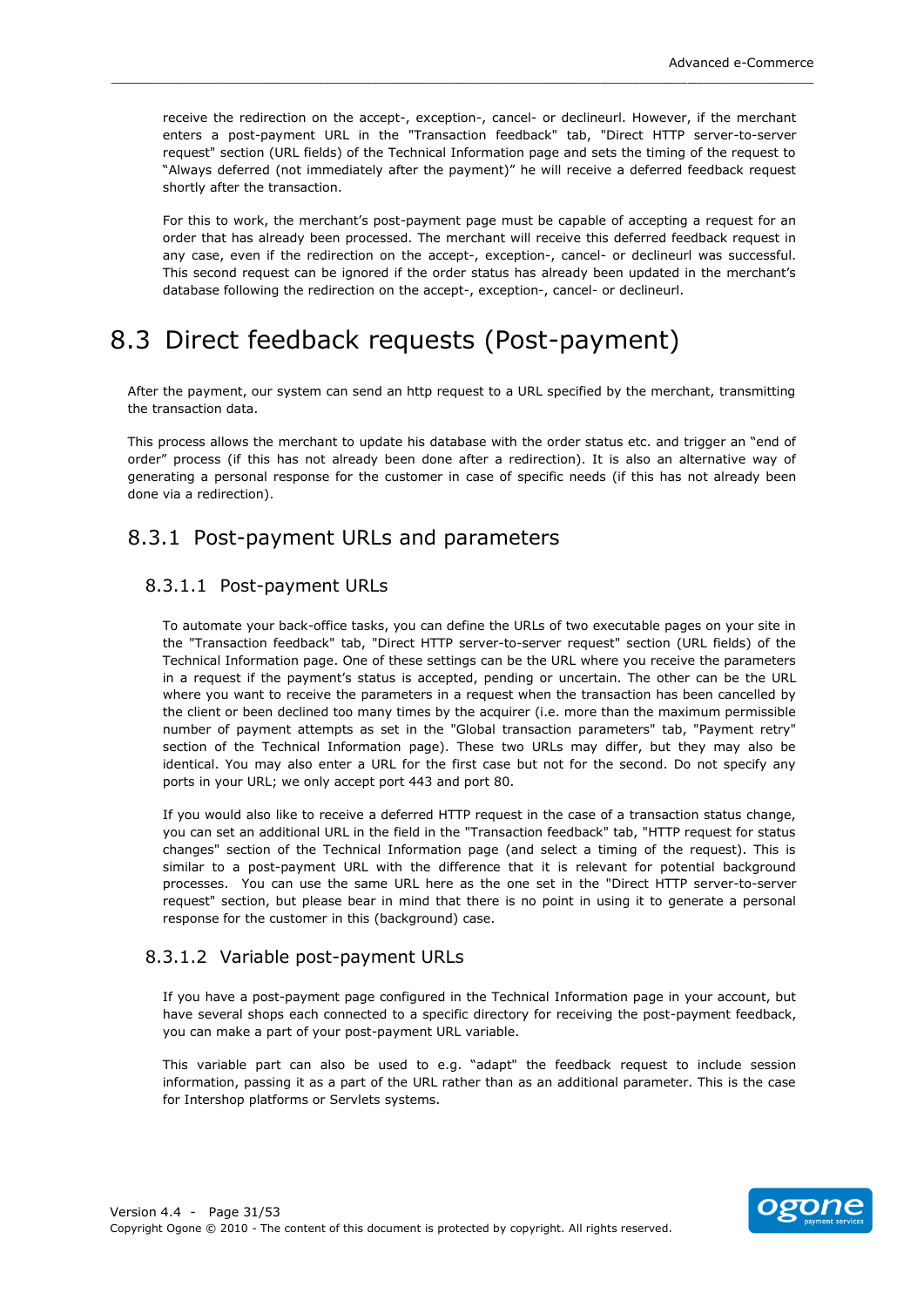The hidden field you have to use is the following:

<input type="hidden" name="PARAMVAR" value="">

| <b>Field</b> | <b>Usage</b>                                                        |
|--------------|---------------------------------------------------------------------|
| PARAMVAR     | The variable part to include in the URLs used for feedback requests |

For further technical details about this field, please refer to the online **Parameter Cookbook**.

\_\_\_\_\_\_\_\_\_\_\_\_\_\_\_\_\_\_\_\_\_\_\_\_\_\_\_\_\_\_\_\_\_\_\_\_\_\_\_\_\_\_\_\_\_\_\_\_\_\_\_\_\_\_\_\_\_\_\_\_\_\_\_\_\_\_\_\_\_\_\_\_\_\_\_\_\_\_\_\_\_\_\_\_\_\_\_\_\_

#### *Example''*

Post-payment URL in the merchant's Technical Information page: https://www.yourwebsite.com/<PARAMVAR>/yourpage.asp

Following is the extra hidden field sent by the merchant: <input type="hidden" name="PARAMVAR" value="shop1">

Resulting in the following Post-payment URL for the transaction: https://www.yourwebsite.com/shop1/yourpage.asp

#### <span id="page-31-0"></span>8.3.1.3 Feedback parameters

Our http request to your post-payment URL will contain the same feedback parameters as described in Chapter 8.2.3.1.

### <span id="page-31-1"></span>8.3.2 Timing of the feedback request

In the "Transaction feedback" tab, "Direct HTTP server-to-server request" section of the Technical Information of your account, you can choose the timing of the feedback request:

#### **None**:!

In this case our system will not send any feedback request. This option allows you to disable your post-payment URLs in case of maintenance or problems on your server.

#### • Always deferred (not immediately after the payment):

The feedback request will be sent shortly after the end of the payment process. The feedback request will be a background task and cannot be used to send a personalized feedback to the customer on the merchant's website.

If the merchant does not use his post-payment page to personalize a response for his customer, he can receive the feedback request in the background and deferred.

#### • Always online (immediately after the payment to allow customisation of the response seen by the customer):

The feedback request will be sent "online" sometime between our system's receipt of the acquirer's response and the time it notifies the customer of the payment result.

In this case, the payment process takes longer for the customer, but the merchant can send a personalized response to the customer.

The disadvantage of the online post-payment feedback process is that the merchant's system might be detrimentally affected if there are too many requests to his post-payment page (e.g. high per minute transaction volume) - this could result in long response times before customers receive on screen feedback.

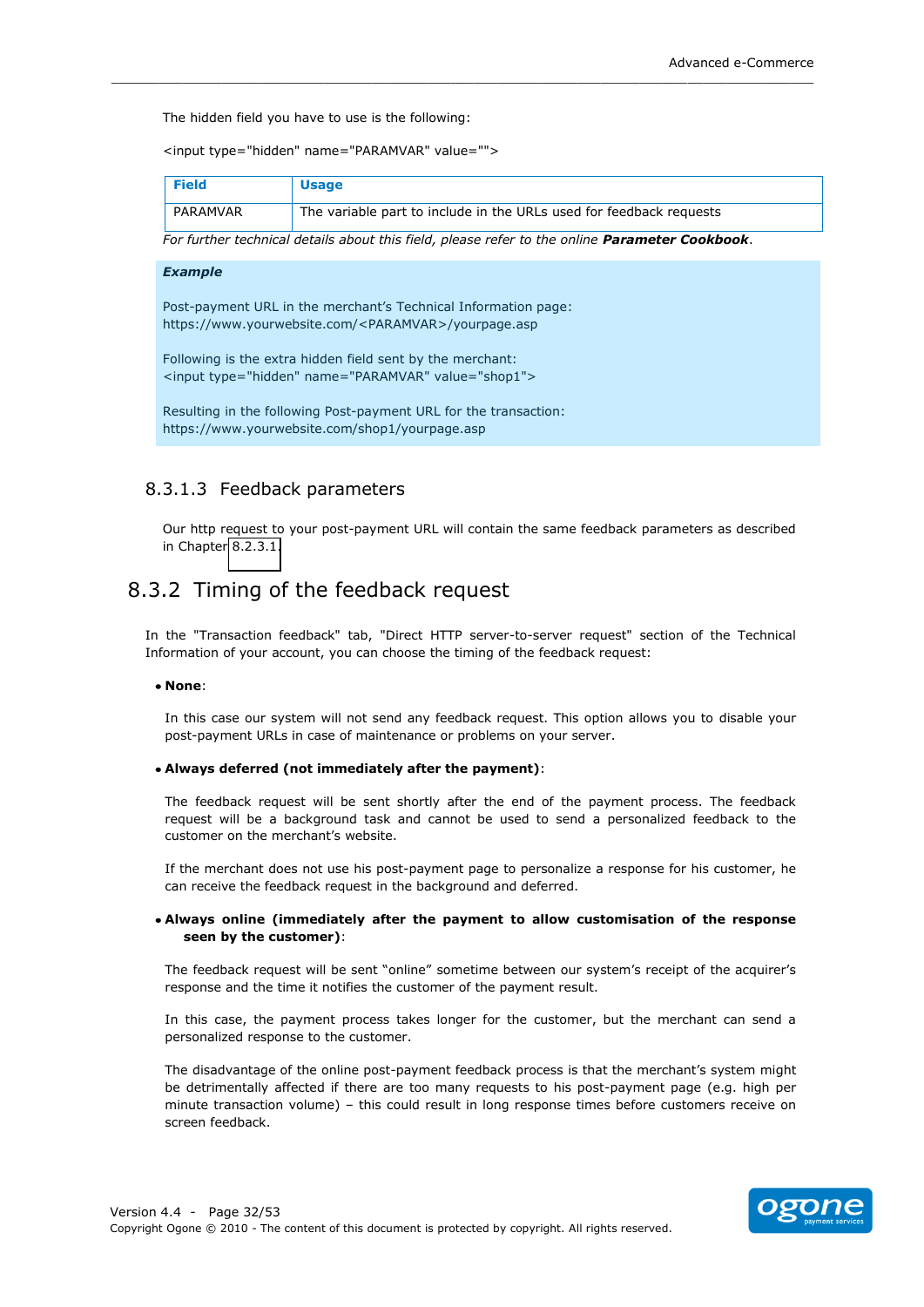#### Online but switch to a deferred request in intervals when the online requests fail:

\_\_\_\_\_\_\_\_\_\_\_\_\_\_\_\_\_\_\_\_\_\_\_\_\_\_\_\_\_\_\_\_\_\_\_\_\_\_\_\_\_\_\_\_\_\_\_\_\_\_\_\_\_\_\_\_\_\_\_\_\_\_\_\_\_\_\_\_\_\_\_\_\_\_\_\_\_\_\_\_\_\_\_\_\_\_\_\_\_

This option allows merchants who require an online post-payment feedback (to tailor the response displayed to the customer) to have a fall-back option, should the online request on his postpayment page fail. In this case we will retry the feedback request every 10 minutes up to a maximum of 10 times (deferred). This way the merchant does not miss out on the transaction feedback, should the online post-payment feedback request have failed as a result of e.g. temporary server problems at his end. The customer will be displayed the standard transaction feedback from our system (see Chapter 8.1).

### <span id="page-32-0"></span>8.3.3 Example of a post-payment executable page on the merchant's site

The following is an example of a post-payment ASP page on the merchant's server. This script updates an order status and returns an HTML page.

The merchant is, of course, at liberty to use the development language of his choice.

**REMARK:** This is just sample code. We cannot quarantee that this code works correctly on your server. See Appendix 3 for a short explanation on the interpretation of the most important statuses.

```
<%'receiving order data
orderID = Request("orderID")amount = Request("amount")currence = Request('currence')acceltance = Request("acceltance")status = Request("status")...
'retrieving order of the order status
Set object_DB=Server.CreateObject("ADODB.Connection")
object_DB.Open "MyDatabase"
SQLQuery="SELECT * FROM ORDERS WHERE ID="" & orderID & ""
Set com DB = so DB. Execute(SQLQuery)
Errormessage=""
If com DB.EOF then
        Errormessage = "unknown orderID"
End if
If len(errormessage) = 0 then
        If (com_DB("amount")<>amount) or Strcomp(com_DB("dev"),currency) <> then
                Errormessage = "data does not match"
        End!if
End!if
If len(errormessage) = 0 then
        If (len(acceptance) > 0) then
                ' processing of accepted orders
                ' Update DB, send email
                ...
                ...
             Response.write("<html>")
             Response.write("Thank you for your order....<br>")
             Response.write("You can now <a href=http://www.mysite.com/download ?ID=" & order
             & ">download your super software</a>")
             Response.write("</html>")
```
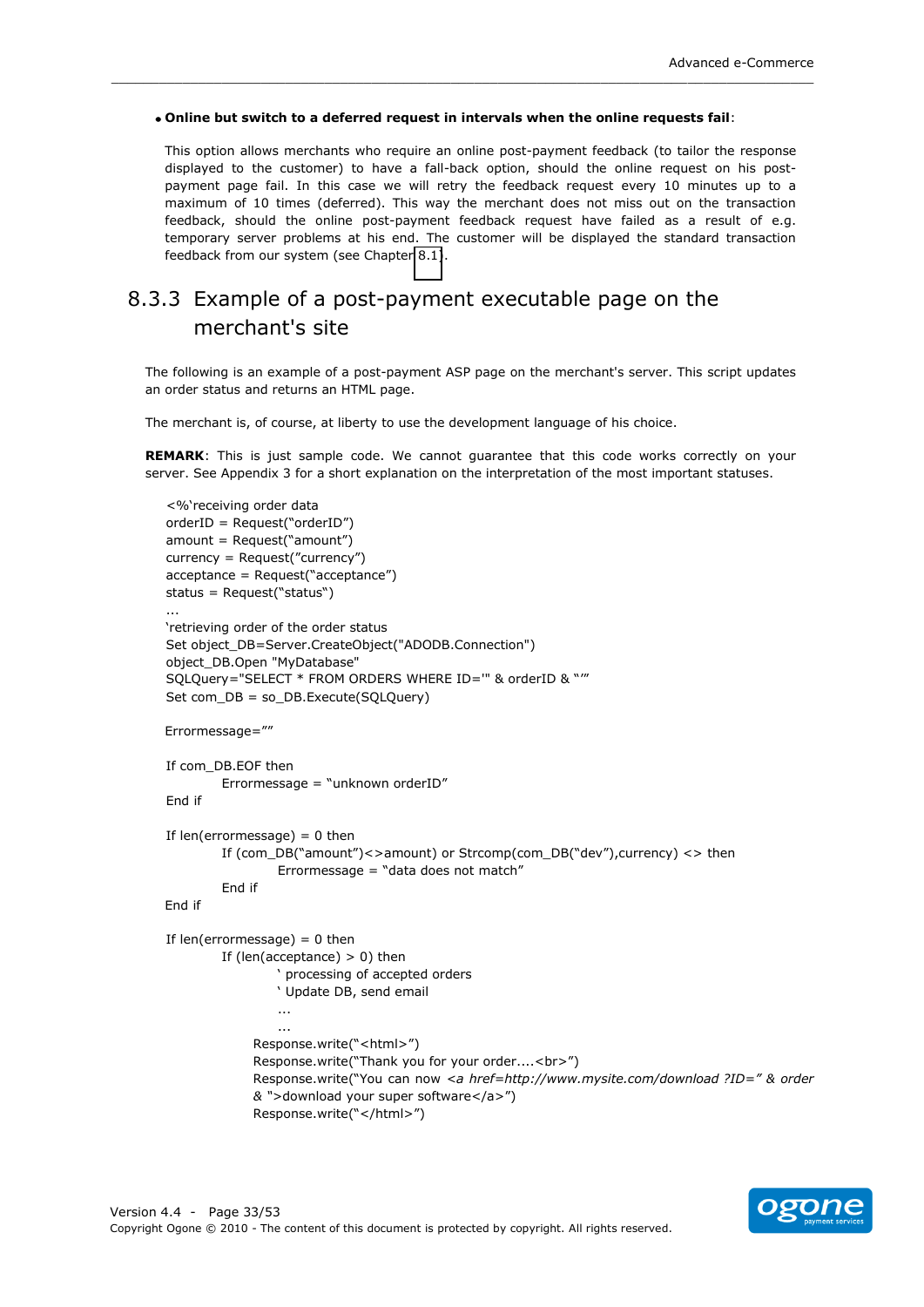```
elseif status = 51 then
                 ' processing of offline authorized orders
                 ' Update DB send specific email or wait for
                 ' authorization to send it.
                  ...
                  ...
              Response.write("<html>")
              Response.write("You will be informed of the authorization of your order ...<br>")
              Response.write("</html>")
         else
                  ' processing of uncertain authorizations
                 ' Update DB, send specific email or wait for
                 ' helpdesk support to send it. ...
                  ...
                  ...
              Response.write("<html>")
              Response.write("You will be informed of the authorization of your order ...<br>")
              Response.write("</html>")
         end if
else
                  ...
                  ...
              Response.write("<html>")
              Response.write("An error occured ...<br>")
              Response.write("</html>")
end if%>
```
\_\_\_\_\_\_\_\_\_\_\_\_\_\_\_\_\_\_\_\_\_\_\_\_\_\_\_\_\_\_\_\_\_\_\_\_\_\_\_\_\_\_\_\_\_\_\_\_\_\_\_\_\_\_\_\_\_\_\_\_\_\_\_\_\_\_\_\_\_\_\_\_\_\_\_\_\_\_\_\_\_\_\_\_\_\_\_\_\_

### <span id="page-33-0"></span>8.3.4 Response to the customer

We use a possible reply of your post-payment page to show a feedback (end of transaction page) to your customer. If your post-payment page replies with:

```
• An HTML page (containing an <html> tag)
```
or

• A redirection (HTTP 302 Object Moved)

our system will send this HTML page "as is" to the client browser or perform the redirection, rather than redirecting your customer at the end of your post-payment feedback process to one of the 4 URLs you may have sent in the hidden fields (accepturl, exceptionurl, cancelurl and declineurl as described in Chapter 8.2).

Alternatively, if you use none of the above as feedback to your customer, you can have your postpayment page respond with a few lines of text (no <html> tag) which we will include in our standard response, or our system will just show the standard response (as described in Chapter [8.1](#page-25-1) of this manual).

The diagram below shows the process at the end of a transaction, should the payment be authorized or accepted, with an online post-payment request. (When the payment is cancelled, declined or uncertain the process is similar but the "cancelurl" / "declineurl" / "exceptionurl" and "cancellation/rejection" pages are used instead).

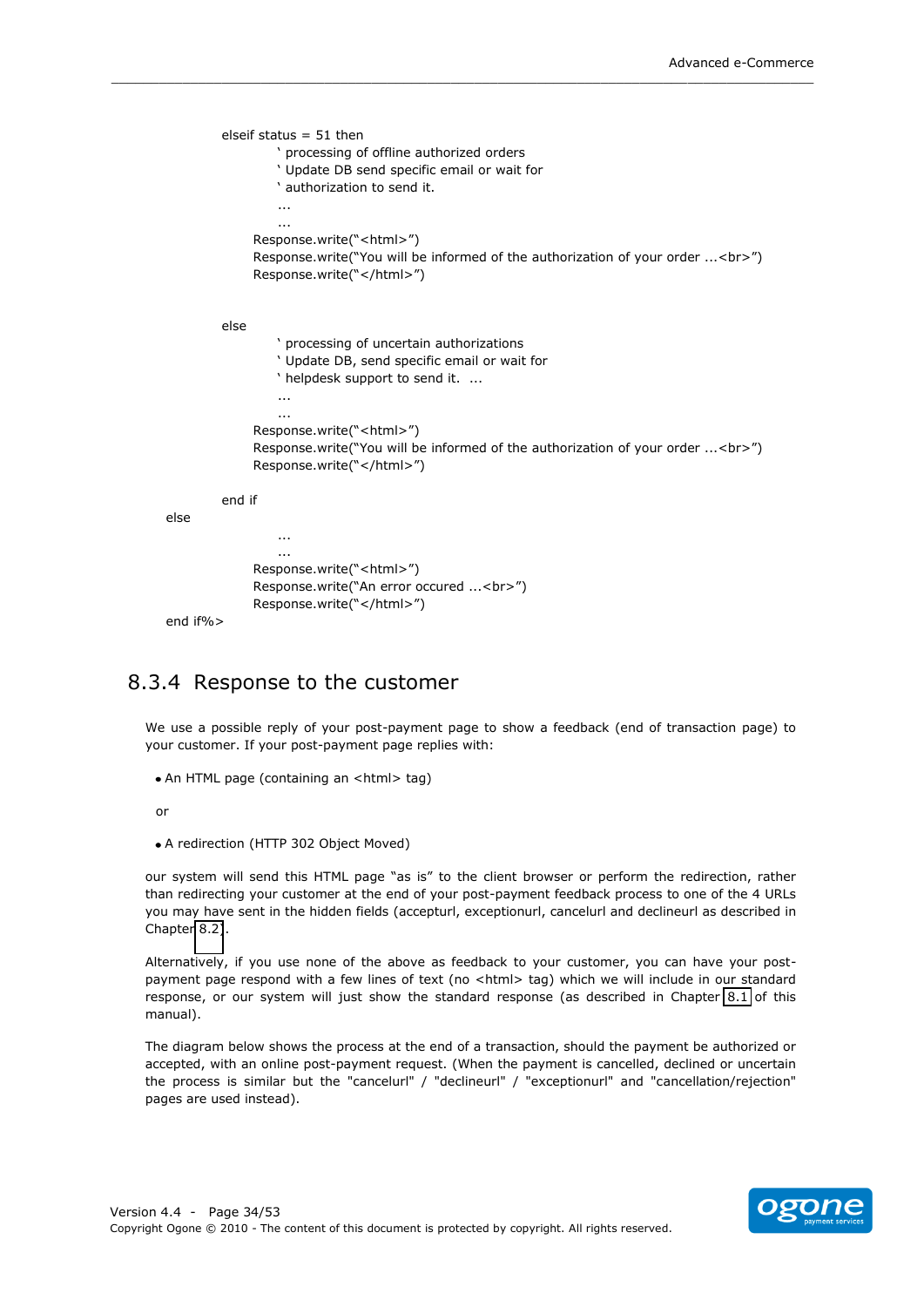

### <span id="page-34-0"></span>8.3.5 Feedback request timeout

Our system is configured with a 20 second timeout for the online feedback request to the merchant. If a timeout is flagged for this online feedback request, the request will fail and the merchant will have to perform his back office tasks manually.

If the merchant has activated the possibility to receive an offline feedback request in the event of the online feedback request failing (Timing of request option: "Online but switch to a deferred request in intervals when the online requests fail"), the timeout for the online feedback request in our system will be 10 seconds.

We would be happy to change this timeout (HTTPTimeOut) at our end at the merchant's request (via a support ticket).

**IMPORTANT:** This HTTPTimeOut field has an impact on both feedback requests and dynamic template requests (see Chapter 7.2). Consequently, if the merchant were to decide to change it to e.g. 40 seconds, the dynamic template request timeout will also increase to 40 seconds.

## <span id="page-34-1"></span>8.4 Security: check origin of the request

If you receive a request with parameters from our system, you have two possibilities to verify that the request was truly sent from our system: an IP address check and an SHA signature.

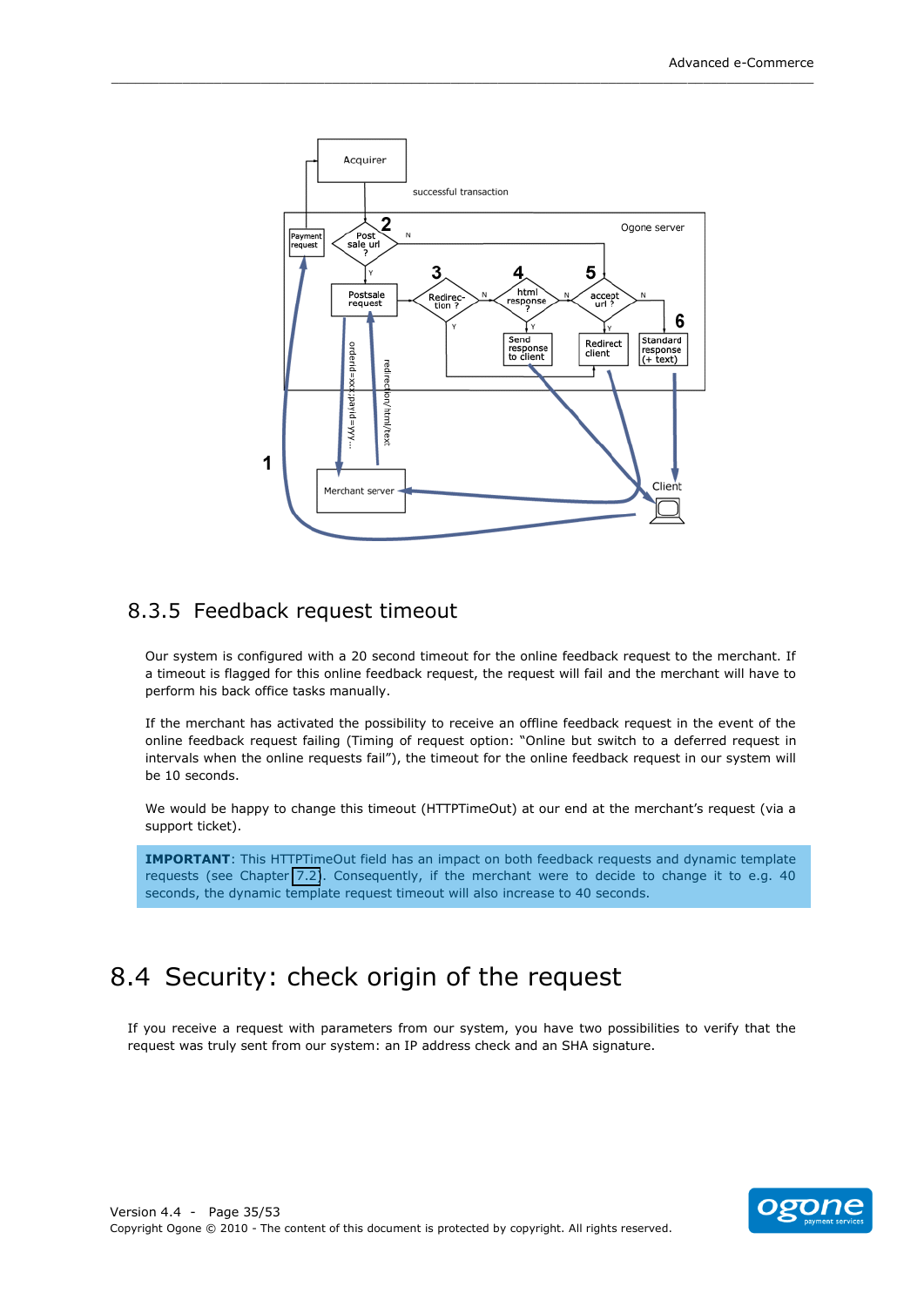### <span id="page-35-0"></span>8.4.1 IP address check (only for feedback requests)

You can configure our IP addresses in your firewall to be certain that the request is coming from one of our servers; alternatively, you can simply test the IP origin in your CGIs. The IP addresses are published in the FAQ section in your account. Please note that different ranges of possible IP addresses exist and that these IP addresses are subject to change!

\_\_\_\_\_\_\_\_\_\_\_\_\_\_\_\_\_\_\_\_\_\_\_\_\_\_\_\_\_\_\_\_\_\_\_\_\_\_\_\_\_\_\_\_\_\_\_\_\_\_\_\_\_\_\_\_\_\_\_\_\_\_\_\_\_\_\_\_\_\_\_\_\_\_\_\_\_\_\_\_\_\_\_\_\_\_\_\_\_

### <span id="page-35-1"></span>8.4.2 SHA-1-OUT signature (for feedback requests and redirections)

We strongly recommend that you use an SHA signature to verify the contents of a request or redirection; this will e.g. prevent customers from tampering with the data in the URL field which could result in an incorrect database update. For further information about the SHA-1-OUT signature, please refer to Appendix 1.

### <span id="page-35-2"></span>8.5 Confirmation e-mails

### <span id="page-35-3"></span>8.5.1 E-mails to the merchant

Our system can send you a payment confirmation e-mail for each transaction (option to configure in the "Transaction e-mails" tab, "E-mails to the merchant" section of the Technical Information page).

You can also receive e-mails notifying transaction status changes.

### <span id="page-35-4"></span>8.5.2 E-mails to the customer

Our system can send an automatic e-mail to your customer notifying him of the transaction registration. This is a standard e-mail whose contents cannot be changed. The "From" address used when sending the e-mail is the address you entered in the "E-mail address(es) for transaction-related e-mails" field. If you entered more than one e-mail address in this field, we will use the first of them.

You can activate this option in the "Transaction e-mails" tab, "E-mails to the customer" section of the Technical Information page.

If you want us to send an e-mail to your customer, you also have to send us his e-mail address in the hidden field:

<input type="hidden" name="EMAIL" value="">

| <b>Field</b> | <b>Usage</b>              |
|--------------|---------------------------|
| EMAIL        | Customer's e-mail address |

For further technical details about this field, please refer to the online **Parameter Cookbook**.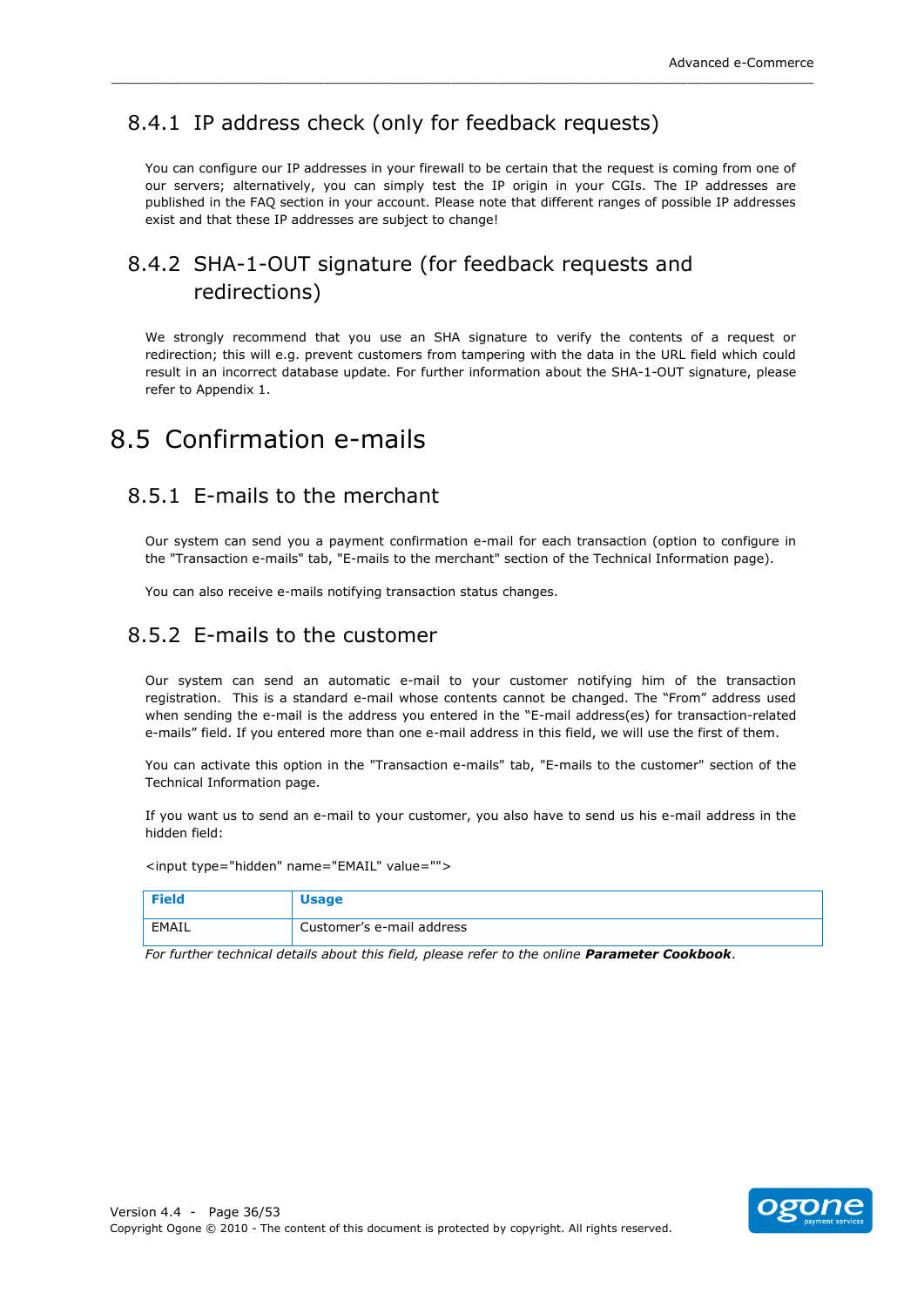## <span id="page-36-0"></span>9 Other Optional Hidden Fields

There are a number of other optional hidden fields the merchant can send us for specific purposes. This chapter provides an overview of these hidden fields and their usage.

\_\_\_\_\_\_\_\_\_\_\_\_\_\_\_\_\_\_\_\_\_\_\_\_\_\_\_\_\_\_\_\_\_\_\_\_\_\_\_\_\_\_\_\_\_\_\_\_\_\_\_\_\_\_\_\_\_\_\_\_\_\_\_\_\_\_\_\_\_\_\_\_\_\_\_\_\_\_\_\_\_\_\_\_\_\_\_\_\_

## <span id="page-36-1"></span>9.1 Payment method and payment page specifics

### <span id="page-36-2"></span>9.1.1 Payment method selection at the merchant's side

#### <span id="page-36-3"></span>9.1.1.1 Showing a specific payment method

When a customer is displayed our secure payment page, he will be shown an overview of the possible payment methods the merchant has activated in his account. If the customer is to select the payment method on the merchant's website instead of on our payment page, he can send us the payment method name and brand (only used when the payment method is "CreditCard") in the hidden fields, so we will only show this particular payment method on our payment page and will only allow payment by this payment method.

The hidden fields are the following:

<input type="hidden" name="PM" value="">

<input type="hidden" name="BRAND" value="">

| <b>Field</b> | <b>Usage</b>      |
|--------------|-------------------|
| <b>PM</b>    | Payment method    |
| <b>BRAND</b> | Credit card brand |

For further technical details about these fields, please refer to the online Parameter Cookbook.

#### Examples

\* Hidden fields in case your customer has selected VISA on your site:

<input type="hidden" name="PM" value="CreditCard "> <input type="hidden" name="BRAND" value="VISA">

\* Hidden fields in case you only want your customer to pay by creditcard (for instance, if you also have other payment methods you don't wish to show):

```
<input type="hidden" name="PM" value="CreditCard ">
<input type="hidden" name="BRAND" value="">
```
\* Hidden fields in case your customer has selected iDEAL on your site:

```
<input type="hidden" name="PM" value="iDEAL">
<input type="hidden" name="BRAND" value="">
```
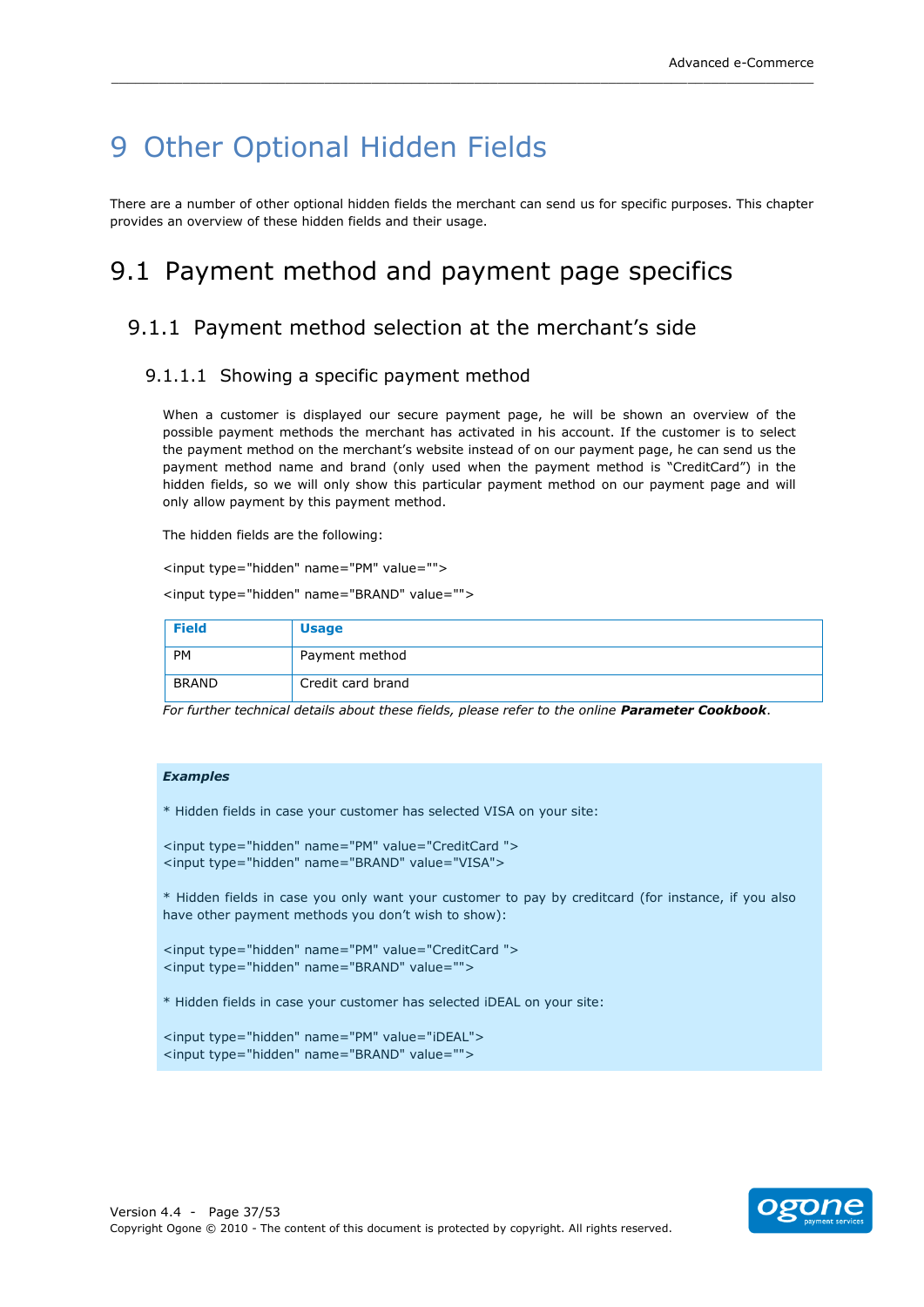### 9.1.1.2 Allowing the customer to choose another payment method: backurl

<span id="page-37-0"></span>\_\_\_\_\_\_\_\_\_\_\_\_\_\_\_\_\_\_\_\_\_\_\_\_\_\_\_\_\_\_\_\_\_\_\_\_\_\_\_\_\_\_\_\_\_\_\_\_\_\_\_\_\_\_\_\_\_\_\_\_\_\_\_\_\_\_\_\_\_\_\_\_\_\_\_\_\_\_\_\_\_\_\_\_\_\_\_\_\_

If the customer selects the payment method on the merchant's website, we will only show the selected payment method on our payment page.

If the payment with this payment method is unsuccessful and the customer would like to try using another payment method, he will not be presented with a list of the merchant's payment methods on our secure payment pages since the payment method selection took place on the merchant's website and not on our secure payment pages.

In this case the merchant can use the "backurl" to redirect the customer to a URL on the merchant's website where he can select another payment method. When the customer clicks the "Back" button on our secure payment page, after a declined authorization, or after having cancelled from a third party or bank website we redirect him to the URL the merchant entered as "backurl".

**IMPORTANT**: The back button described in this section is the back button in our secure payment pages, NOT the back button in your browser.

You can enter the "backurl" in the "Payment page layout" tab of the "Technical Information" page in your account, but can also send us a specific "backurl" in the hidden fields for a transaction if you prefer not to use the same "backurl" as entered in the "Payment page layout" tab of the "Technical Information" page in your account.

The "backurl" sent in the hidden fields will override the general "backurl" entered in the "Payment page layout" tab of the "Technical Information" page in your account. You can send the "backurl" in the following hidden field:

<input type="hidden" name="backurl" value="">

| <b>Field</b> | <b>Usage</b>                                                                                                   |
|--------------|----------------------------------------------------------------------------------------------------------------|
| backurl      | URL of the web page to display to the customer when he clicks the "back" button<br>on our secure payment page. |

For further technical details about this field, please refer to the online Parameter Cookbook.

If the customer selects his payment method on our secure payment pages and not on the merchant's website, the "backurl" is not taken into account. When a customer clicks on the "Back" button on our secure payment page, he will simply be redirected to our secure payment method selection page containing a list of the merchant's payment methods.

### <span id="page-37-1"></span>9.1.2 Showing a specific list of payment methods

If the customer is to select the payment method from a specific list of payment methods on our payment page, the merchant can send us this list of payment methods in the hidden fields, so we will only show these specific payment methods on our payment page.

The hidden field is the following:

<input type="hidden" name="PMLIST" value="">

| <b>Field</b> | <b>Usage</b>                                                                                    |
|--------------|-------------------------------------------------------------------------------------------------|
| PMLIST       | List of selected payment methods and/or credit card brands. Separated by a ";"<br>(semi-colon). |

For further technical details about these fields, please refer to the online Parameter Cookbook.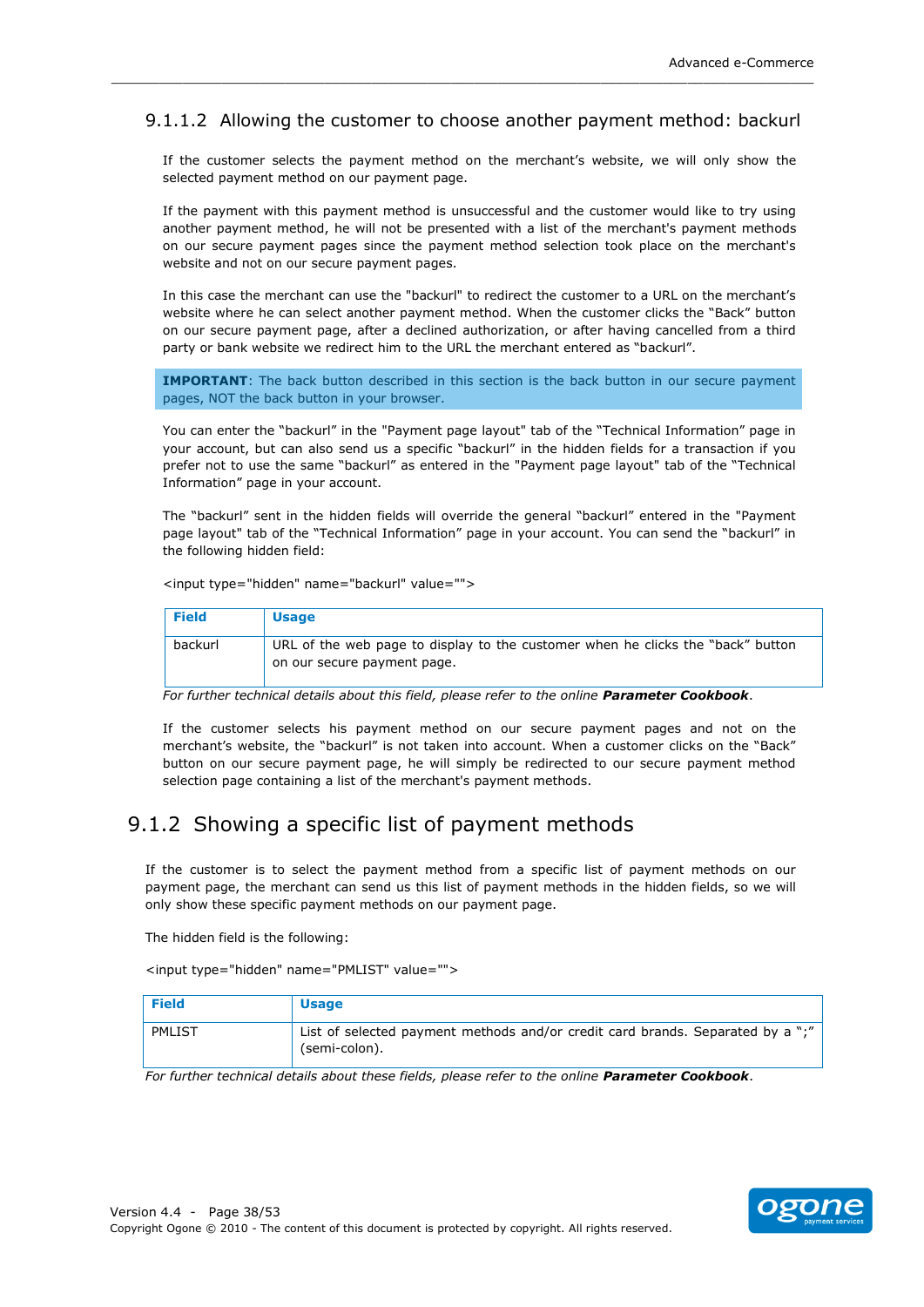#### **Example**

\* Hidden field in case you only want your customer to choose between VISA and iDEAL on our payment page (e.g., if you also have other payment methods that you don't want to be displayed):

<input type="hidden" name="PMLIST" value="VISA;iDEAL">

### <span id="page-38-0"></span>9.1.3 Layout of the payment methods

You can arrange the layout/list of the payment methods on our payment page using the following hidden field:

<input type="hidden" name="PMListType" value="">

| <b>Field</b> | <b>Possible values</b>                                                                                                                                                                                                                           |
|--------------|--------------------------------------------------------------------------------------------------------------------------------------------------------------------------------------------------------------------------------------------------|
| PMListType   | The possible values are 0,1 and 2.<br>0: Horizontally grouped logos with the group name on the left (default value)<br>1: Horizontally grouped logos with no group names<br>2: Vertical list of logos with specific payment method or brand name |

For further technical details about this field, please refer to the online Parameter Cookbook.

### <span id="page-38-1"></span>9.1.4 3-D secure

If you are working with 3-D Secure, you can choose how you want the identification page to be displayed to the customer by sending us an extra parameter in the hidden fields.

**IMPORTANT:** in certain cases your choice can be overridden by our system, based on brand scheme regulations or technical compliance.

The hidden field is the following:

<input type="hidden" name="WIN3DS" value="">

| <b>Field</b> | <b>Possible values</b>                                                                                               |
|--------------|----------------------------------------------------------------------------------------------------------------------|
| WIN3DS       | "MAINW": to display the identification page in the main window (default value<br>and recommended by VISA/MasterCard) |
|              | "POPUP": to display the identification page in a POPUP window and return to main<br>window at the end                |

<span id="page-38-2"></span>For further technical details about this field, please refer to the online Parameter Cookbook.

## 9.2 Operation

IMPORTANT: The ability to work in two steps (authorization + data capture) depends on the payment methods you wish to use. (See the online Payment Methods Processing/Procedure overview).

You can send us a specific operation code for a transaction if you prefer not to use the same operation code as selected in the "Global transaction parameters" tab, "Default operation code" section of the "Technical Information" page in your account for that transaction.

The operation code you send us in the hidden fields will override the general operation code selected in the "Global transaction parameters" tab, "Default operation code" section of the "Technical Information" page in your account. You can send the operation code in the following hidden field:

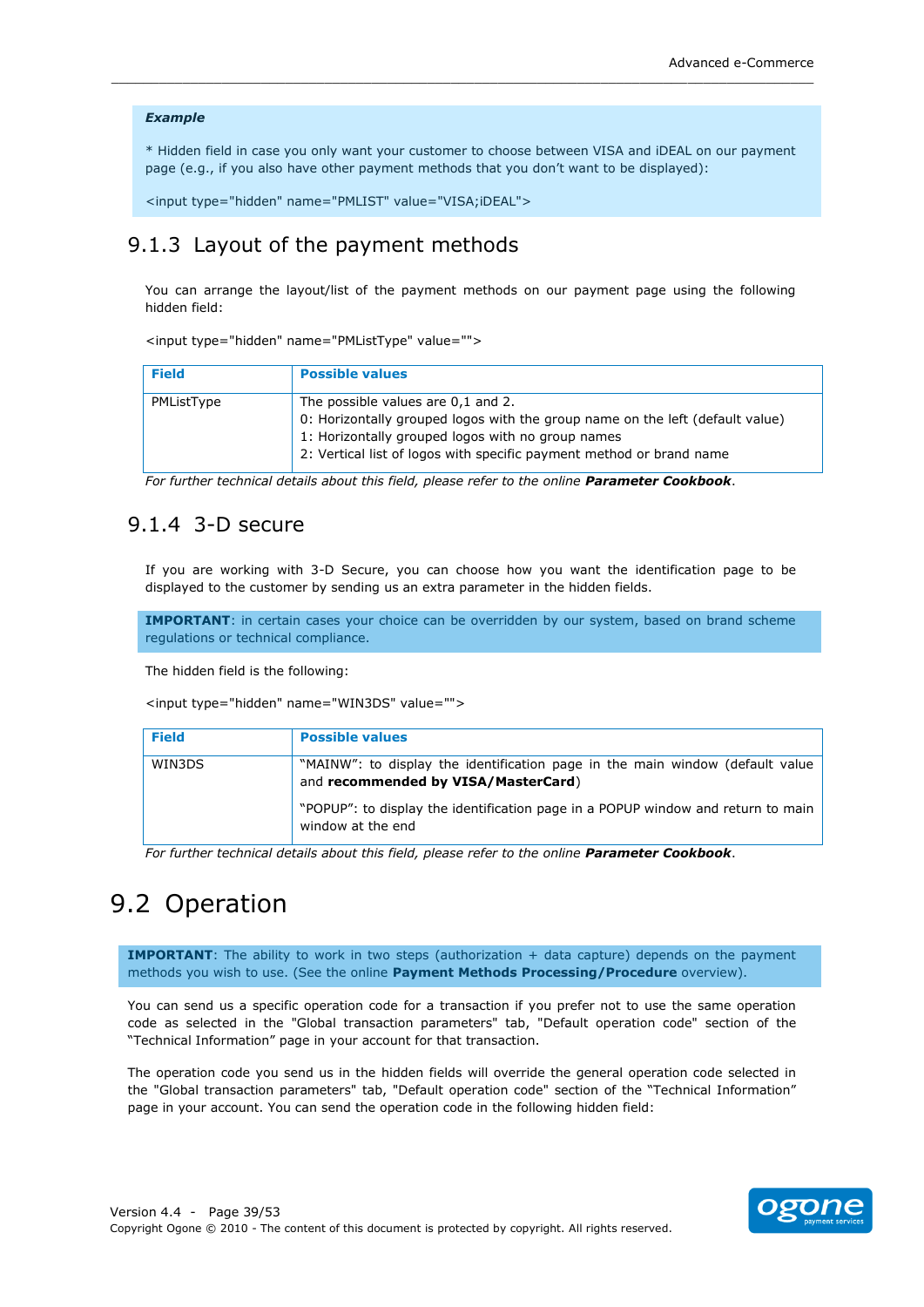<input type="hidden" name="operation" value="">

| <b>Field</b> | <b>Usage</b>                                                                                           |
|--------------|--------------------------------------------------------------------------------------------------------|
| operation    | Operation code for the transaction.                                                                    |
|              | Possible values for new orders:                                                                        |
|              | <b>RES:</b> request for authorization<br>٠<br><b>SAL:</b> request for sale (payment)<br>$\blacksquare$ |

For further technical details about this field, please refer to the online Parameter Cookbook.

IMPORTANT: In order for this parameter to be taken into account by our system, it needs to be included in the SHA signature calculation for the transaction. Please refer to Appendix 1 for more information on  $SHA-1.$ 

## <span id="page-39-0"></span>9.3 User field

If you have multiple users in your account and you want to register transactions associated with a specific user (e.g. for call center agents logging transactions via e-Commerce), you can send the UserID in the following hidden field:

<input type="hidden" name="USERID" value="">

| <b>Field</b> | <b>Usage</b>                                                 |
|--------------|--------------------------------------------------------------|
| USERID       | The username specified in the account's user management page |

For further technical details about this field, please refer to the online Parameter Cookbook.

This field is just an informative field to add a UserID to a specific transaction. We do not perform any check at our end to establish e.g. if there have been password errors for this user. The only check we perform is to verify that the UserID is valid. If the UserID does not exist, we will replace it by the default UserID of the account (PSPID).

Please refer to the online Parameter Cookbook for other fields.

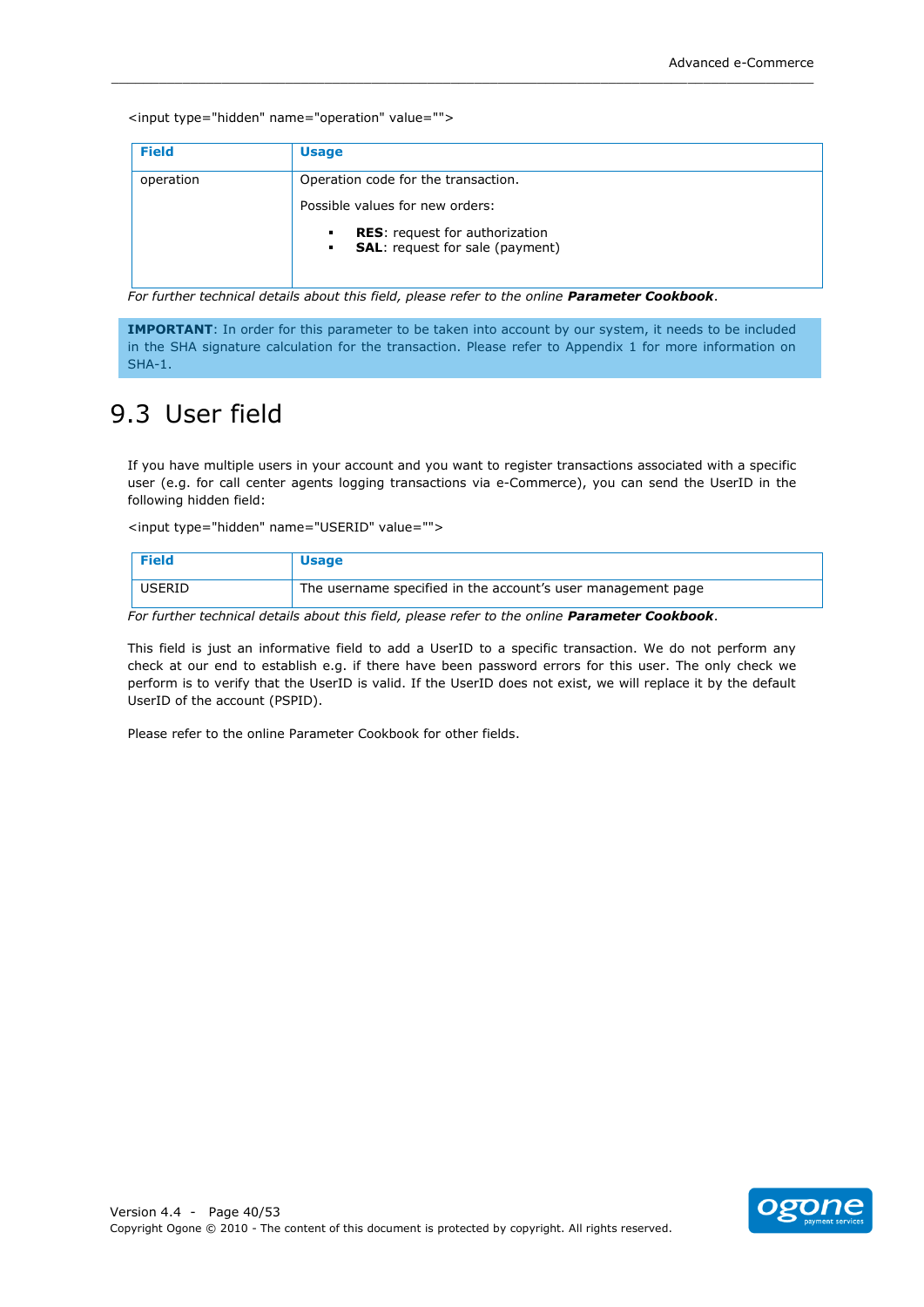## <span id="page-40-0"></span>10 Appendix 1: SHA-1

For each order, the merchant's server generates a unique character string, hashed with the SHA-1 algorithm developed by NIST (see http://www.w3.org/TR/1998/REC-DSig-label/SHA1-1 0).

#### <span id="page-40-1"></span> $10<sub>1</sub>$ SHA-1-IN signature

This string is constructed by concatenating the values of the fields sent with the order (sorted alphabetically, in the format 'parameter=value'), separated by a passphrase. The passphrase is defined in the Merchant's Technical information, under the tab "Data and Origin Verification", section "Checks for eCommerce." For the full list of parameters to include in the SHA Digest, please refer to Appendix 6. Please note that these values are all case sensitive when compiled to form the string before the hash!

#### **IMPORTANT**

- all parameter names should be in UPPERCASE (to avoid any case confusion)
- Parameters that do not have a value should NOT be included in the string to hash

When you hash the string composed with the SHA algorithm, a hexadecimal Digest will be returned. The length of the SHA Digest is 40 characters for SHA-1, 64 for SHA-256 and 128 for SHA-512. This result should be sent to our system in your order request using the "SHASign" field.

Our system will recompose the SHA string based on the received parameters and compare the Merchant's Digest with our generated Digest. If the result is not identical, the order will be declined. This check ensures the accuracy and integrity of the order data.

You can test your SHASign at https://secure.ogone.com/ncol/test/testsha.asp

#### **Example of a basic SHA-1-IN calculation**

parameters (in alphabetical order) amount: 15.00 -> 1500 currency: EUR **Operation: RES** orderID: 1234 **PSPID: MyPSPID** 

SHA Passphrase (In technical info) Mysecretsig1875!?

string to hash AMOUNT=1500Mysecretsig1875!?CURRENCY=EURMysecretsig1875!?OPERATION=RESMysecretsig 1875!?ORDERID=1234Mysecretsig1875!?PSPID=MyPSPIDMysecretsig1875!?

resulting Digest (SHA-1) EB52902BCC4B50DC1250E5A7C1068ECF97751256

If the SHASign sent in the hidden HTML fields for the transaction does not match the SHASign which we derived using the details of the order and the additional string (password/pass phrase) entered in the SHA-1-IN Signature field in the "Data and origin verification" tab, "Checks for e-Commerce" section of the Technical Information page, you will receive the error message "unknown order/1/s".

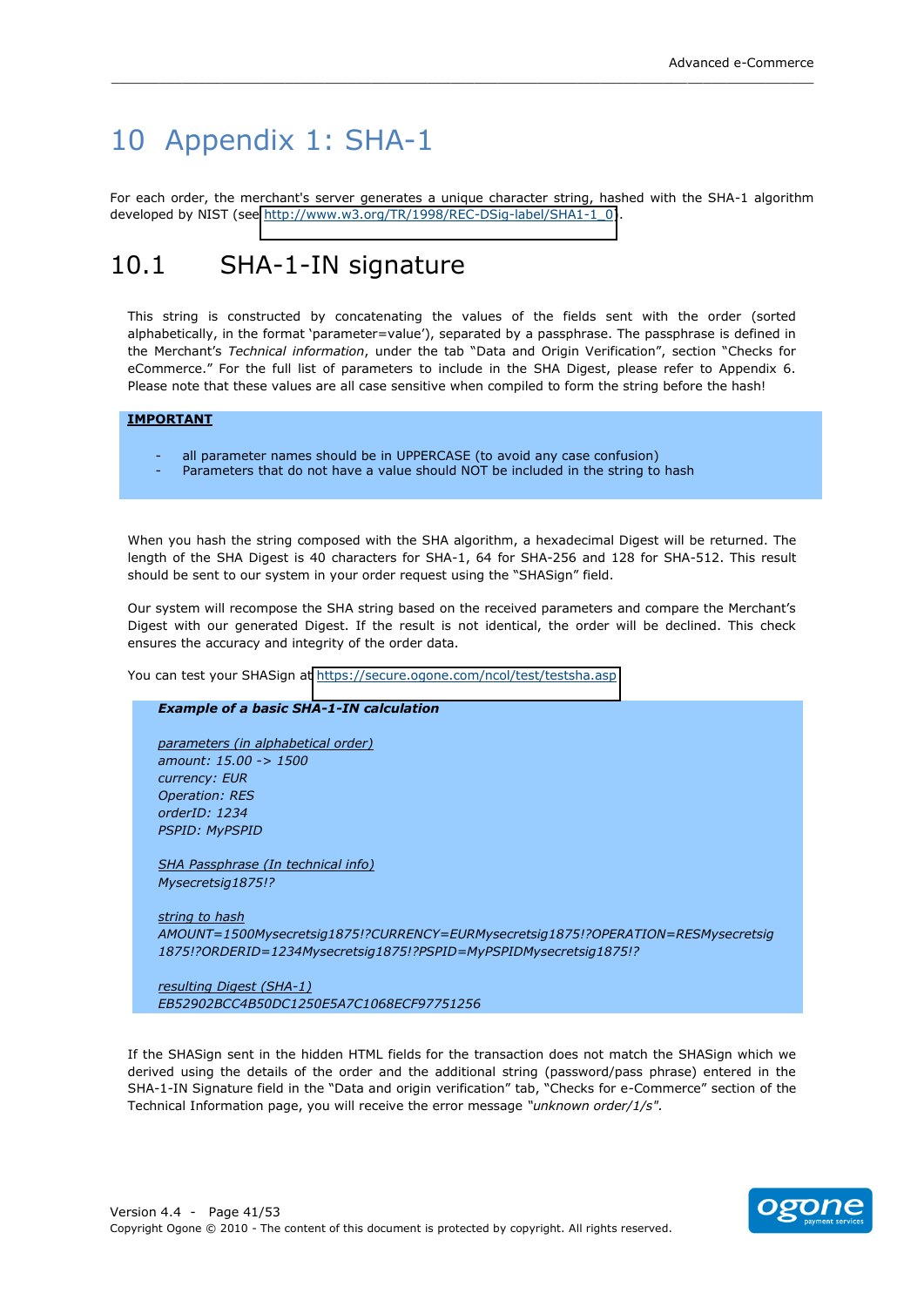If the "SHASian" field in the hidden HTML fields is empty but an additional string (password/pass phrase) has been entered in the SHA-1-IN Signature field in the "Data and origin verification" tab. "Checks for e-Commerce" section of the Technical Information page, indicating you want to use a SHA signature with each transaction, you will receive the error message "unknown order/0/s".

The following hidden field is used to transmit the SHA signature to our system:

| Field   | <b>Usage</b>                                                                                                                     |
|---------|----------------------------------------------------------------------------------------------------------------------------------|
| SHASign | Unique character string for order data validation. A string hashed with the SHA-1<br>algorithm will always be 40 characters long |

#### <span id="page-41-0"></span> $10.2$ SHA-1-OUT signature

This string is constructed by concatenating the values of the fields sent with the order (sorted alphabetically, in the format 'parameter=value'), separated by a passphrase. The passphrase is defined in the Merchant's Technical information, under the tab "Transaction Feedback", section "All transaction Submission modes." For the full list of parameters to include in the SHA Digest, please refer to Appendix 6. Please note that these values are all case sensitive

#### Important: all parameter names should be in UPPERCASE (to avoid any case confusion)

In the same way we re-create the Digest to validate the Input of the transaction with the SHA-IN, you have to reconstruct the Hash, this time using your SHA-OUT passphrase and the parameters received from our system.

If the outcome is not identical, the request's parameters might have been tampered with. This check ensures the accuracy and integrity of the parameter values sent in the request.

#### **Example of a basic SHA-1-OUT calculation**

parameters (in alphabetical order) ACCEPTANCE: 1234 amount: 15 **BRAND: VISA** CARDNO: xxxxxxxxxxx1111 currency: EUR **NCERROR: 0**  $orderID: 12$ PAYID: 32100123 **PM: CreditCard** STATUS: 9

SHA Passphrase (In technical info) Mysecretsig1875!?

**String to hash** 

ACCEPTANCE=1234Mysecretsig1875!?AMOUNT=1500Mysecretsig1875!?BRAND=VISAMysecretsig18 75!?CARDNO=xxxxxxxxxxx1111Mysecretsig1875!?CURRENCY=EURMysecretsig1875!?NCERROR=0 Mysecretsig1875!?ORDERID=12Mysecretsig1875!?PAYID=32100123Mysecretsig1875!?PM=CreditCa rdMysecretsig1875!?STATUS=9Mysecretsig1875!?

Resulting Digest (SHA-1): 28B64901DF2528AD100609163BDF73E3EF92F3D4

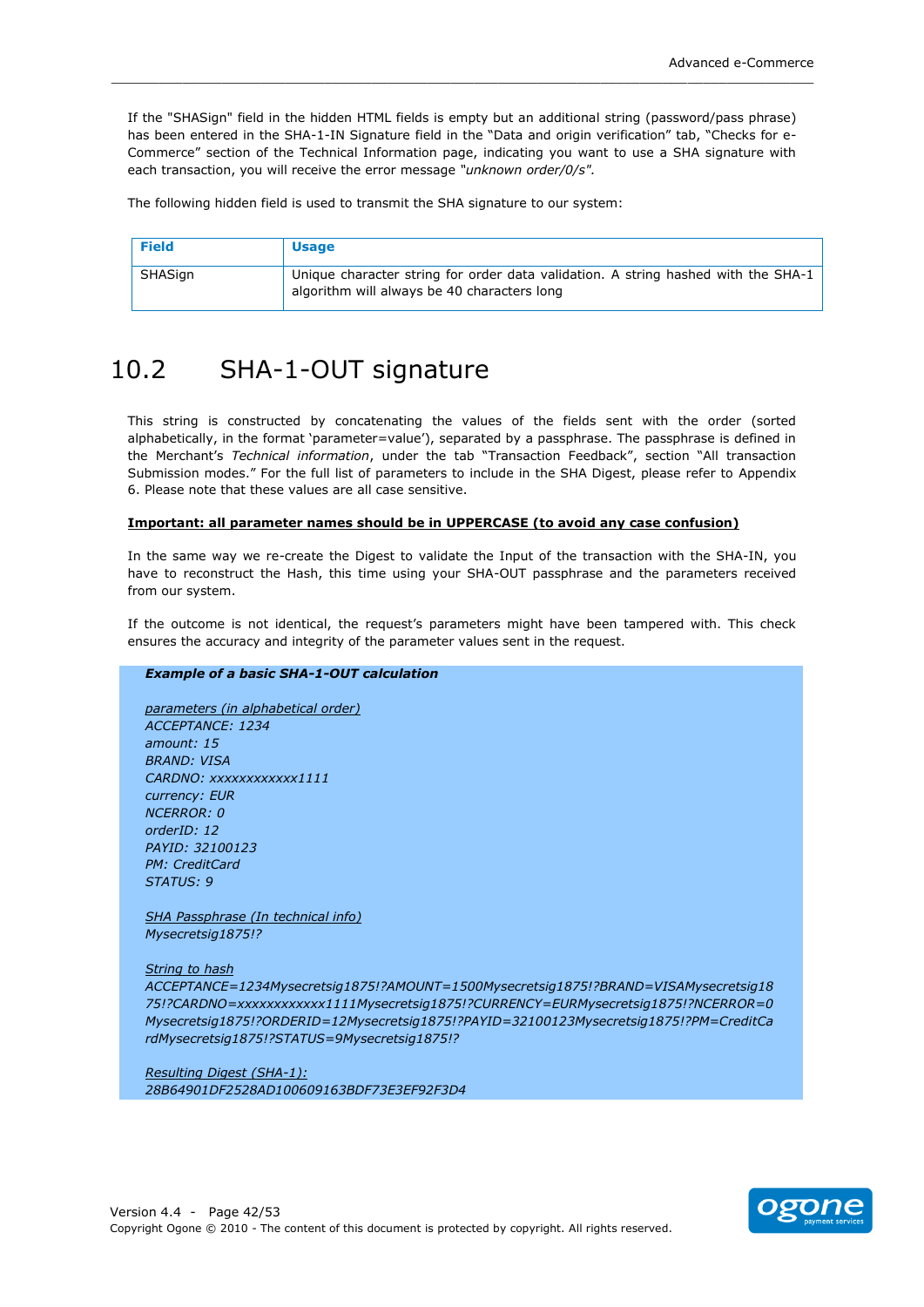### <span id="page-42-0"></span>10.3 SHA-1 module

To be able to hash a string and send it to us, you must first install an SHA-1 module on your server. If you work in a windows 2000/asp environment, you can download a DLL that includes a method to hash a string using  $SHA-1$  in the support  $>$  documentation page.

\_\_\_\_\_\_\_\_\_\_\_\_\_\_\_\_\_\_\_\_\_\_\_\_\_\_\_\_\_\_\_\_\_\_\_\_\_\_\_\_\_\_\_\_\_\_\_\_\_\_\_\_\_\_\_\_\_\_\_\_\_\_\_\_\_\_\_\_\_\_\_\_\_\_\_\_\_\_\_\_\_\_\_\_\_\_\_\_\_

Because there are many possible combinations of operating systems (version-numbers/patches) and programming languages we cannot be held responsible for any errors on your server during installation and/or processing.

SHA-1 modules can be found in the Internet, so you will not have any problem in finding a suitable one for your server. To help you find a SHA-1 module for your environment, we have compiled the following list of sites:

General info on SHA at W3.org:

http://www.w3.org/PICS/DSig/SHA1SHA-1\_1\_0.html

*.NET/SHA1:*

<http://msdn2.microsoft.com/en-us/library/system.security.cryptographysha1.managed.aspx>

*PHP/SHA1*:

<http://www.php.net/manual/en/ref.mhash.php>

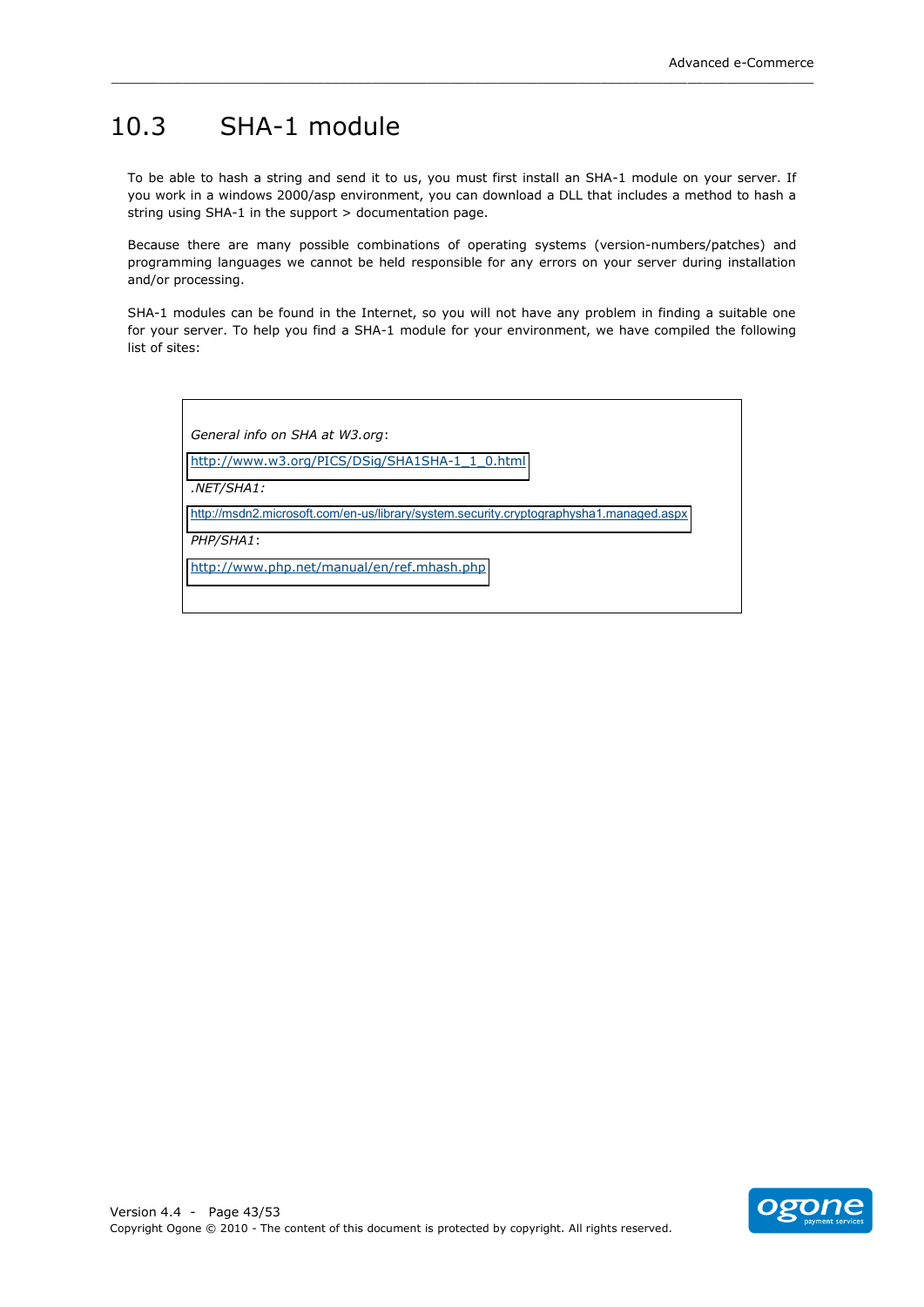## <span id="page-43-0"></span>11 Appendix 2: Troubleshooting

The following section contains a non-exhaustive list of possible errors:

#### *unknown'order/1/r*

This error means that the referrer we detected is not a URL the merchant has entered in the URL field in the "Data and origin verification" tab, "Checks for e-Commerce" section of his Technical Information page. The merchant is sending us the form with the hidden fields containing the order information from a different page from the one(s) entered in the URL field in the "Data and origin verification" tab, "Checks for e-Commerce" section.

\_\_\_\_\_\_\_\_\_\_\_\_\_\_\_\_\_\_\_\_\_\_\_\_\_\_\_\_\_\_\_\_\_\_\_\_\_\_\_\_\_\_\_\_\_\_\_\_\_\_\_\_\_\_\_\_\_\_\_\_\_\_\_\_\_\_\_\_\_\_\_\_\_\_\_\_\_\_\_\_\_\_\_\_\_\_\_\_\_

#### *unknown'order/0/r*

This error means our server has not detected a referrer in the request we received. The merchant is sending us order details, but we do not know where they originated from. Please ensure that no methods are being used that blocking the referrer information (payment page in pop up, special web server configuration, customer's browser configuration, ...). If the customer's browser does not send the referrer information, we can bypass the referrer check if a SHASign is present and correct. (See Chapter 6.2)

#### *unknown'order/1/s*

You will receive this error message if the SHASign sent in the hidden HTML fields for the transaction does not match the SHASign calculated at our end using the details of the order and the additional string (password/pass phrase) entered in the SHA-1-IN Signature field in the "Data and origin verification" tab, "Checks for e-Commerce" section of the Technical Information page.

#### *unknown'order/0/s*

You will receive this error message if the "SHASign" field in the hidden HTML fields is empty but an additional string (password/pass phrase) has been entered in the SHA-1-IN Signature field in the "Data and origin verification" tab, "Checks for e-Commerce" section of the Technical Information page, indicating you want to use a SHA signature with each transaction.

#### *PSPID'not'found'or'not'active*

This error means the value you have entered in the PSPID field does not exist in the respective environment (test or prod) or the account has not yet been activated.

#### *no'<parameter>'(for'instance:'no'PSPID)*

This error means the value you sent for the obligatory <parameter> field is empty.

#### *<parameter>'too'long'(for'instance:'currency'too'long)*

This error means the value in your <parameter> field exceeds the maximum length.

#### *amount too long or not numeric: ... OR Amount not a number*

This error means the amount you sent in the hidden fields either exceeds the maximum length or contains invalid characters such as '.' or ',' for instance.

#### not a valid currency : ...

This error means you have sent a transaction with a currency code that is incorrect or does not exist.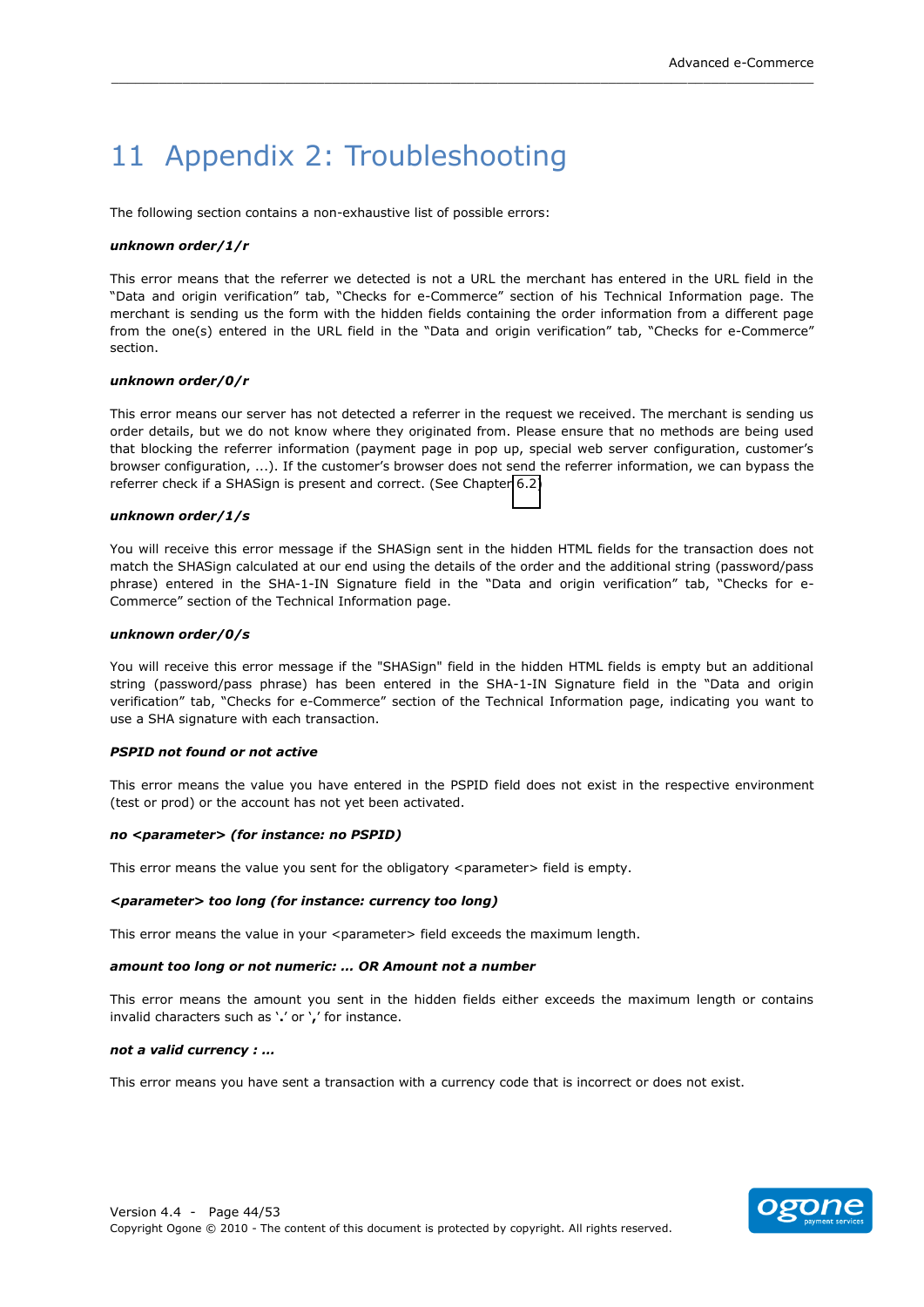#### The currency is not accepted by the merchant

This error means you have sent a transaction in a currency that has not been registered in your account details.

#### **ERROR, PAYMENT METHOD NOT FOUND FOR: ...**

This error means the PM value you sent in your hidden fields does not match any of the payment methods you have selected in your account, or that the payment method has not been activated in your payment methods page.

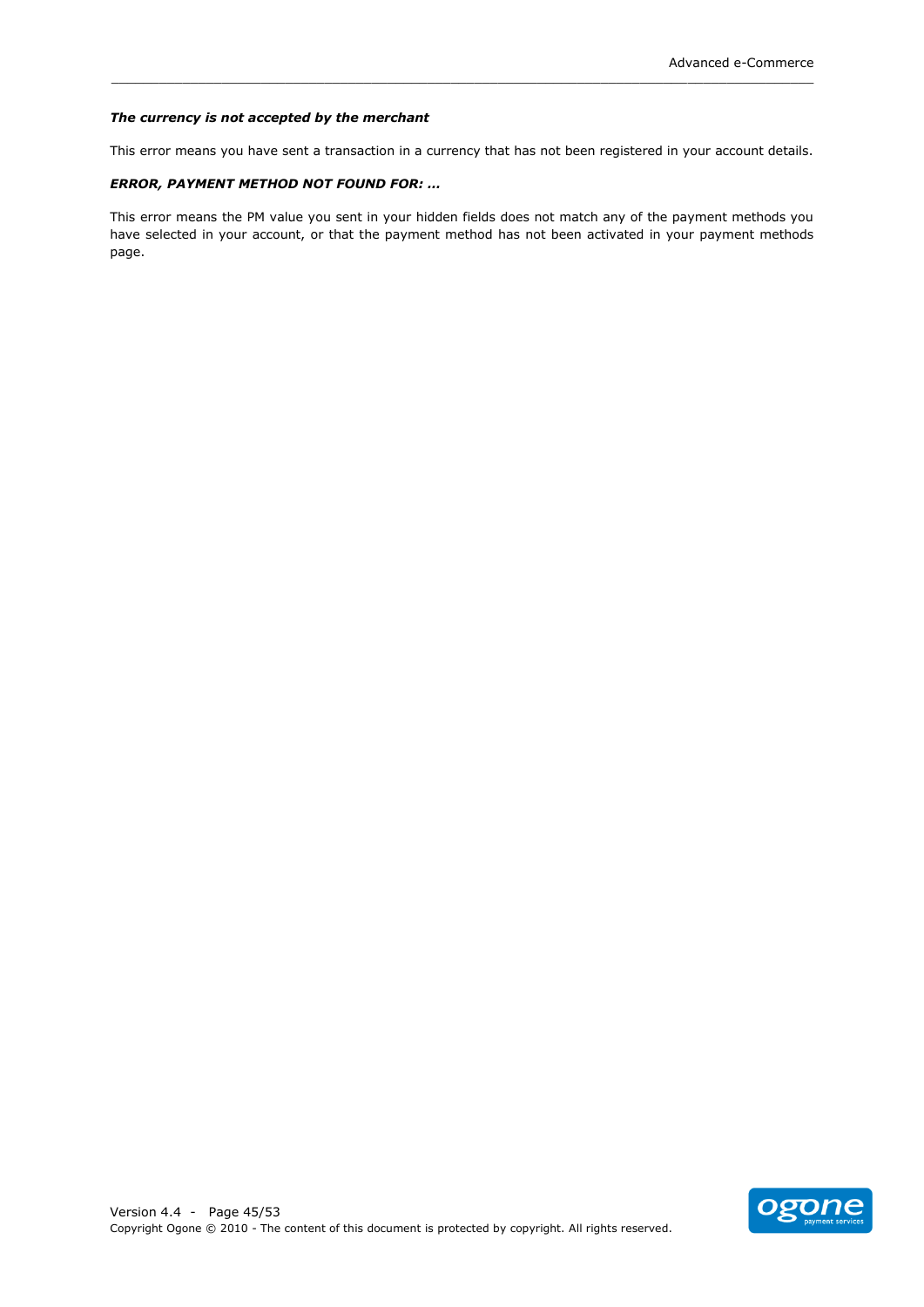## <span id="page-45-0"></span>12 Appendix 3: Short Status Overview

The following section contains a non-exhaustive list of statuses; for a full list please refer to: http://www.ogone.com/ncol/paymentinfos1.asp.

| <b>Status</b>              | <b>NCERROR</b> | <b>NCSTATUS</b> | <b>Explanation</b>                                                                                                                                                                                                                                                            |
|----------------------------|----------------|-----------------|-------------------------------------------------------------------------------------------------------------------------------------------------------------------------------------------------------------------------------------------------------------------------------|
| 5 Authorized               | 0              | 0               | The authorization has been accepted.                                                                                                                                                                                                                                          |
|                            |                |                 | An authorization code is available in the field<br>"ACCEPTANCE".                                                                                                                                                                                                              |
|                            |                |                 | The status will be 5 if you have defined<br>"Authorisation" as default operation code in the<br>"Global transaction parameters" tab, "Default<br>code"<br>section<br>operation<br>of<br>the<br>Technical<br>Information page in your account.                                 |
| 9 Payment                  | 0              | 0               | The payment has been accepted.                                                                                                                                                                                                                                                |
| requested                  |                |                 | An authorization code is available in the field<br>"ACCEPTANCE".                                                                                                                                                                                                              |
|                            |                |                 | The initial status of a transaction will be 9 if you<br>have defined "Sale" as default operation code in the<br>"Global transaction parameters" tab, "Default<br>code"<br>section<br>operation<br>of<br>Technical<br>the<br>Information page in your account.                 |
| 0 Invalid or<br>incomplete | 500            | 5               | At least one of the payment data fields is invalid or<br>missing. The NCERROR and NCERRORPLUS fields<br>give an explanation of the error (list available at<br>http://www.ogone.com/ncol/paymentinfos1.asp).                                                                  |
| 2 Authorization refused    | 300            | 3               | The authorization has been declined by the financial<br>institution.                                                                                                                                                                                                          |
|                            |                |                 | The customer can retry the authorization process<br>after selecting another card or another payment<br>method.                                                                                                                                                                |
| 51 Authorization waiting   | $\Omega$       | 0               | The authorization will be processed offline.                                                                                                                                                                                                                                  |
|                            |                |                 | This is the standard response if the merchant has<br>chosen<br>offline<br>processing<br>in<br>his<br>account<br>configuration.                                                                                                                                                |
|                            |                |                 | The status will be 51 in two cases:                                                                                                                                                                                                                                           |
|                            |                |                 | defined "Always<br>offline<br>You<br>have<br>(Scheduled)" as payment processing in the<br>"Global transaction parameters" tab,<br>"Processing for individual transactions"<br>section of the Technical Information page<br>in your account.                                   |
|                            |                |                 | When the online acquiring system is<br>$\bullet$<br>unavailable and you have defined "Online<br>but switch to offline in intervals when the<br>online acquiring system is unavailable" as<br>payment processing in the<br>"Global<br>transaction parameters" tab, "Processing |

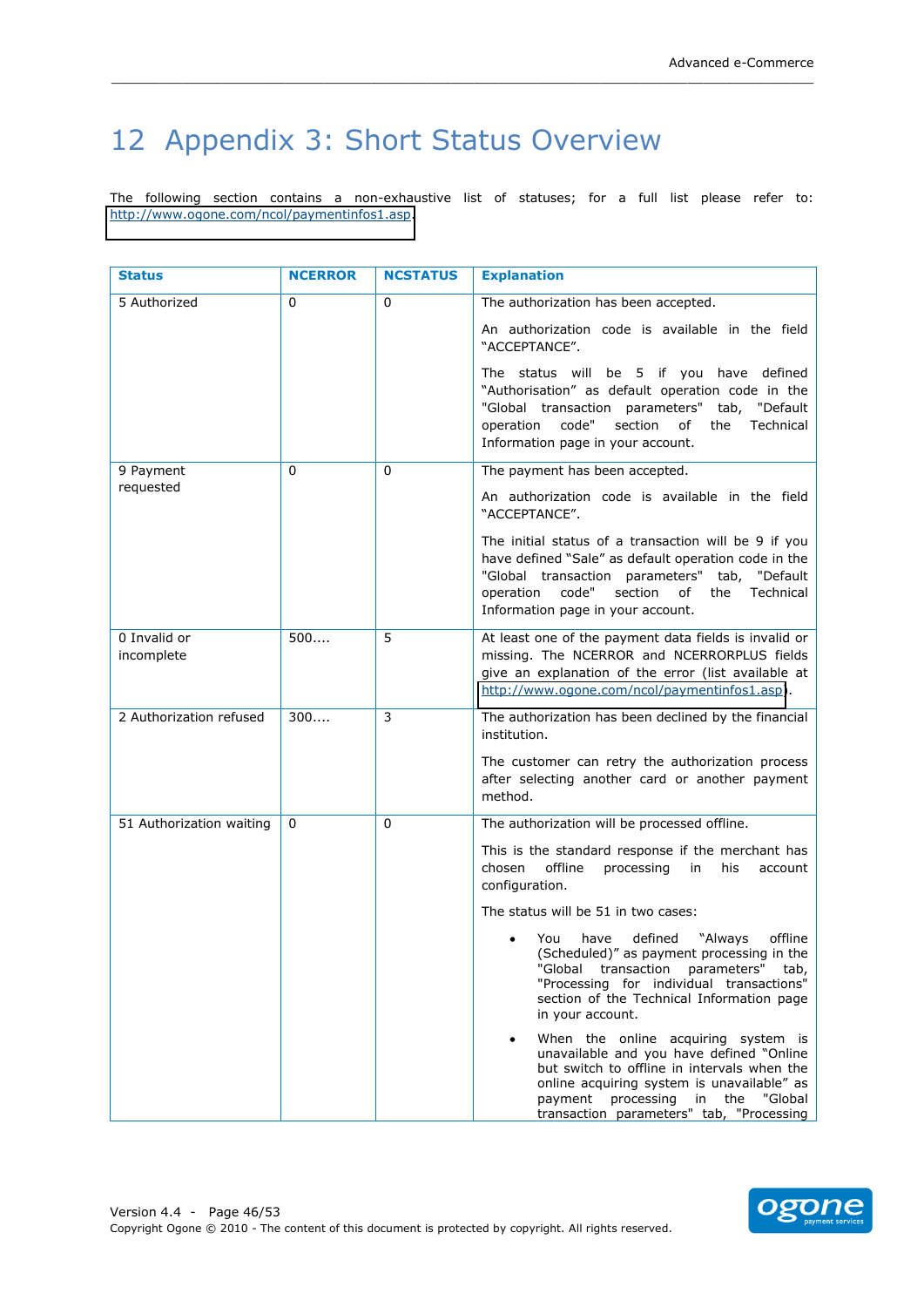|                                                                |          |             | for individual transactions" section of the<br>Technical Information<br>page<br>in<br>your<br>account.                                                                                                                                                                                                                                                                                                                           |
|----------------------------------------------------------------|----------|-------------|----------------------------------------------------------------------------------------------------------------------------------------------------------------------------------------------------------------------------------------------------------------------------------------------------------------------------------------------------------------------------------------------------------------------------------|
| 91 Payment<br>processing                                       | $\Omega$ | $\mathbf 0$ | The data capture will be processed offline.                                                                                                                                                                                                                                                                                                                                                                                      |
| 52 Authorization not<br>known<br>Or<br>92 Payment<br>uncertain | 200      | 2           | technical<br>problem<br>the<br>A<br>during<br>arose<br>authorization/payment<br>giving<br>process,<br>an<br>unpredictable result.<br>The merchant can contact the acquirer helpdesk to<br>know the exact status of the payment or can wait<br>until we have updated the status in our system.<br>The customer should not retry the authorization<br>process since the authorization/payment might<br>already have been accepted. |
| 93 Payment<br>refused                                          | 300      | 3           | A technical problem arose.                                                                                                                                                                                                                                                                                                                                                                                                       |

\_\_\_\_\_\_\_\_\_\_\_\_\_\_\_\_\_\_\_\_\_\_\_\_\_\_\_\_\_\_\_\_\_\_\_\_\_\_\_\_\_\_\_\_\_\_\_\_\_\_\_\_\_\_\_\_\_\_\_\_\_\_\_\_\_\_\_\_\_\_\_\_\_\_\_\_\_\_\_\_\_\_\_\_\_\_\_\_\_

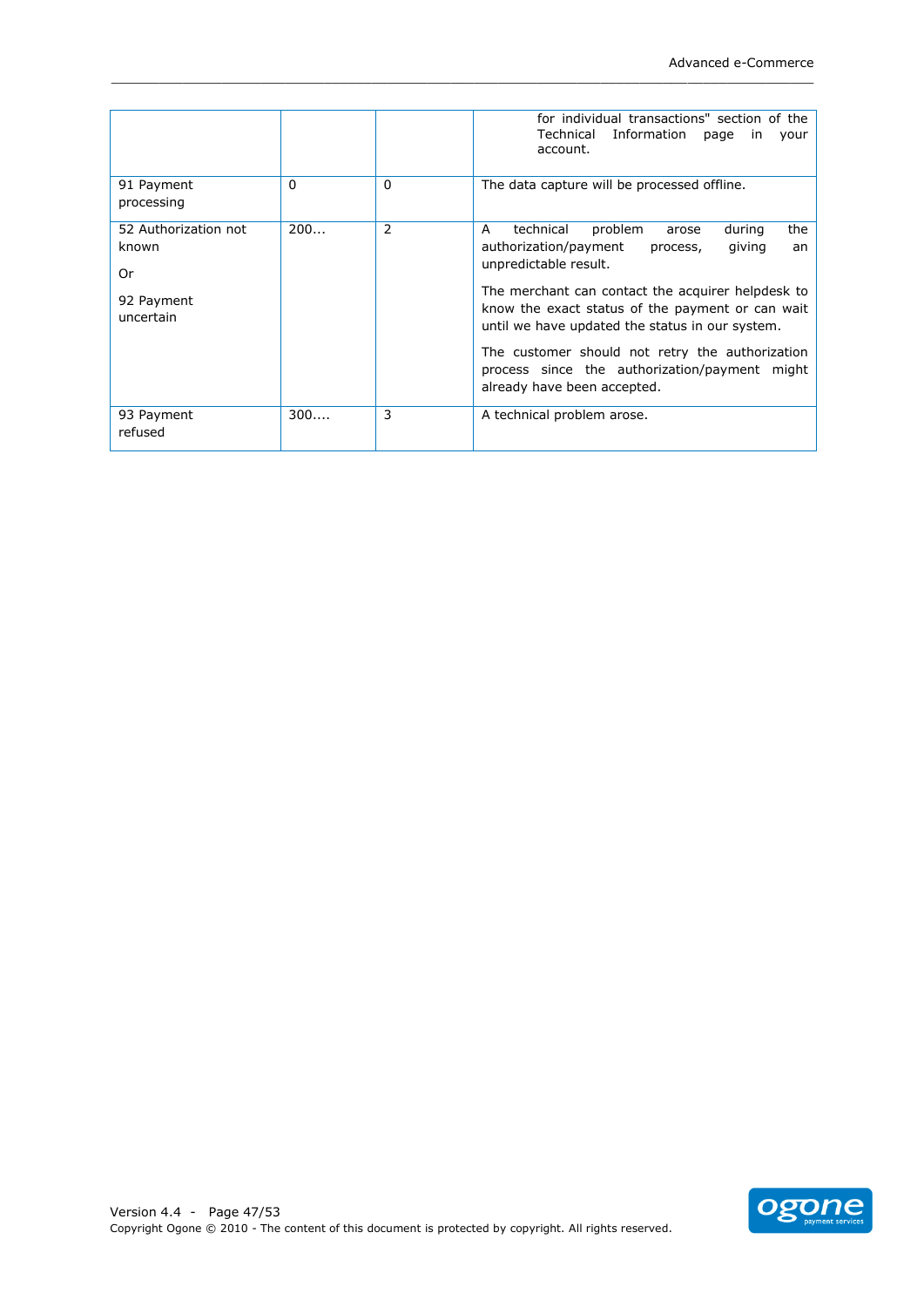## <span id="page-47-0"></span>13 Appendix 4: Special format Travel

You can send additional data for travel transactions if your acquirer is able to receive and process the data.

\_\_\_\_\_\_\_\_\_\_\_\_\_\_\_\_\_\_\_\_\_\_\_\_\_\_\_\_\_\_\_\_\_\_\_\_\_\_\_\_\_\_\_\_\_\_\_\_\_\_\_\_\_\_\_\_\_\_\_\_\_\_\_\_\_\_\_\_\_\_\_\_\_\_\_\_\_\_\_\_\_\_\_\_\_\_\_\_\_

The hidden fields for travel data are the following: <input type="hidden" name="DataType" value=""> <input type="hidden" name="AIAIRNAME" value=""> <input type="hidden" name="AITINUM" value=""> <input type="hidden" name="AITIDATE" value=""> <input type="hidden" name="AICONJTI" value=""> <input type="hidden" name="AIPASNAME" value=""> <input type="hidden" name=" AIEXTRAPASNAME1" value=""> <input type="hidden" name="AICHDET" value=""> <input type="hidden" name="AIAIRTAX" value=""> <input type="hidden" name="AIVATAMNT" value=""> <input type="hidden" name="AIVATAPPL" value=""> <input type="hidden" name="AITYPCH" value=""> <input type="hidden" name="AIEYCD" value=""> <input type="hidden" name="AIIRST" value=""> <input type="hidden" name="AIORCITY1" value=""> <input type="hidden" name="AIORCITYL1" value=""> <input type="hidden" name="AIDESTCITY1" value=""> <input type="hidden" name="AIDESTCITYL1" value=""> <input type="hidden" name="AISTOPOV1" value=""> <input type="hidden" name="AICARRIER1" value=""> <input type="hidden" name="AIBOOKIND1" value=""> <input type="hidden" name="AIFLNUM1" value=""> <input type="hidden" name="AIFLDATE1" value=""> <input type="hidden" name="AICLASS1" value="">

**IMPORTANT**: The detailed specifications for each field, especially "mandatory/optional", are only mentioned for information purposes and may differ slightly from one acquirer to the other. Also, not all acquirers accept all fields.

| <b>Name</b> | <b>Usage</b>  |           | <b>Field details</b> |
|-------------|---------------|-----------|----------------------|
| DataType    | "TRAVEL"      | mandatory | TRAVEL               |
| AIAIRNAME   | Airline name. | optional  | max.20               |

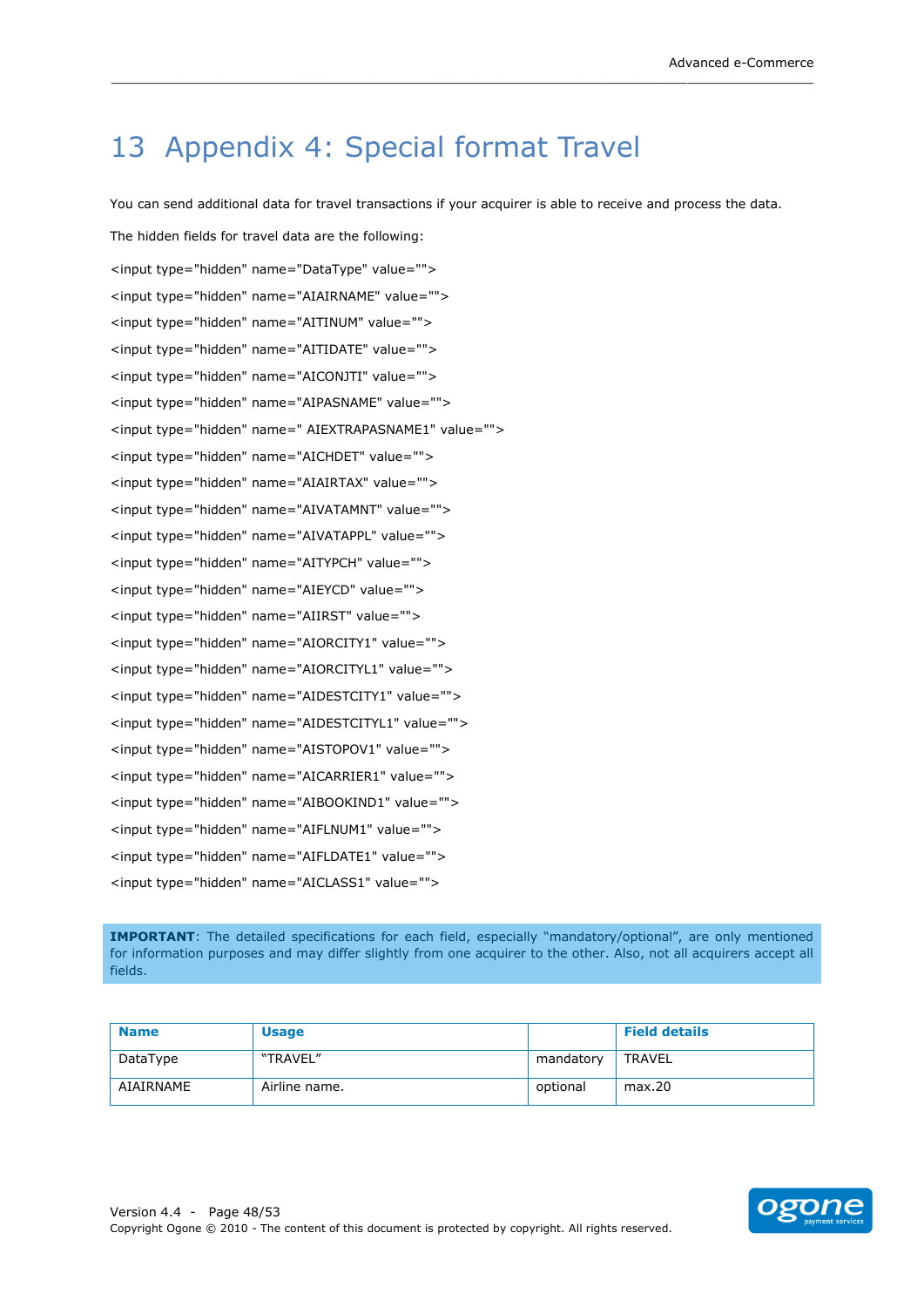| <b>AITINUM</b>   | Ticket number                                                                                                                                                                                                                       | mandatory | max.16                             |
|------------------|-------------------------------------------------------------------------------------------------------------------------------------------------------------------------------------------------------------------------------------|-----------|------------------------------------|
|                  | Air+ defines this zone as follows: 3<br>digits for airline prefix (filled with 0's<br>if ticket type $\langle$ > BSP + 10 chars for<br>ticket number). Other acquirers do<br>not split this zone - it is just the<br>ticket number. |           |                                    |
| <b>AITIDATE</b>  | Ticket issue date. The default value is<br>the transaction date.                                                                                                                                                                    | optional  | MM/DD/YYYY or YYYYMMDD             |
| <b>AICONJTI</b>  | Conjunction ticket.                                                                                                                                                                                                                 | optional  | max.3                              |
| AIPASNAME        | Primary passenger name. The default<br>value is the name of the credit card<br>holder.                                                                                                                                              | optional  | max.49                             |
| AIEXTRAPASNAME1  | Name of extra passenger for PNRs<br>with more than one passenger. This<br>field can be repeated up to 5 times<br>for 5 extra<br>passengers),<br>(i.e.<br>changing the digit at the end of the<br>field name.                        | optional  | max.49                             |
| <b>AICHDET</b>   | Charge details. Free text description or<br>reference.                                                                                                                                                                              | optional  | max.49                             |
| <b>AIAIRTAX</b>  | Airport taxes.                                                                                                                                                                                                                      | optional  | num $*100$ => no decimals          |
| <b>AIVATAMNT</b> | VAT amount.                                                                                                                                                                                                                         | optional  | num $*100 \Rightarrow$ no decimals |
| <b>AIVATAPPL</b> | VAT applicable flag. Supported<br>values:                                                                                                                                                                                           | optional  | max.1                              |
|                  | D: normal VAT applicable                                                                                                                                                                                                            |           |                                    |
|                  | I: no VAT on the transaction                                                                                                                                                                                                        |           |                                    |
| <b>AITYPCH</b>   | Type of charge.                                                                                                                                                                                                                     | optional  | max.2                              |
| <b>AIEYCD</b>    | Destination area code.                                                                                                                                                                                                              | optional  | max.3                              |
| <b>AIIRST</b>    | Destination area code type.                                                                                                                                                                                                         | optional  | max.1                              |

The following fields can be repeated n times, changing the digit at the end of the field name.

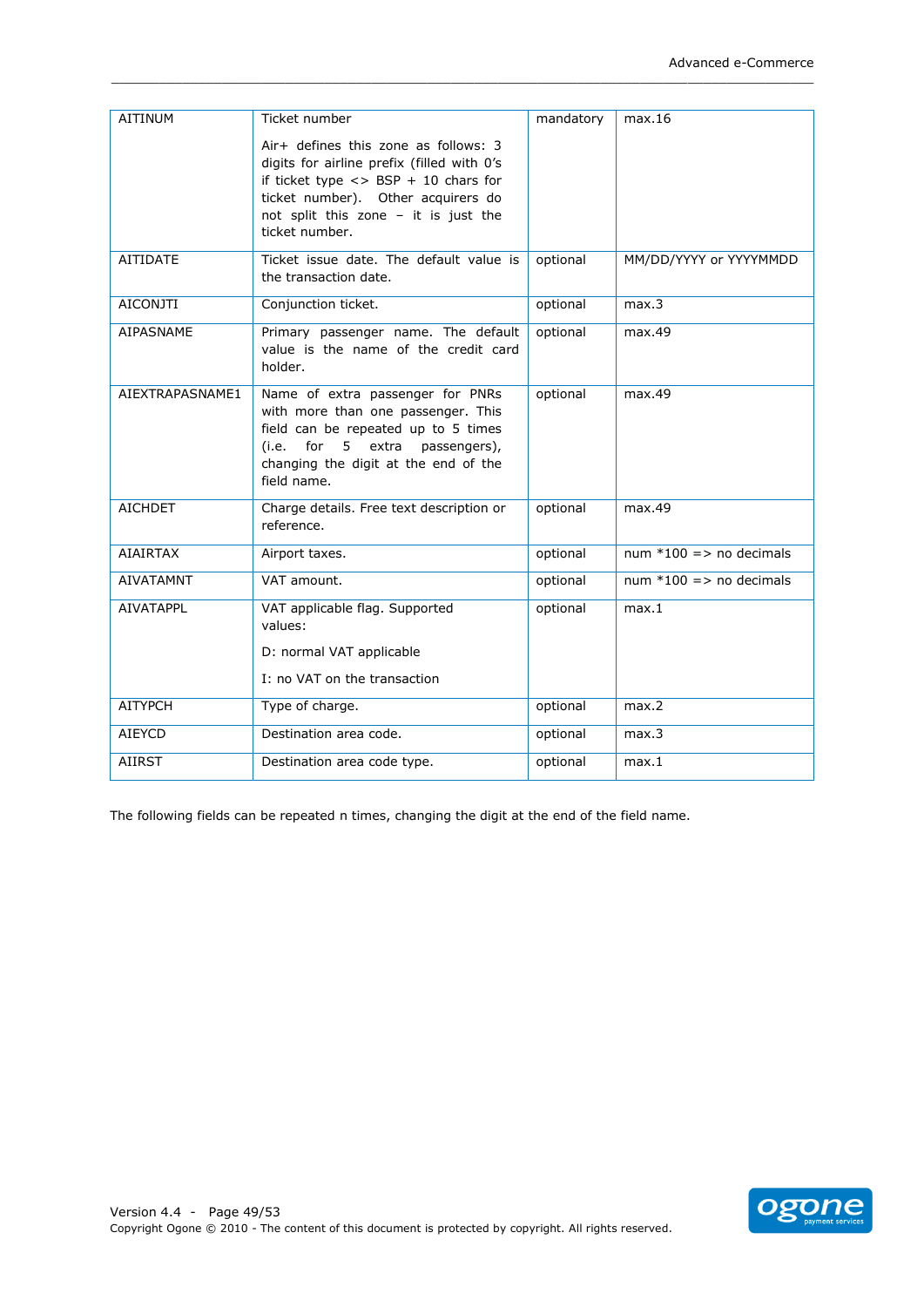| <b>Field</b> | <b>Usage</b>               |           | <b>Field details</b>                             |
|--------------|----------------------------|-----------|--------------------------------------------------|
| AIORCITY1    | Departure airport (short). | mandatory | max. 5                                           |
| AIORCITYL1   | Departure airport (long).  | mandatory | max. 20                                          |
| AIDESTCITY1  | Arrival airport (short).   | mandatory | max. 5                                           |
| AIDESTCITYL1 | Arrival airport (long).    | mandatory | max. 20                                          |
| AISTOPOV1    | Stopover.                  | optional  | Possible values: the capital<br>letters O and X. |
|              |                            |           | O: the passenger is allowed<br>to stop and stay. |
|              |                            |           | X: the passenger is not<br>allowed to stay.      |
| AICARRIER1   | Carrier code.              | mandatory | max. 4                                           |
| AIBOOKIND1   | Booking indicator.         | optional  | max. 2                                           |
| AIFLNUM1     | Flight number.             | optional  | max. 4                                           |
| AIFLDATE1    | Flight date.               | optional  | MM/DD/YY or YYYYMMDD                             |
| AICLASS1     | Airline class.             | optional  | max. 15                                          |

\_\_\_\_\_\_\_\_\_\_\_\_\_\_\_\_\_\_\_\_\_\_\_\_\_\_\_\_\_\_\_\_\_\_\_\_\_\_\_\_\_\_\_\_\_\_\_\_\_\_\_\_\_\_\_\_\_\_\_\_\_\_\_\_\_\_\_\_\_\_\_\_\_\_\_\_\_\_\_\_\_\_\_\_\_\_\_\_\_

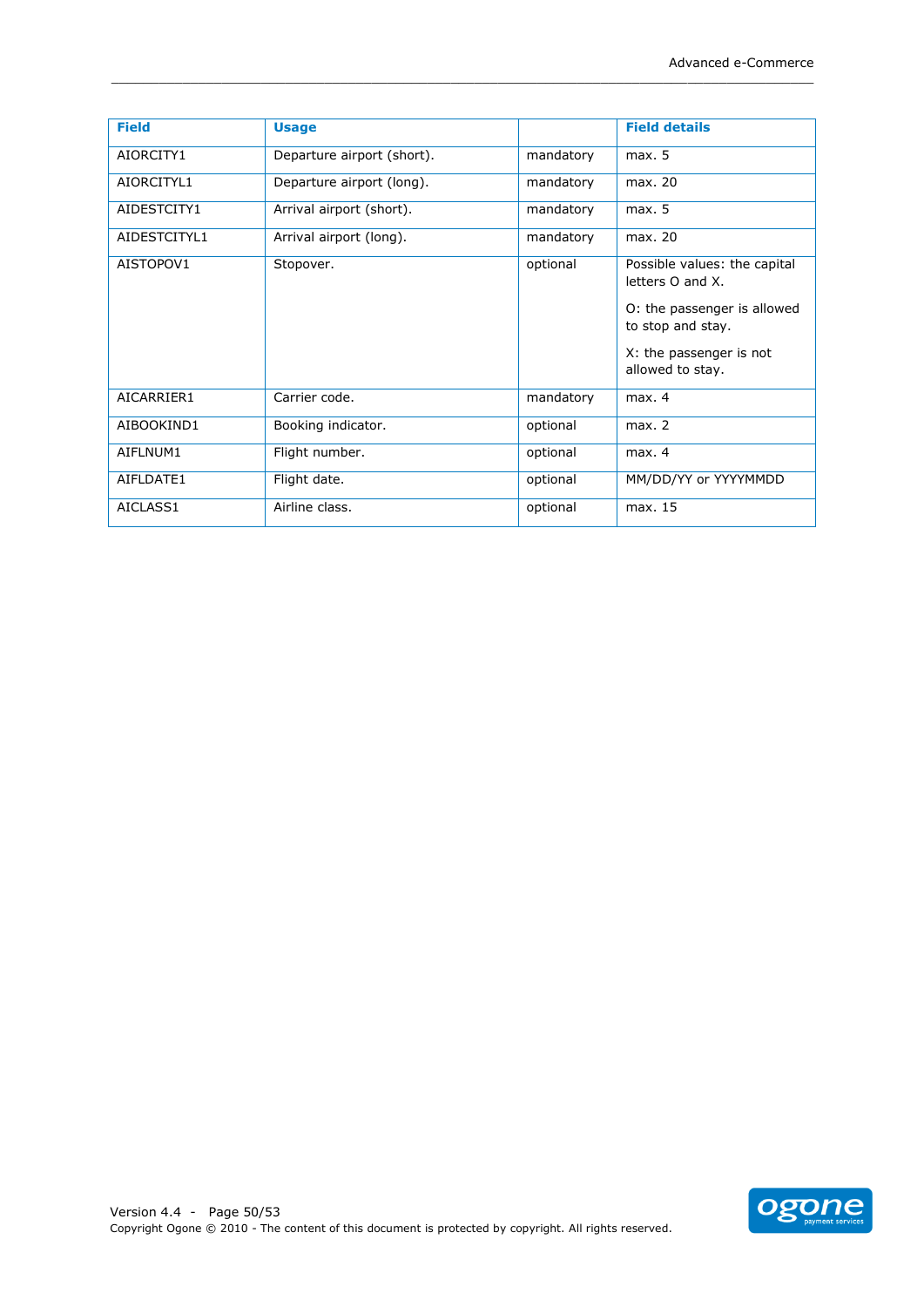## <span id="page-50-0"></span>14 Appendix 5: e-Commerce via e-mail

You can send your customers a payment request by e-mail, redirecting the customer to our secure payment page via a button or link in the e-mail.

If the e-mail is in HTML format you can use a form with hidden HTML fields to send us the necessary parameters in POST format.

If the e-mail is in plain text format you can append the necessary parameters to the URL in GET format. (e.g. https://secure.ogone.com/ncol/test/orderstandard.asp?PSPID=TESTSTD&orderID=order123

&amount=12500&currency=EUR&SHASIGN=8DDF4795640EB9FE9B367315C48E47338129A4F5& ...)

Please refer to Chapter 5 for more information.

#### **IMPORTANT:**

For e-Commerce via e-mail to work, you must bear in mind the following verification related points before the payment:

- . You must leave the referrer/URL field in the URL field in the "Data and origin verification" tab, "Checks for e-Commerce" section of the Technical Information page in your account empty in order to avoid "unknown order/1/r" errors.
- . You must use an SHA signature as the data verification method for the order details. For further details about the SHA-1-IN, please refer to Appendix 1.

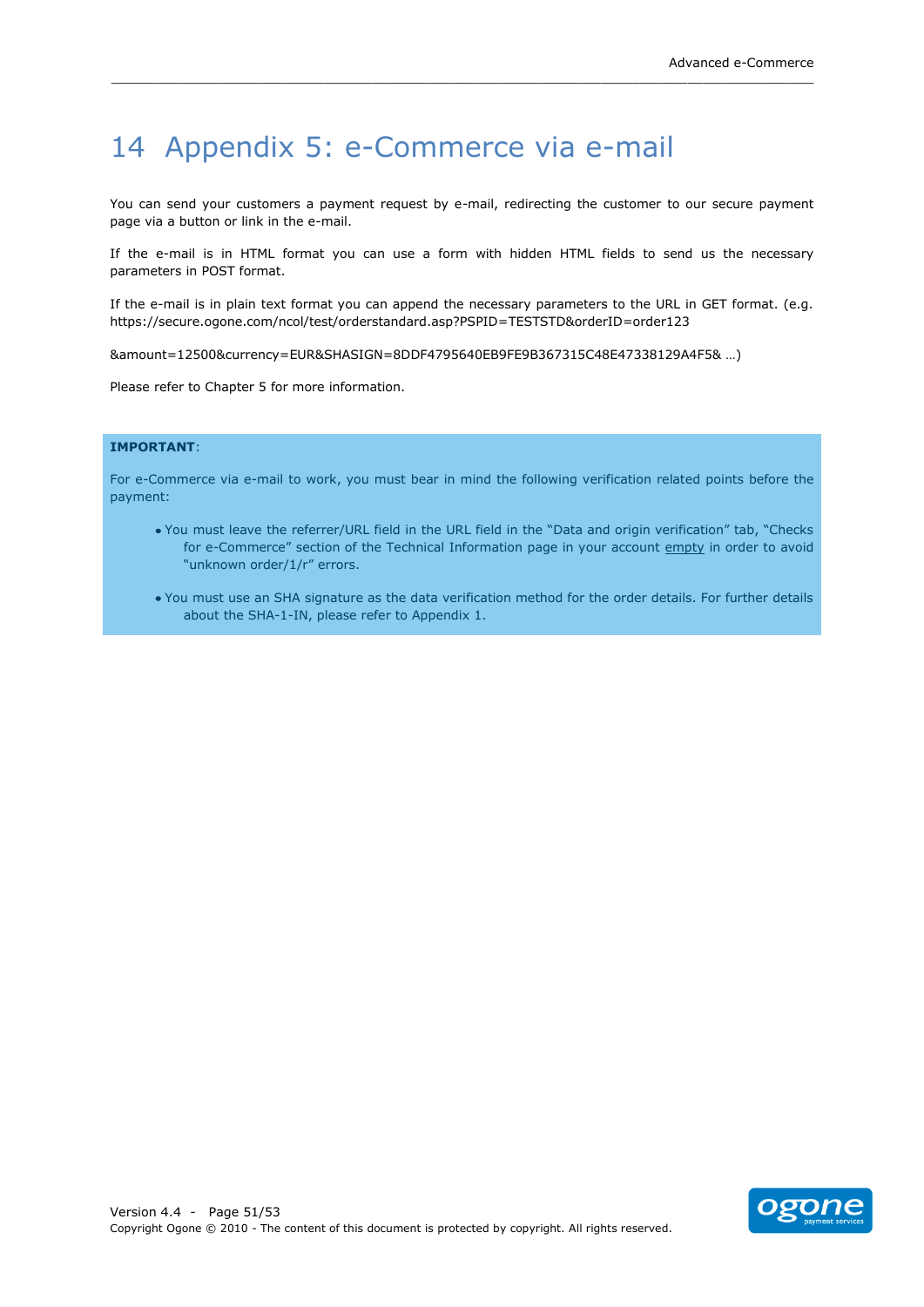## <span id="page-51-0"></span>15 Appendix 6: List of Parameters to be included in!SHA!IN!Calculation

\_\_\_\_\_\_\_\_\_\_\_\_\_\_\_\_\_\_\_\_\_\_\_\_\_\_\_\_\_\_\_\_\_\_\_\_\_\_\_\_\_\_\_\_\_\_\_\_\_\_\_\_\_\_\_\_\_\_\_\_\_\_\_\_\_\_\_\_\_\_\_\_\_\_\_\_\_\_\_\_\_\_\_\_\_\_\_\_\_

## <span id="page-51-1"></span> $15.1$  SHA-IN

**ACCEPTURI ADDMATCH** ADDRMATCH ALIAS ALIASOPERATION ALIASUSAGE ALLOWCORRECTION AMOUNT **AMOUNTHTVA** AMOUNTTVA **BACKURL** BGCOLOR BRAND **BRANDVISUAL** BUTTONBGCOLOR BUTTONTXTCOLOR **CANCELURL** CARDNO **CATALOGURL CERTID** CHECK\_AAV CIVILITY CN **COM** COMPLUS COSTCENTER CREDITCODE CUID **CURRENCY** CVC DATA DATATYPE DATEIN DATEOUT DECLINEURL DISCOUNTRATE **ECI** ECOM\_BILLTO\_POSTAL\_CITY ECOM\_BILLTO\_POSTAL\_COUNTRYCODE<br>ECOM\_BILLTO\_POSTAL\_NAME\_FIRST<br>ECOM\_BILLTO\_POSTAL\_NAME\_LAST<br>ECOM\_BILLTO\_POSTAL\_POSTALCODE<br>ECOM\_BILLTO\_POSTAL\_STREET\_LINE1 ECOM\_BILLTO\_POSTAL\_STREET\_LINE2 ECOM\_BILLTO\_POSTAL\_STREET\_NUMBER ECOM\_CONSUMERID ECOM\_CONSUMERORDERID ECOM\_CONSUMERUSERALIAS ECOM\_PAYMENT\_CARD\_EXPDATE\_MONTH<br>ECOM\_PAYMENT\_CARD\_EXPDATE\_YEAR<br>ECOM\_PAYMENT\_CARD\_VEME<br>ECOM\_PAYMENT\_CARD\_VERIFICATION<br>ECOM\_SHIPTO\_COMPANY ECOM\_SHIPTO\_DOB ECOM\_SHIPTO\_ONLINE\_EMAIL ECOM\_SHIPTO\_POSTAL\_CITY ECOM\_SHIPTO\_POSTAL\_COUNTRYCODE ECOM\_SHIPTO\_POSTAL\_NAME\_FIRST ECOM\_SHIPTO\_POSTAL\_NAME\_LAST ECOM\_SHIPTO\_POSTAL\_POSTALCODE

ECOM\_SHIPTO\_POSTAL\_STREET\_LINE1 ECOM\_SHIPTO\_POSTAL\_STREET\_LINE2 ECOM\_SHIPTO\_POSTAL\_STREET\_NUMBER ECOM\_SHIPTO\_TELECOM\_FAX\_NUMBER ECOM\_SHIPTO\_TELECOM\_PHONE\_NUMBER ECOM\_SHIPTO\_TVA ED EMAIL EXCEPTIONURL EXCLPMLIST **FIRSTCALL** FLAG3D FONTTYPE FORCECODE1 FORCECODE2 FORCECODEHASH **FORCETP** GENERIC\_BL GIROPAY\_ACCOUNT\_NUMBER GIROPAY\_BLZ GIROPAY\_OWNER\_NAME GLOBORDERID GUID HDFONTTYPE HDTBLBGCOLOR HDTBLTXTCOLOR HEIGHTFRAME HOMEURL HTTP\_ACCEPT HTTP\_USER\_AGENT INCLUDE\_BIN INCLUDE\_COUNTRIES INVDATE INVDISCOUNT **INVLEVEL** INVORDERID ISSUERID **LANGUAGE** LEVEL1AUTHCPC LIMITCLIENTSCRIPTUSAGE LINE\_REF LIST\_BIN LIST\_DIN LOGO MERCHANTID MODE MTIME MVER OPERATION OR\_INVORDERID OR\_ORDERID **ORDERID** ORIG **OWNERADDRESS** OWNERADDRESS2 **OWNERCTY** OWNERTEL NO OWNERTOWN **OWNERZIP** PAIDAMOUNT

PARAMPLUS PARAMVAR PAYID **PAYMETHOD** PM ...<br>PMLIST PMLISTPMLISTTYPE PMLISTTYPE PMLISTTYPEPMLIST PMTYPE POPUP POST PSPID PSWD REF REF\_CUSTOMERID REF\_CUSTOMERREF REFER REFID REFKIND REMOTE\_ADDR REQGENFIELDS **RTIMEOUT** RTIMEOUTREQUESTEDTIMEOUT SCORINGCLIENT SETT\_BATCH SID TAAL TBLBGCOLOR **TBLTXTCOLOR** TID TITLE TOTALAMOUNT TP TRACK<sub>2</sub> TXTBADDR2 **TXTCOLOR** TXTOKEN TXTOKENTXTOKENPAYPAL TYPE\_COUNTRY UCAF\_AUTHENTICATION\_DATA UCAF\_PAYMENT\_CARD\_CVC2 UCAF\_PAYMENT\_CARD\_EXPDATE\_MONTH UCAF\_PAYMENT\_CARD\_EXPDATE\_YEAR UCAF\_PAYMENT\_CARD\_NUMBER USERID USERTYPE VERSION WBTU\_MSISDN WBTU\_ORDERID WEIGHTUNIT WIN3DS WITHROOT